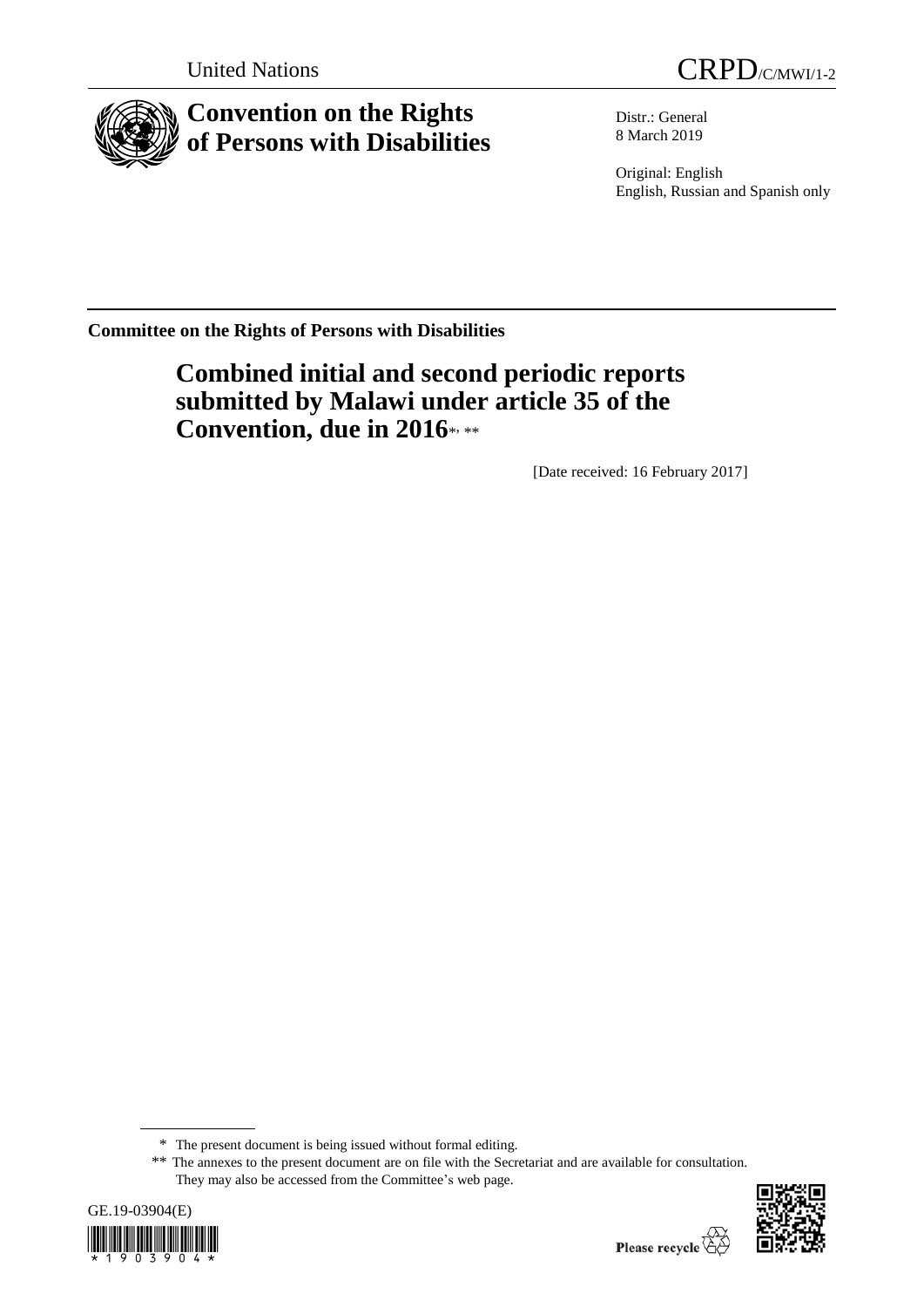# **Abbreviations**

| <b>AIDS</b>    | Acquired Immune Deficiency Syndrome                                           |
|----------------|-------------------------------------------------------------------------------|
| <b>APAM</b>    | Association of Persons with Albinism in Malawi                                |
| AU             | <b>African Union</b>                                                          |
| <b>CBR</b>     | Community-Based Rehabilitation                                                |
| <b>CEDAW</b>   | Convention on the Elimination of All Forms of Discrimination against<br>Women |
| <b>CERD</b>    | Convention on the Elimination of All Forms of Racial Discrimination           |
| <b>CRC</b>     | Convention on the Rights of the Child                                         |
| <b>CRPD</b>    | Convention on the Rights of Persons with Disabilities                         |
| <b>CSO</b>     | Civil Society Organization                                                    |
| <b>DoDEA</b>   | Department of Disability and Elderly Affairs                                  |
| <b>DPO</b>     | <b>Disabled Peoples Organization</b>                                          |
| <b>ECD</b>     | Early Childhood Development                                                   |
| <b>ECE</b>     | Early Childhood Education                                                     |
| <b>EMIS</b>    | <b>Education Management Information System</b>                                |
| <b>FEDOMA</b>  | Federation of Disability Organizations in Malawi                              |
| <b>ICCPR</b>   | International Covenant on Civil and Political Rights                          |
| <b>ICESCR</b>  | International Covenant on Economic, Social and Cultural Rights                |
| <b>IEC</b>     | <b>Information Education Communication</b>                                    |
| <b>MACOHA</b>  | Malawi Council for the Handicapped                                            |
| <b>MANAD</b>   | Malawi National Association of the Deaf                                       |
| <b>MAP</b>     | Malawi Against Physical disabilities                                          |
| <b>MEC</b>     | Malawi Electoral Commission                                                   |
| <b>MoFEPD</b>  | Ministry of Finance, Economic Planning and Development                        |
|                | MoGCDSW Ministry of Gender, Children, Disability and Social Welfare           |
| <b>MGDS</b>    | Malawi Growth and Development Strategy II                                     |
| <b>MoHAIS</b>  | Ministry of Home Affairs and Internal Security                                |
| <b>MoEST</b>   | Ministry of Education, Science and Technology                                 |
| MoJCA          | Ministry of Justice and Constitutional Affairs                                |
| MoH            | Ministry of Health                                                            |
| <b>MOU</b>     | Memorandum of Understanding                                                   |
| <b>MUB</b>     | Malawi Union of the Blind                                                     |
| <b>NACCODI</b> | National Advisory and Coordinating Committee on Disability Issues             |
| <b>NICE</b>    | National Initiative for Civic Education                                       |
| NGO            | Non-governmental Organization                                                 |
| <b>NRB</b>     | <b>National Registration Bureau</b>                                           |
| <b>NSO</b>     | <b>National Statistical Office</b>                                            |
| <b>PODCAM</b>  | Parents of Disabled Children Association of Malawi                            |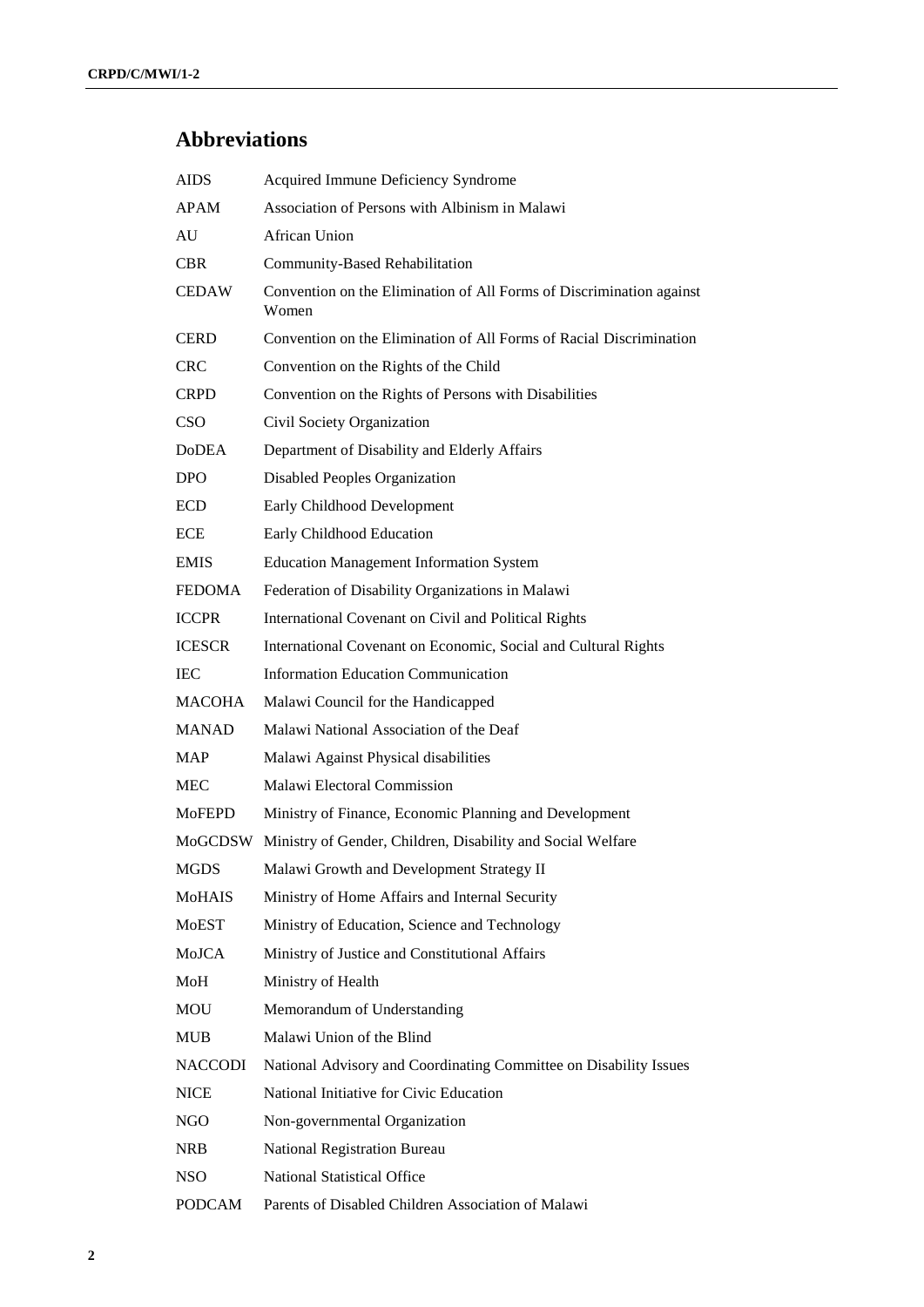| <b>SADPD</b> | Secretariat of the African Decade for Persons with Disabilities |
|--------------|-----------------------------------------------------------------|
| <b>SEN</b>   | Special Educational Needs                                       |
| <b>SNE</b>   | Special Needs Education                                         |
| <b>TEVET</b> | Technical, Entrepreneurial, Vocational Education and Training   |
| <b>UDHR</b>  | Universal Declaration of Human Rights                           |
| <b>WASH</b>  | Water, Sanitation and Hygiene                                   |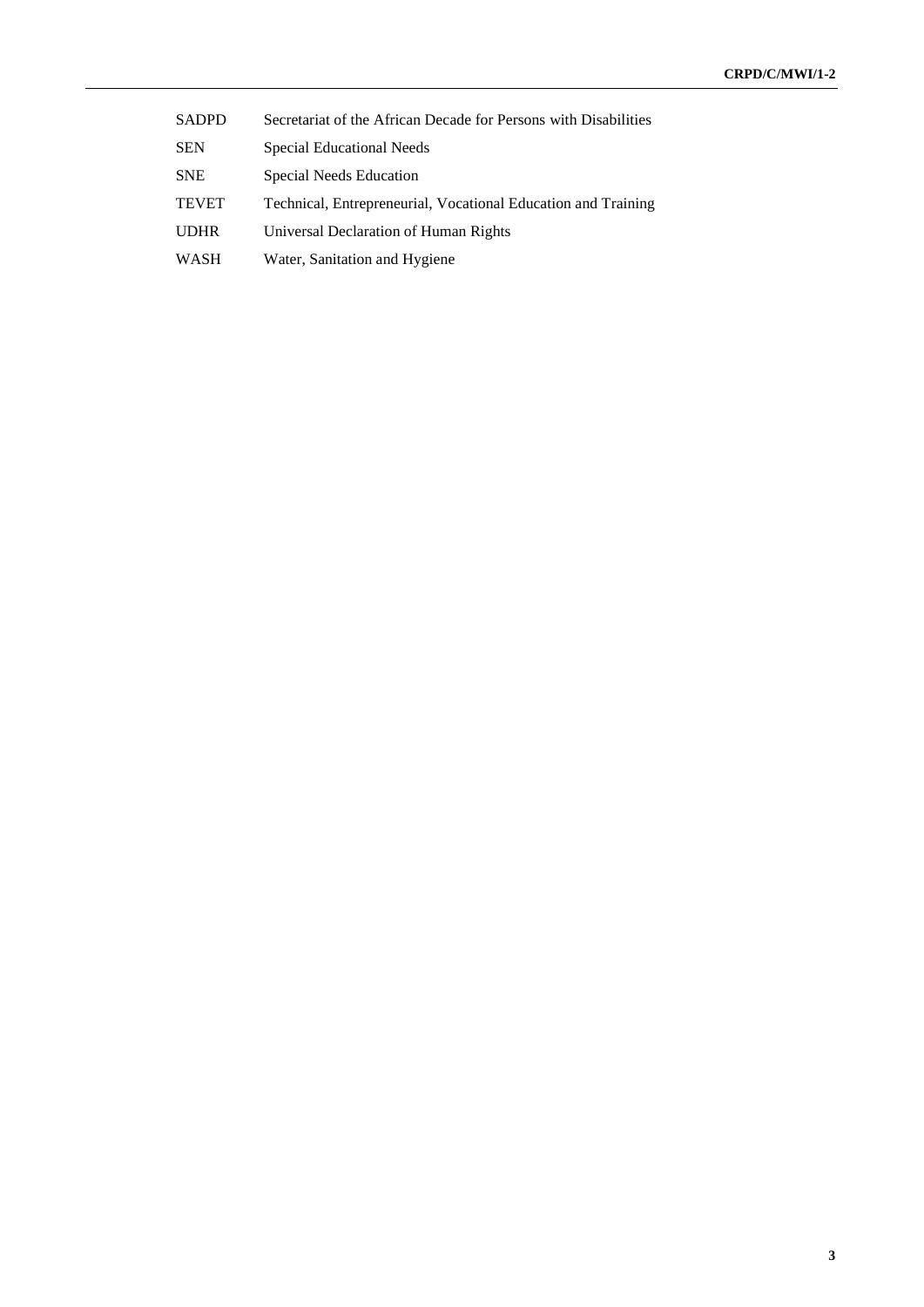# **List of tables**

| Table 1  | List of Schools in Phalombe made Accessible                                                                                                    |
|----------|------------------------------------------------------------------------------------------------------------------------------------------------|
| Table 2  | Disaster Relief Distribution to Flood Victims                                                                                                  |
| Table 3  | List of Cases on Albino in Eastern Region Judicial District                                                                                    |
| Table 4  | <b>MACOHA List of Distributed Assisted Devices</b>                                                                                             |
| Table 5  | Total Number of Special Needs Education Enrolment in Primary and<br><b>Secondary Schools</b>                                                   |
| Table 6  | <b>Special Needs Education Budget</b>                                                                                                          |
| Table 7  | <b>MACOHA Referrals for 2013</b>                                                                                                               |
| Table 8  | Disability prevalence rate, proportion of persons with Disabilities and<br>proportion of total population by residence, 2008                   |
| Table 9  | Disability prevalence rate, percentage of persons with disabilities and total<br>persons with disabilities by sex and place of residence, 2008 |
| Table 10 | Prevalence rate, proportion of persons with disabilities by age and sex, 2008                                                                  |
| Table 11 | Prevalence rate by age groups, 2008                                                                                                            |
| Table 12 | Development Partner Support to MACOHA                                                                                                          |
| Table 13 | Budget for Ministry of Gender from 2006–2015                                                                                                   |
|          |                                                                                                                                                |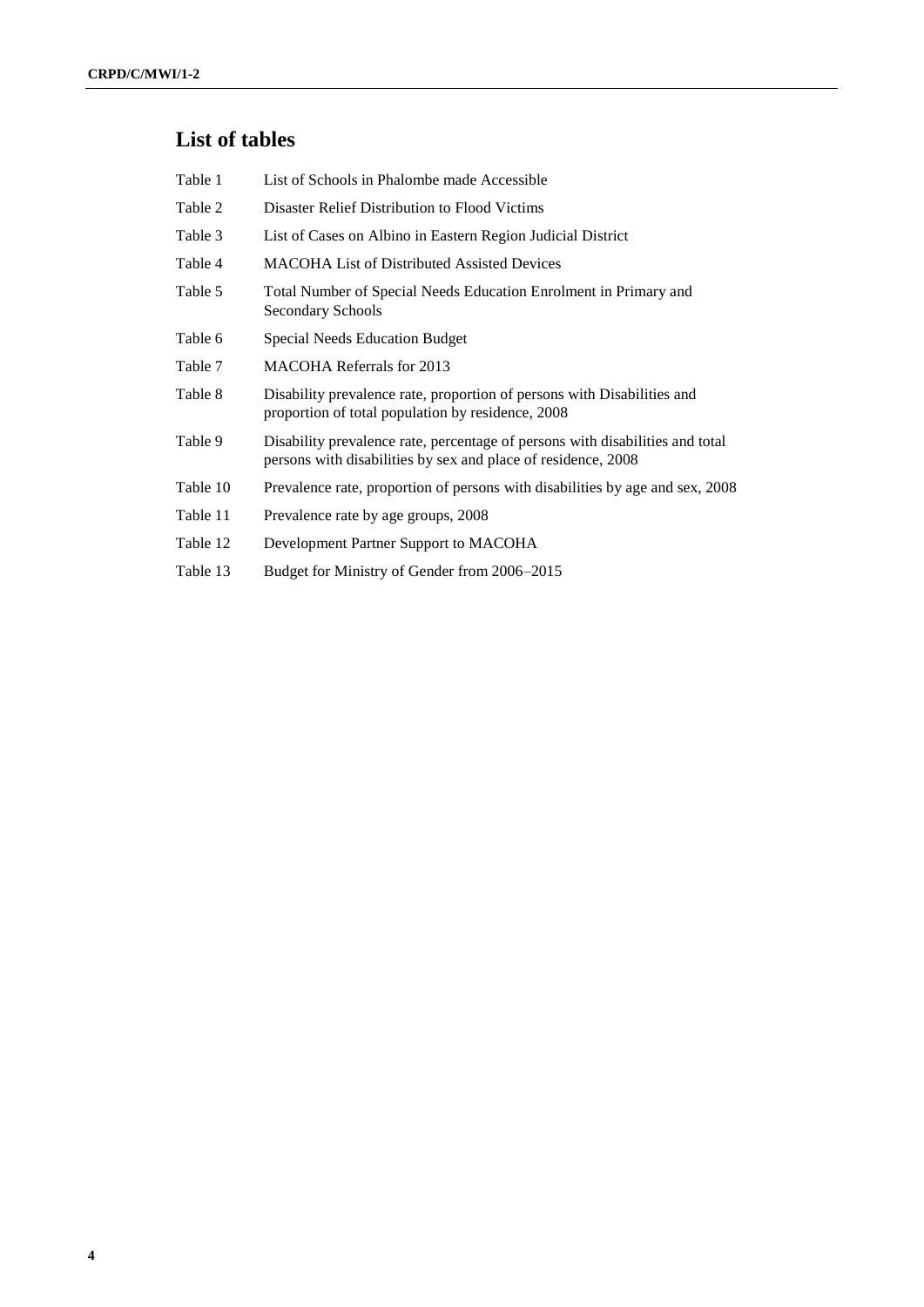# **I. Introduction**

1. The Republic of Malawi is pleased to present to the Committee on the Rights of Persons with Disabilities, Malawi's combined initial and second state party report under the Convention on the Rights of Persons with Disabilities (hereinafter referred to as the 'Convention' or 'CRPD'). Malawi signed the Convention on the Rights of Persons with Disabilities in 2007 and ratified on 27th August 2009. This affirmed Malawi's commitment to improve the situation of persons with disabilities in the country. The combined report is submitted under Article 35 of the Convention. This report should be read in conjunction with the Malawi Common Core Document which provides an overview of the Malawi Government structure, political landscape, economy, policy and legislative framework as well as its international obligations.

# **A. Preparation and structure of report**

2. The report sets out the progress made, including the measures that have been taken in a wide range of areas within the different government ministries, as well as to identify challenges and obstacles that hinder the full participation of persons with disabilities in Malawi. The report reflects in detail the progress of implementation of Articles 1 to 33 under the Convention.

3. The report also refers to the Malawi's Growth and Development Strategy (MGDS) I and II, the Millennium Development Goals (MDGs), other national policies and legislation on disability related matters. Further references have been made to the Malawi Government's submitted reports on the Convention on the Elimination of All Forms of Discrimination Against Women (CEDAW), International Covenant on Civil and Political Rights (ICCPR) and the Convention on the Rights of the Child (CRC) which offer more information on some of the fundamental rights affecting those with disabilities.

## **B. Consultation with stakeholders**

4. The consultation process for this report commenced in July, 2014 and was spearheaded by the Ministry of Gender, Children, Disability and Social Welfare (MoGCDSW) through a task force which was composed of persons with and without disabilities from government ministries and departments, human rights institutions, Non-Governmental Organizations (NGOs) and Disabled Peoples Organizations (DPOs) which steered the development of the report. They undertook consultations in a sample of nine (9) districts<sup>1</sup> across the three regions of Malawi, through questionnaires as well as in-depth interviews and focus group discussions with disability-focused groups and those without disabilities as well as service providers and NGOs.

5. Two national consultative workshops were held with Government ministries and departments, NGOs, the private sector and persons with and without disabilities, parents of persons with disabilities, community members as well as development partners. The first workshop was held on 14th August, 2014 briefed stakeholders on the details of the requirements of the Convention as well as soliciting their first reactions and feedback on various issues. The second workshop to discuss the draft combined report was held on 26th November, 2014 and provided feedback on areas for improvement.

6. A list of organizations consulted in the preparation of this report is available at the end of the report.

<sup>1</sup> Karonga, Mzimba, Mchinji, Lilongwe, Salima, Machinga, Mulanje, Chiradzulu and Nsanje Karonga, Mzimba, Mchinji, Lilongwe, Salima, Machinga, Mulanje, Chiradzulu and Nsanje.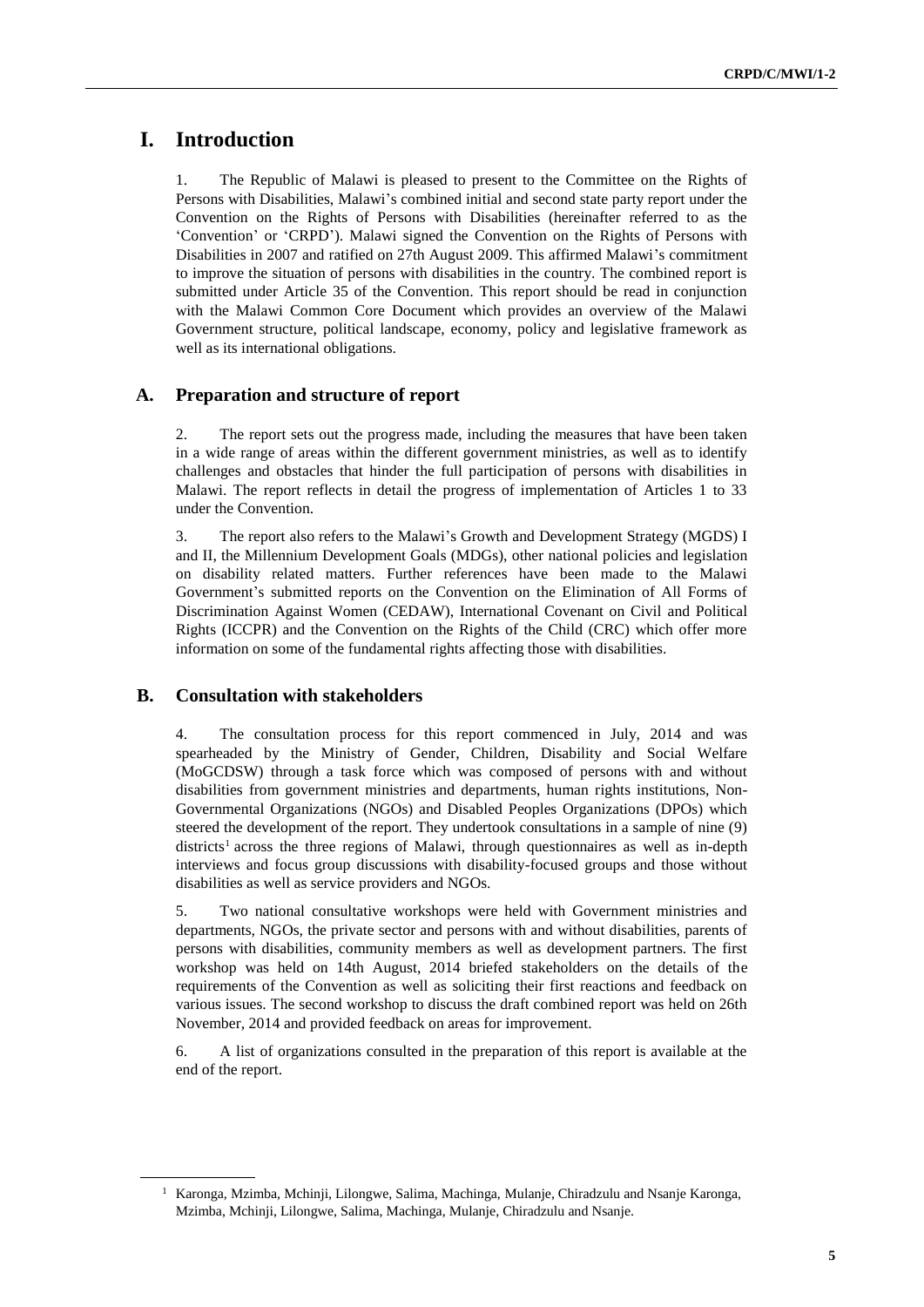## **C. Policies on Disability**

7. In 2006, the National Policy on Equalisation of Opportunities for Persons with Disabilities (hereinafter referred to as the "Disability Policy") was adopted by the Government of Malawi. The policy was developed through a process of intensive and thorough consultations with persons with disabilities, organisations of and for persons with disabilities, the relevant stakeholders in the public and private sectors.

8. The policy was developed to promote the rights of persons with disabilities and to promote mainstreaming and inclusion in order to enable them play a full and participatory role in society. The policy aims to ensure that persons with disabilities have access to the same fundamental rights and responsibilities as any other Malawian and that they are included in all political, social, cultural and economic development initiatives in Malawi.

9. The Disability Policy reflects a paradigm shift on Government's commitment on how to tackle disability as a human rights and development issue. This follows Malawi's being a member of the United Nations as well as other international and sub-regional bodies requiring commitment to implement and follow certain actions and norms of importance for persons with disabilities in the country.

10. At national level, the Disability Policy is based on the aspirations of the Constitution of Malawi and other national policies, such as the Vision 2020, the Malawi Poverty Reduction Strategy Paper (MPRSP) and the Malawi Growth and Development Strategy (MGDS), all of which aim to reduce poverty.

11. The overall goal of the Disability Policy is to fully integrate persons with disabilities in all aspects of life thereby equalizing their opportunities in order to enhance their dignity and well-being so that they have essentials of life.

12. The Disability Policy objectives are to:

(a) Formulate strategies towards disability prevention, rehabilitation and equalization of opportunities for persons with disabilities;

(b) Support community-based service delivery, in collaboration with local and international development agencies and organizations;

(c) Promote efforts that encourage positive attitudes towards children, youth, women and adults with disabilities;

(d) Develop programmes that alleviate poverty amongst persons with disabilities and their families;

(e) Put in place programmes that create greater awareness and conscientiousness of communities and government relating to disability;

(f) Strengthen the National Advisory and Coordination Committee on Disability Issues (NACCODI) by, among other things, ensuring the effective representation of disabled persons and other stakeholder organisations; and

(g) Mainstream disability on the social, economic and political agenda of development programmes.

13. The Government's expectation and focus since the adoption of the Disability Policy is that all government ministries and government agencies implement the aforementioned objectives. However, in reality the policy has not been localised.

14. It is acknowledged that disability issues previously were coordinated by various departments in various ministries such as Ministries of Gender, Labour and Community Development. From December 1998 until June 2014 Malawi had a line ministry specifically responsible for disability issues. Since June 2014, due to reforms within Government, the Ministry of Disability was merged into the Ministry of Gender, Children, Disability and Social Welfare and is now a Department dealing with disability and elderly affairs.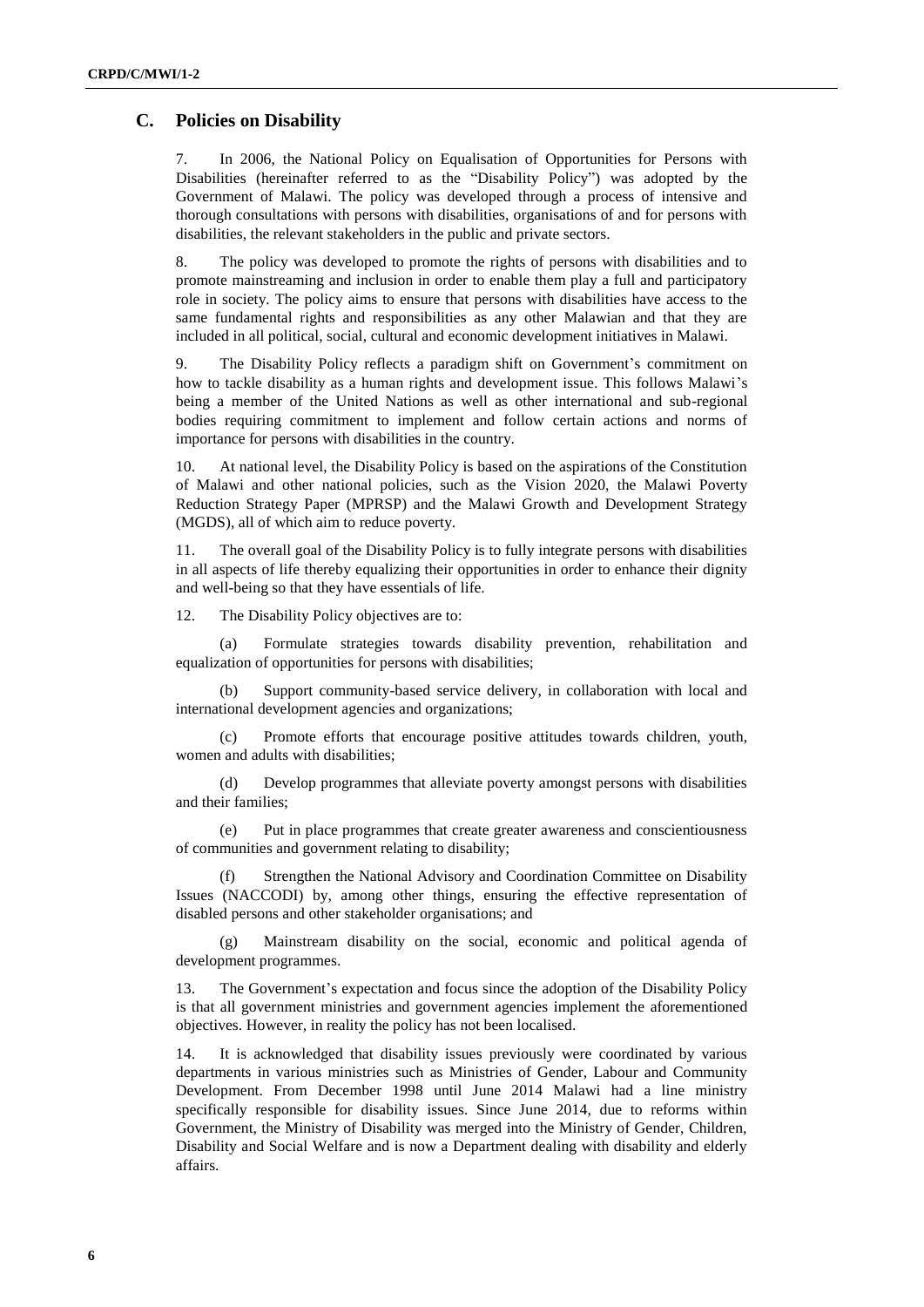15. The Ministry's mandate is to promote the quality of life of persons with disabilities and older persons and ensure that they participate fully in all spheres of socio-economic development of the country. The Ministry's functions are to provide policy direction on disability and elderly issues; promote the rights of persons with disabilities and the elderly; facilitate mainstreaming of disability issues into sectoral plans, policies and programmes; empower persons with disabilities and the elderly economically; raise awareness about the rights, needs and the potentials of persons with disabilities and the elderly; coordinate, monitor and evaluate implementation of disability and elderly programmes; and facilitate capacity building of key stakeholders in the disability and elderly sectors. The Ministry has since its inception promoted the rights of persons with disabilities through the adoption of the Disability Policy as well as the enactment of the Disability Act in 2012.

16. A Special Needs Education Department was also created within the Ministry of Education, Science and Technology which also provides a basis for mainstreaming disability in education. It is through this process that disability issues in education have come to the fore in Malawi.

17. This new shift from a Ministry to a Department notably can create some challenges in terms of roles as envisaged in the Disability Policy, including the issue of political and government responsibility on disability issues. For instance who shall be responsible for policy formulation and review; and overseeing of the policy implementation. There are also concerns over the issue of disability mainstreaming as the Ministry of Gender, Children, Disability and Social Welfare has a wide range of sectors to work on, most of which require a lot of resources. However, the Government of Malawi is mindful that the shift is only in designation but not functionality as envisaged by the policy. Therefore, the Ministry of Gender, Children, Disability and Social Welfare shall now be fully responsible for the implementation of the Disability Policy.

18. Since the development of the Disability Policy, Malawi has noted closer working relationships between Government, International organisations and NGOs/DPOs. Significantly a number of programmes and projects have been undertaken by NGOs, international organisations and Government agencies, for instance:

(a) The Policy has helped Malawi Council for the Handicapped (MACOHA) and Federation of Disability Organizations in Malawi (FEDOMA) to have more working partners;

(b) Disability rights organizations are promoting awareness and advocacy on the rights of persons with disabilities at national and community level;

(c) The Government of Malawi entered into a partnership with African Disability Alliance which was formerly called Secretariat of the African Decade for Persons with Disabilities (SADPD), CBM International Organization for Disability and Development (formerly known as Christian Blind Mission International) and the Norwegian Association of the Disabled (NAD) to develop a National Disability Mainstreaming Plan for the Government of Malawi. This ongoing process is being done in collaboration with FEDOMA; and

(d) NGO's like FEDOMA lobbied and proved very instrumental in ensuring the enactment of the Disability Act in 2012.

19. The Disability Policy included a five (5) year Plan of Action which lays out appropriate and responsible government agencies as well as NGO mechanisms to implement relevant objectives of the Policy. It also identified the types of activities that each government ministry or NGO groups are to carry out. It identified various risks in implementing the said policy, which are challenges that need to be alleviated so that persons with disabilities and their issues are promoted, understood and recognised by everyone in the country. However, this budgeted implementation plan remained unimplemented.

20. Malawi intends that policies be operational for five (5) years and thereafter be subjected to review, taking into account the success and constraints experienced during its initial period of operation as well as new developments in the internal and external environment. As such, the Disability Policy is currently under review.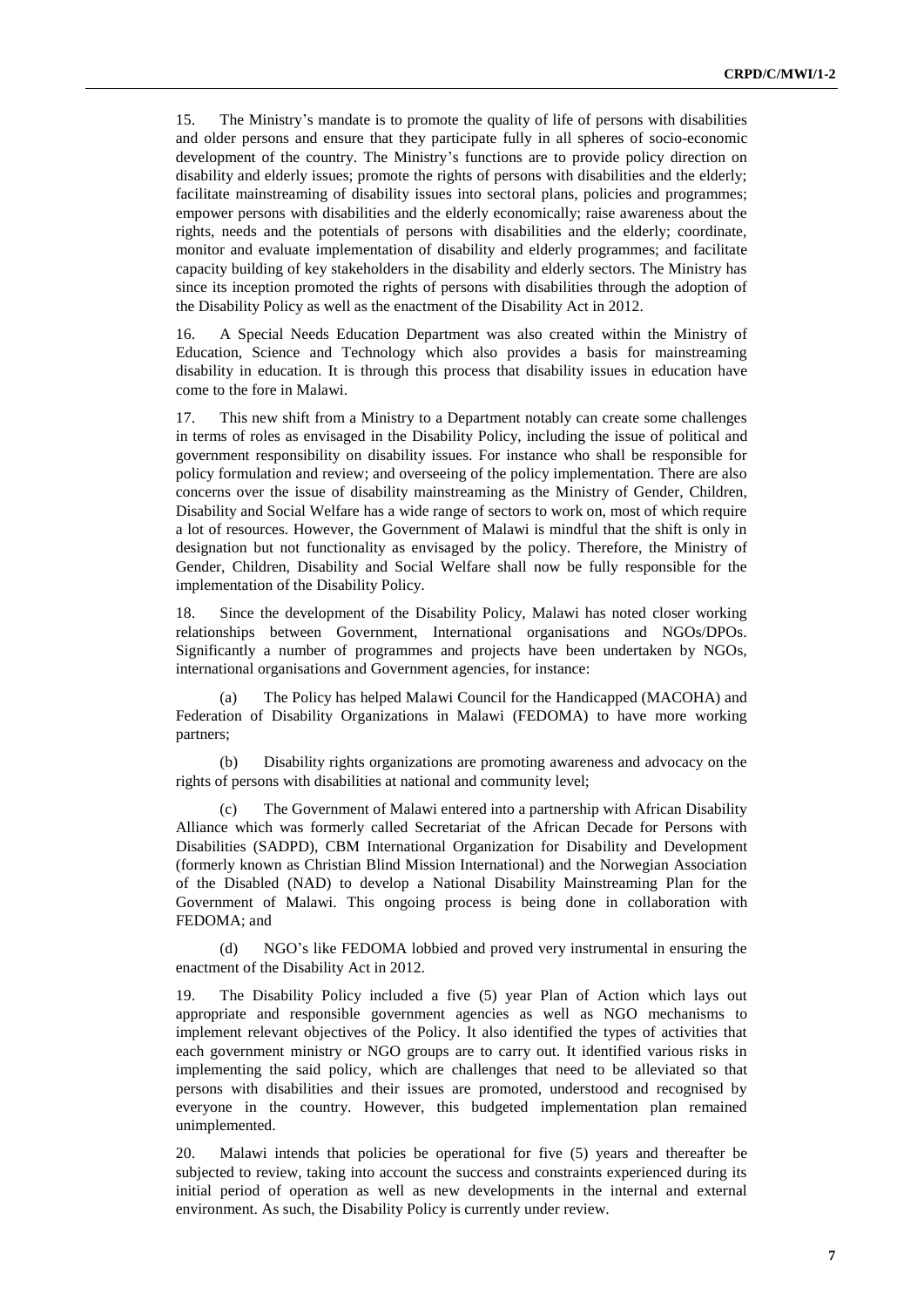# **D. Other Relevant National Policies**

21. The Malawi Growth and Development Strategy (MGDS) currently in its second edition is an overall development agenda for Malawi. The MGDS II aims at creating wealth through sustainable economic growth and infrastructure development as a means of achieving poverty reduction. Although it is generally accepted that disability issues are cross-cutting, the MGDS II has not prioritised disability and there are no indicators as well as specific interventions on disability in the MGDS II.

# **E. Regional Commitment**

22. Malawi has taken part in the Africa Decade of Persons with Disabilities (ADDP) 2000–2009. This is an initiative of the non-governmental community of Africa in cooperation with member States and Governments of the African Union to further equalization of opportunities of persons with disabilities on the African Continent. The country has also worked closely with the African Disability Alliance (then Secretariat of the African Decade of Persons with disabilities) in championing disability mainstreaming initiatives across the public sector.

23. Malawi is also committed to the work of the Africa Rehabilitation Institute (ARI), a Pan African Network program for manpower development and research in the field of rehabilitation and disability. Key areas of collaboration have been in capacity for advocacy and research in economic empowerment for youths with disabilities.

# **F. Disability in Malawi**

24. The Malawi Government has recognised and witnessed that in the last two decades, the approach to disability has moved from a 'charity' or welfare approach, to a human rights based approach. However, the reality on the ground and in practice is that, most people still consider disability as a charity issue. Notably, though disability issues are implicitly provided for on a number of Malawian policies and legislative documents, persons with disabilities in Malawi still experience challenges in social exclusion from mainstream society. They continue to be discriminated against and are socially marginalised. They have limited or no access to basic social services such as education, health care and employment opportunities. For instance, the constant unavailability of sunscreen lotion in public health facilities in the country which is expensive on the private market such that most persons with albinism cannot afford is one such issue that can be highlighted. It has become evident that persons with disabilities still do not receive the disability related services that they require especially essential social services.

25. In 1971 the Handicapped Persons' Act was adopted,<sup>2</sup> which established MACOHA, a government agency responsible for promoting the welfare of persons with disabilities, providing rehabilitation and welfare services; and administering vocational and special training centres for persons with disabilities. The Act also provided guidance to organisations that provide rehabilitation programmes and services to persons with disabilities in Malawi. It has been noted that the Act is based on charity as such it falls short of Malawi's current Constitutional order and on this basis the Handicapped Persons Act is currently under review.

26. In 2012, the Disability Act<sup>3</sup> was promulgated although it does not replace/repeal the Handicapped Persons Act. The Disability Act offers Malawi a human rights centred piece of legislation as it provides for prohibition against discrimination based on disability; access to quality education and other social services for persons with disabilities; it also provides for equal opportunities for persons with disabilities to develop their skills. The Act

<sup>2</sup> Karonga, Mzimba, Mchinji, Lilongwe, Salima, Machinga, Mulanje, Chiradzulu and Nsanje Cap. 33:02 of the Laws of Malawi.

<sup>3</sup> Karonga, Mzimba, Mchinji, Lilongwe, Salima, Machinga, Mulanje, Chiradzulu and Nsanje Act No. 8 of 2012.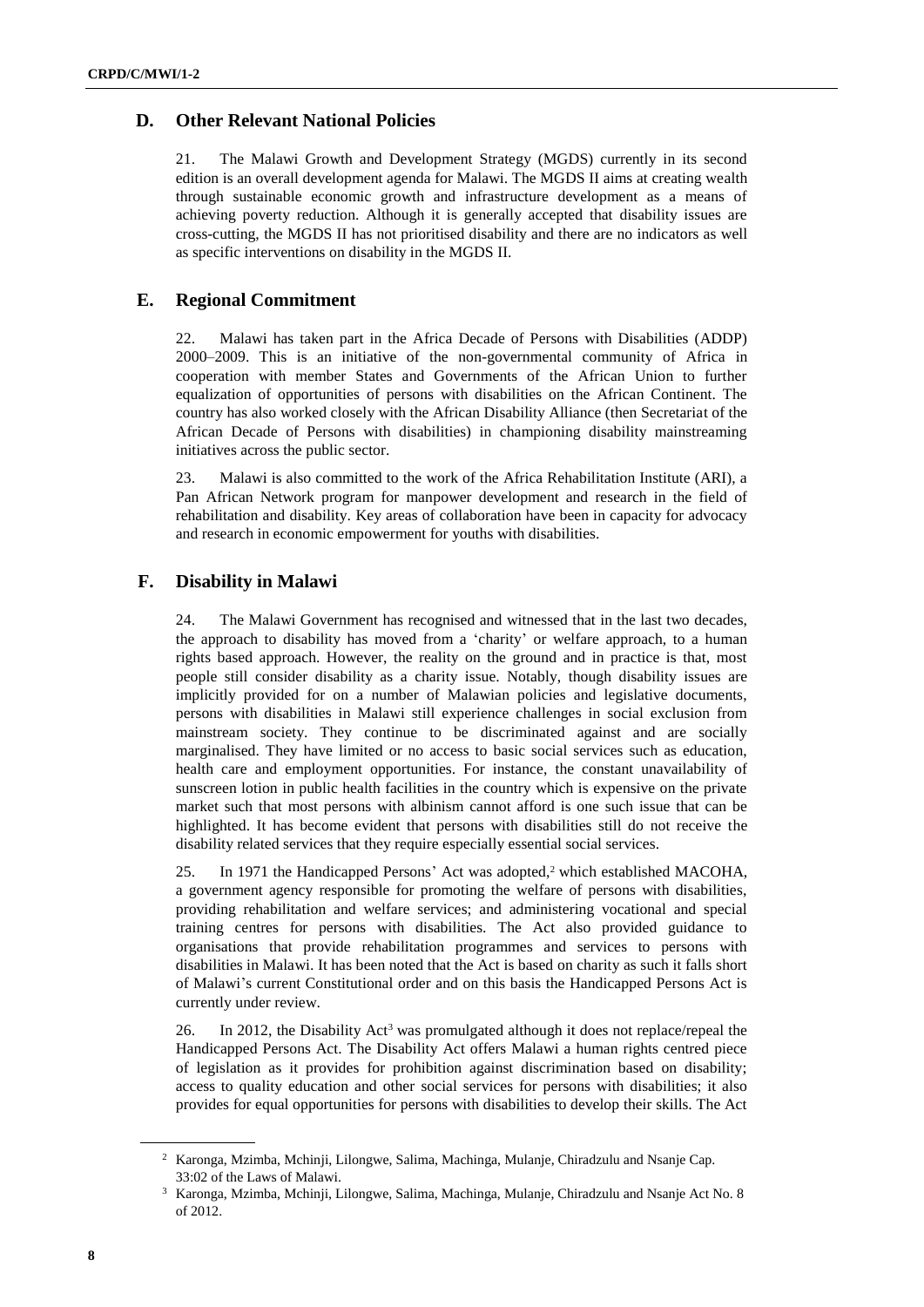further criminalizes certain practices like the denial of persons with disabilities for admission by any learning institution.

## **G. Statistics**

27. Malawi acknowledges that there is limited national research that is disability specific or focuses on the implementation of the Disability Policy in Government's work or other programs. As such, there are gaps in collection of data on disability. However, strides have been made when it comes to the national census, as noted in the 2008 Population and Housing Census Report which included a Disability and Elderly Analytical Report.

28. Malawi recognizes that despite the inclusion of disability in the national census, there remain concerns in terms of the lack of depth of the data gathered as well as the analysis of the data collected. The Government through the National Statistical Office is working on addressing these concerns with input from international and local nongovernmental organizations.

# **II. General provisions of the Convention (articles 1–4)**

## **Article 2 – Definitions**

29. The Malawi Government is committed to the principles of the Convention as well as the human rights model of disability. The Convention is legally binding in domestic law in Malawi as it has been given effect through the comprehensive range of existing and developing legislation, policies and programs that are collectively delivering the Government's vision of equality.

30. The common core document describes the robust legal framework through which human rights are promoted and protected in Malawi as well as the systems and processes for redress where it is claimed that rights are breached. This legislative framework promotes equality and equity for all.

31. Malawi having ratified the Convention is committed to progressive realization as provided in Article 4 (2). The Disability Act means that public authorities must have regard to the impact of new policies on persons with disabilities.

32. The Disability Act has defined disability in section 2 as a long-term physical, mental, intellectual or sensory impairment,<sup>4</sup> which in interaction with various barriers may hinder the full and effective participation in society of a person on equal basis with others.

33. The Republic of Malawi Constitution<sup>5</sup> has also classified disability as a status as well as a basis for classification which no one should be discriminated against in Malawi. Section 20 provides that:

#### **Equality**

(a) Discrimination of persons in any form is prohibited and all persons are, under any law, guaranteed equal and effective protection against discrimination on grounds of race, colour, sex, language, religion, political or other opinion, national, ethnic or social origin, disability, property, birth or other status or condition;

Legislation may be passed addressing inequalities in society and prohibiting discriminatory practices and the propagation of such practices and may render such practices criminally punishable by the courts.

<sup>4</sup> Karonga, Mzimba, Mchinji, Lilongwe, Salima, Machinga, Mulanje, Chiradzulu and Nsanje. The National Policy on Equalisation of Opportunities for Persons with disability has further defined impairment as any loss or limitations of psychological, physiological or anatomical structure or function.

<sup>5</sup> Karonga, Mzimba, Mchinji, Lilongwe, Salima, Machinga, Mulanje, Chiradzulu and Nsanje Cap. 1:01 of the Laws of Malawi.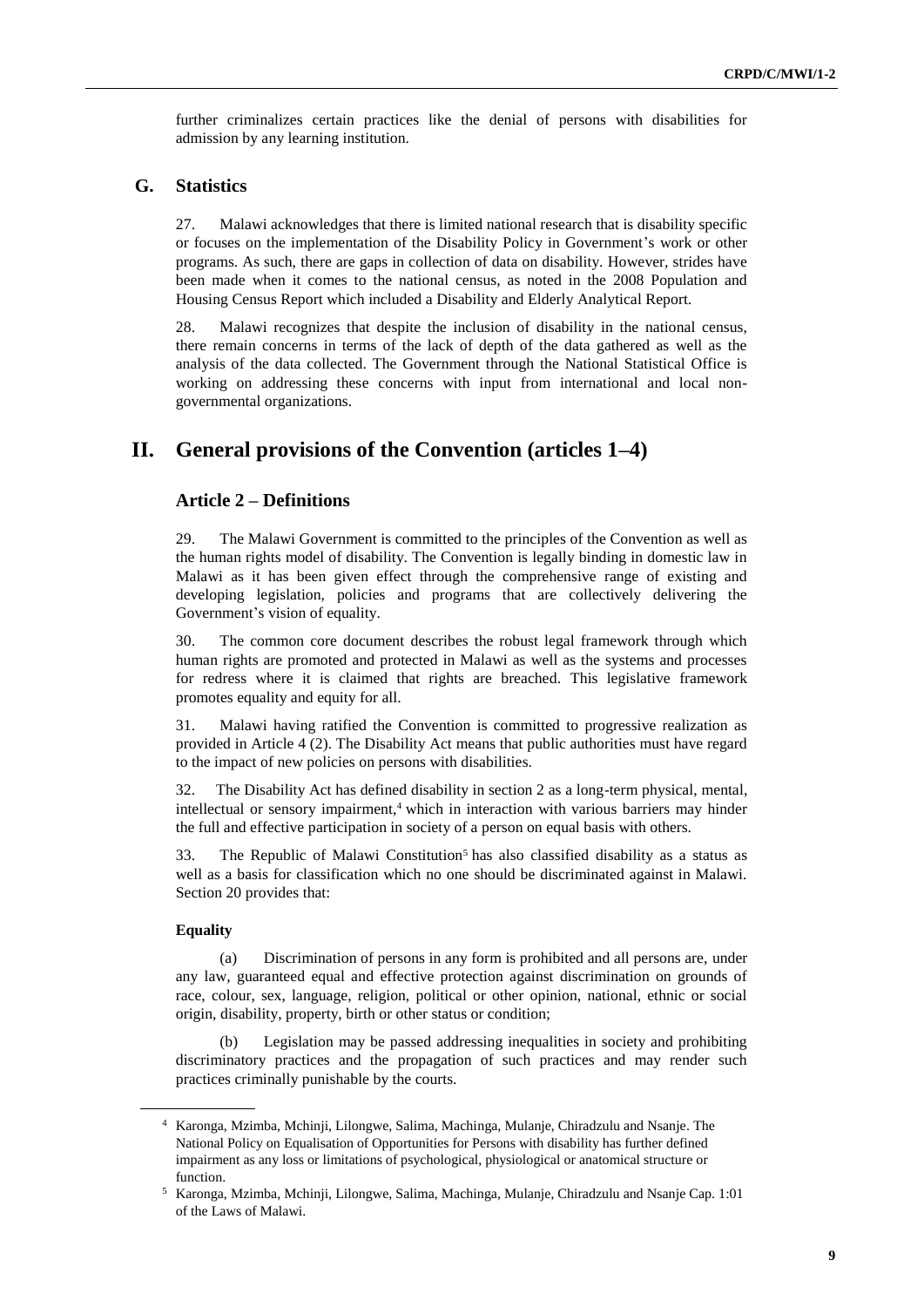34. This report, however, acknowledges that the definition of disability is narrow to the extent that it has the likelihood of excluding others who have disabilities that are for example, short term. There may, therefore, be a need to review the definition.

35. The Disability Act has further defined in section 2, reasonable accommodation as provided for in the Convention but the definition under the Act adds a further component, that is, it should ensure that it should not impose disproportionality or undue burden on other persons.

36. The Disability Act has not defined the terms communication, language or universal design, however, it does make provision for the concepts in various sections under it. For instance, section 25 on the right to information and communication technologies. Therefore the Act does sufficiently provide for the said concepts in its provisions.

## **Article 3 – Principles**

37. The principles pronounced in Article 3 have been covered by the Disability Act through section 3 on adoption of polices and legislation, and Part IV on rights of persons with disabilities which caters for a wide range of issues from accessibility<sup>6</sup> to the right of association and representation.<sup>7</sup>

38. Malawi is committed to the obligations set under Article 4(3) that persons with disabilities should be involved in implementation of the Convention as well as decisionmaking processes on issues that relate to them so that their views, experiences and expectations are taken into account in policy development and delivery. This approach already informs the development of most Malawian policy, because Malawi recognized that development could only be achieved if every member of society is involved including persons with disabilities.

39. The Disability Act further provides for lodging of complaints and gives the Minister special powers to investigate complaints or to some degree violation and the said Minister can direct and implement administrative penalties as well as ordering compliance in institutions on issues of access. <sup>8</sup> Non-compliance with the administrative penalties constitutes a criminal offence whose punishment upon conviction is  $K100, 000 (\$200.00)°$ and imprisonment for twelve months in the case of a natural person and K1, 000, 000 (\$2,000.00) in the case of a corporate person. However to date, no person or institution has been fined or imprisoned for non-compliance.

40. The Disability Act in Part IV prohibits discrimination on the basis of disability in the following areas – healthcare services, social services, work and employment, political and public life, cultural and sporting activities and recreational services, housing, association and representation.<sup>10</sup>

<sup>6</sup> Karonga, Mzimba, Mchinji, Lilongwe, Salima, Machinga, Mulanje, Chiradzulu and Nsanje Section 8 of the Disability Act.

<sup>7</sup> Karonga, Mzimba, Mchinji, Lilongwe, Salima, Machinga, Mulanje, Chiradzulu and Nsanje Section 15 of the Disability Act.

<sup>8</sup> Karonga, Mzimba, Mchinji, Lilongwe, Salima, Machinga, Mulanje, Chiradzulu and Nsanje Section 31 and 32 of the Disability Act.

<sup>9</sup> Karonga, Mzimba, Mchinji, Lilongwe, Salima, Machinga, Mulanje, Chiradzulu and Nsanje Forex Exchange Rate Used being K500 to the US Dollar.

<sup>10</sup> Karonga, Mzimba, Mchinji, Lilongwe, Salima, Machinga, Mulanje, Chiradzulu and Nsanje Section 20 of the Republic of Malawi Constitution: "Discrimination of persons in any form is prohibited and all persons are, under any law, guaranteed equal and effective protection against discrimination on grounds of race, colour, sex, language, religion, political or other opinion, nationality, ethnic or social origin, disability, property, birth or other status. Legislation may be passed addressing inequalities in society and prohibiting discriminatory practices and the propagation of such practices and may render such practices criminally punishable by the courts ...".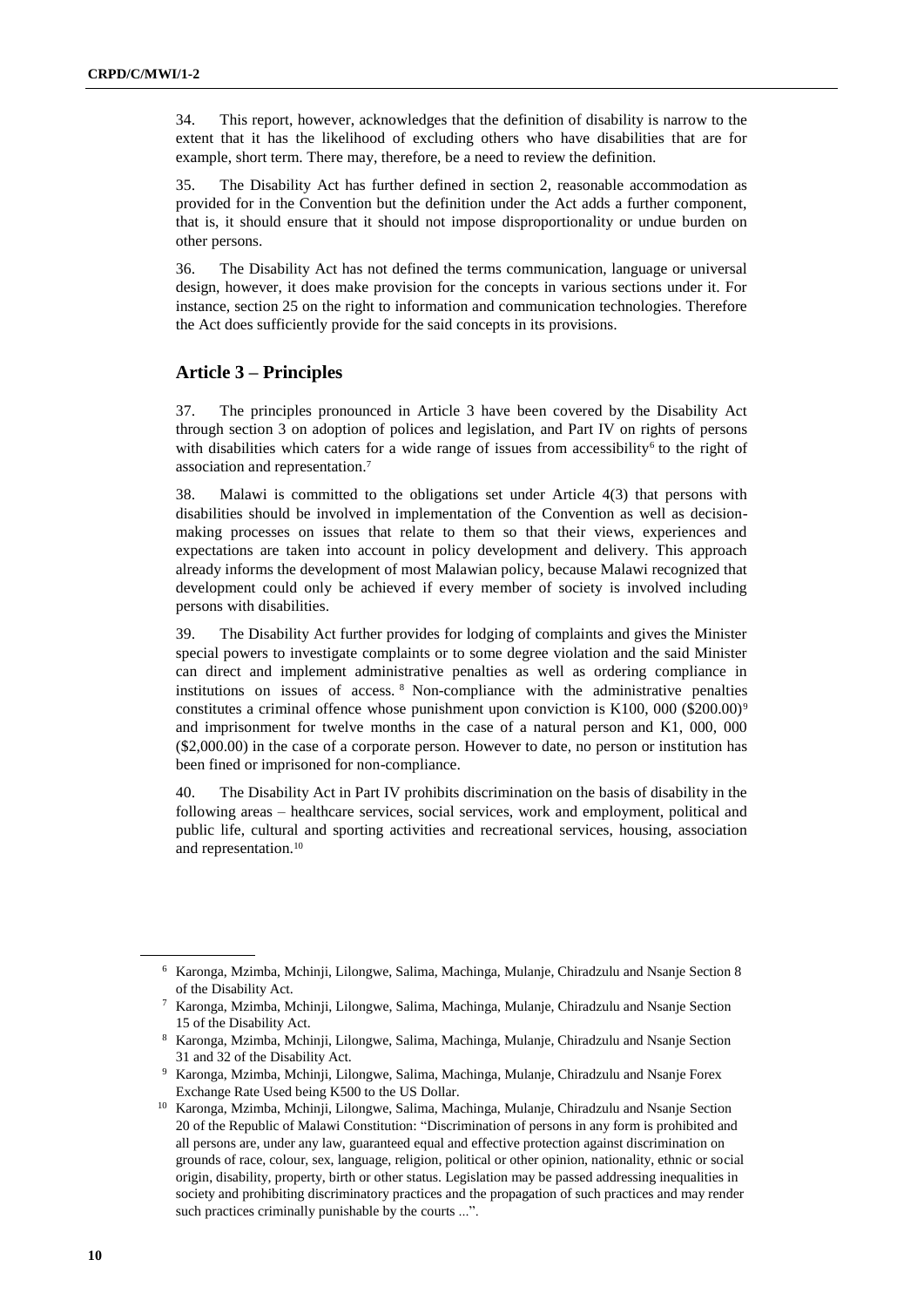#### **Article 4 –General obligations**

41. Malawi has taken other policy and legislative measures to promote the full realization of all human rights and fundamental freedoms for all persons with disabilities. This has been done through the promulgation of the Gender Equality Act,<sup>11</sup> Child Care, Protection and Justice Act,<sup>12</sup> Employment Act<sup>13</sup> and Technical Vocation Education Act<sup>14</sup> so as to further rights of persons with disabilities.

42. The Disability Act promotes disability mainstreaming<sup>15</sup> to ensure that disability issues are an integral dimension of the design, implementation, monitoring and evaluation of public policies and programmes. The development of the disability mainstreaming strategy is in its final stages.

43. Section 4 of the Disability Act obligates the Government of Malawi to ensure that it consults with relevant stakeholders representing persons with disabilities and with any other such organisations or individuals. <sup>16</sup> Furthermore, according to the Disability Act, NACCODI shall be responsible for making recommendations to the Government regarding effective implementation of disability friendly policies, legislation and programmes.<sup>17</sup>

44. Notably, the Minister has the powers to investigate any violation of the Disability Act and to periodically review compliance of the Act by all relevant authorities or institutions. More specifically, the Minister has been given powers to impose administrative penalties where a person or an institution has contravened the provisions of the Disability Act.

45. The Disability Policy affirms disability as a human rights and development issue with the recognition that persons with disabilities are equal citizens of Malawi. As such, they should have the same rights and obligations as all other citizens. It is now widely accepted in Malawi that persons with disabilities have a right to live a dignified and independent life-style within the community. They have right to take an active part in the general, social and economic development of the country. They also have a right to receive education, medical care and social services within the ordinary structures of their societies. The new approach emphasises on abilities not disabilities. It promotes rights, freedom of choice and equal opportunities among persons with disabilities. It seeks to adapt the environment to meet the needs of persons with disabilities and above all it encourages

<sup>11</sup> Karonga, Mzimba, Mchinji, Lilongwe, Salima, Machinga, Mulanje, Chiradzulu and Nsanje Act No. of 2013.

<sup>12</sup> Karonga, Mzimba, Mchinji, Lilongwe, Salima, Machinga, Mulanje, Chiradzulu and Nsanje Act No. 22 of 2010.

<sup>13</sup> Karonga, Mzimba, Mchinji, Lilongwe, Salima, Machinga, Mulanje, Chiradzulu and Nsanje Cap. 55:02 of the Laws of Malawi.

<sup>14</sup> Karonga, Mzimba, Mchinji, Lilongwe, Salima, Machinga, Mulanje, Chiradzulu and NsanjeCap. 55:06 of the Laws of Malawi.

<sup>&</sup>lt;sup>15</sup> Karonga, Mzimba, Mchinji, Lilongwe, Salima, Machinga, Mulanje, Chiradzulu and Nsanje "disability mainstreaming" means a strategy for making the needs, concerns and experiences of persons with disability an integral dimension of the design, implementation, monitoring, and evaluation of policies and programmes in the political, economic and societal spheres to ensure that persons with disability benefit equally.

<sup>16</sup> Karonga, Mzimba, Mchinji, Lilongwe, Salima, Machinga, Mulanje, Chiradzulu and Nsanje The Minister shall be responsible for the proper administration of this Act, including  $-$  (a) coordinating policy formulation and review; (b) implementing, monitoring and evaluating programmes; (c) promoting disability mainstreaming in all sectors; (d) mobilizing resources, both from within and outside Malawi, for policy development and implementation; and (e) strengthening the capacity of persons with disability as well as organizations of and organizations for persons with disability, in order to enhance advocacy and facilitate the effective and efficient implementation of policies, programmes and services.

<sup>17</sup> Karonga, Mzimba, Mchinji, Lilongwe, Salima, Machinga, Mulanje, Chiradzulu and Nsanje provide a forum for all key stakeholders on disability issues to receive, discuss and review reports from Government ministries and departments and other relevant stakeholders on disability mainstreaming; make recommendations to Government on best practices regarding the formulation of policies, legislation and programmes, with respect to disability; and (c) oversee the implementation, monitoring and evaluation of disability-related programmes.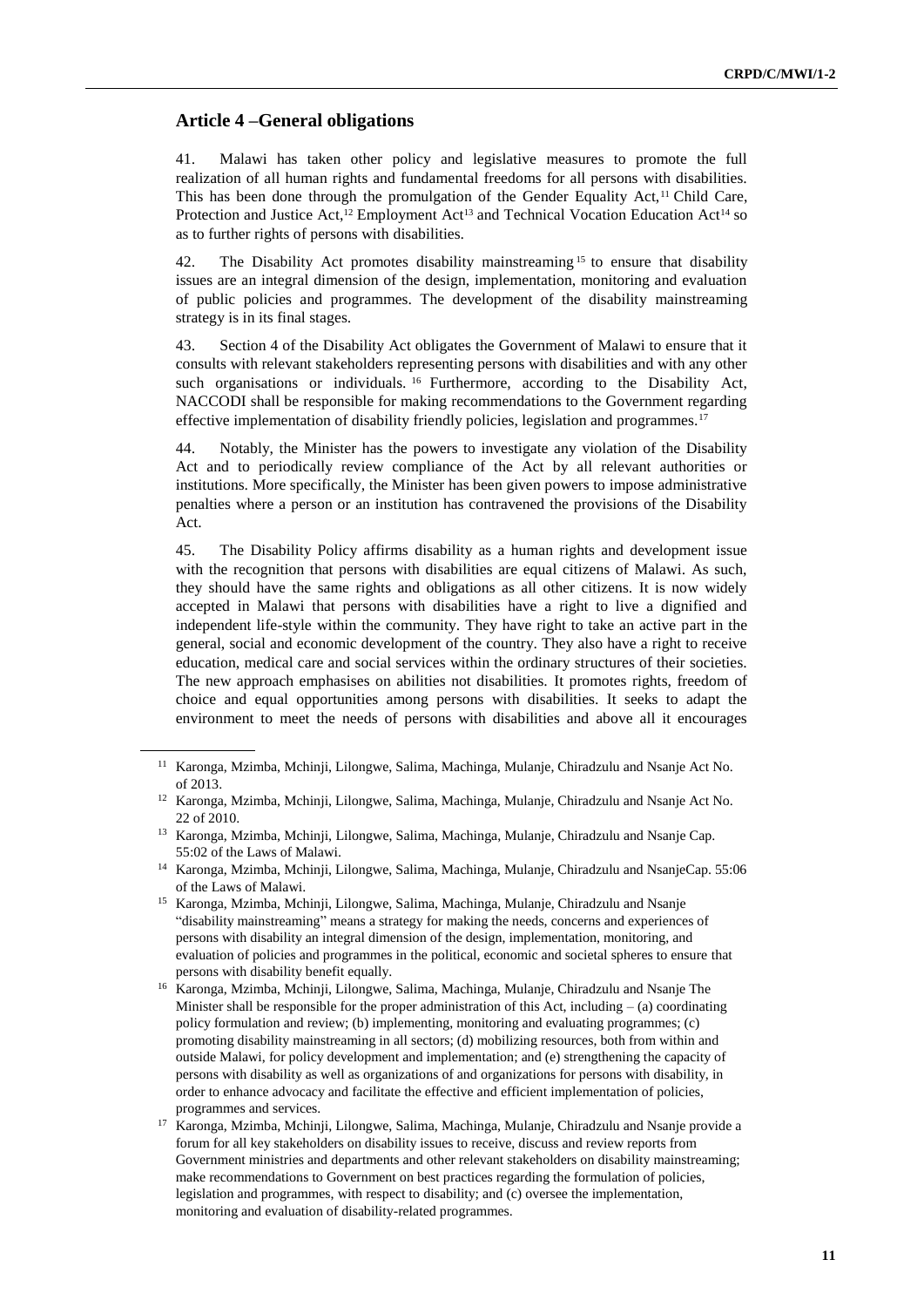society to positively change its attitudes towards persons with disabilities and assist them in assuming full responsibility as active members of society.

46. The Disability Policy further states that all Government Ministries, Departments and statutory bodies are responsible for the mainstreaming of disability issues within their sectoral mandates to ensure persons with disabilities have equal access to services they provide.

47. The reality, however, is that persons with disabilities are yet to be afforded the dignity as envisaged in the Convention or in the Disability Act. Almost three quarters of persons with disabilities have no access to affordable and accessible housing as the Ministry of Lands, Housing and Urban Development as well as the Malawi Housing Corporation have not provided this for them.<sup>18</sup>

48. The Disability Act further requires the Government to adopt policies and legislation in order to promote and protect the rights of persons with disabilities and fully include them in all aspects of life, to enhance their dignity and well-being.<sup>19</sup> The Government is also obliged under section 3(2) of the Disability Act to recognise the role of the private sector and civil society organizations in promoting and protecting the rights of persons with disabilities and encourage partnerships in programmes that address the needs and concerns of persons with disabilities by advocating removal of social, cultural, economic, environmental and attitudinal barriers and facilitating the inclusion of persons with disabilities. Malawi believes this approach ensures that there is a holistic and inclusive strategy in addressing matters concerning persons with disabilities.

49. The Malawi National Education Sector Plan (NESP) for the period 2008–2017 outlines strategic interventions that will be implemented in Malawi within the education sector. This is the basis for investments in the education sector by Government of Malawi and Development Partners. One of the major areas of emphasis in the Plan is that students with special education needs have equal access to quality and relevant education.

50. Section 25 of the Malawi Constitution provides mandatory primary education to all children including those with disabilities.<sup>20</sup> Malawi also ratified Universal Declaration of Human Rights, International Covenant on Economic, Social and Cultural Rights, African Charter on Human and Peoples Rights, the Convention on the Rights of the Child and the African Charter on the Rights and Welfare of the Child which also provide that primary education, shall be mandatory to all children. Despite these developments, there continue to be major challenges such as lack of disability friendly schools, that is, physical access, water and sanitation, learning materials, teachers' attitudes, long distance and road infrastructure to access the said schools, human, material and financial resources.

51. The 2009 implementation guidelines for Special Needs Education (SNE) aims at promoting inclusive education, however enforcement of education in Malawi is constrained by the lack of enabling legislation as it is still using the Education  $Act^{21}$  although reviewed but not yet promulgated. Malawi recognizes that there is a need for more to be done in the

- 1. All persons are entitled to education.
- 2. Primary education shall consist of at least five years of education.

(a) Such schools or institutions are registered with a State department in accordance with the law;

(b) The standards maintained by such schools or institutions are not inferior to official standards in State schools.

<sup>18</sup> Karonga, Mzimba, Mchinji, Lilongwe, Salima, Machinga, Mulanje, Chiradzulu and Nsanje Chavuta p 10.

<sup>&</sup>lt;sup>19</sup> Karonga, Mzimba, Mchinji, Lilongwe, Salima, Machinga, Mulanje, Chiradzulu and Nsanje Section 3 of the Act.

<sup>20</sup> Karonga, Mzimba, Mchinji, Lilongwe, Salima, Machinga, Mulanje, Chiradzulu and Nsanje Section 25 – Education.

<sup>3.</sup> Private schools and other private institutions of higher learning shall be permissible, provided that:

<sup>21</sup> Karonga, Mzimba, Mchinji, Lilongwe, Salima, Machinga, Mulanje, Chiradzulu and Nsanje Cap. 30:01.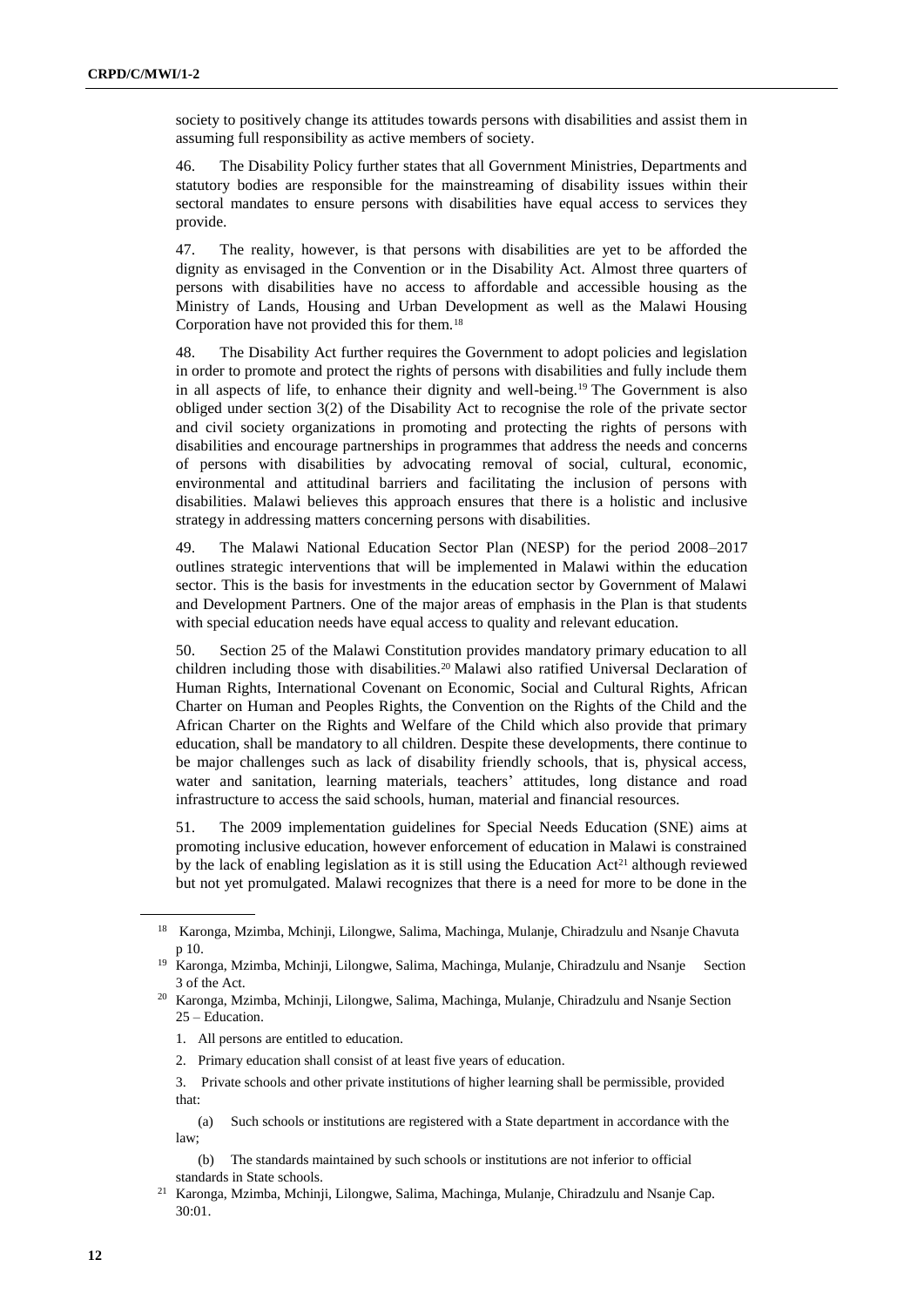education sector to allow persons with disabilities to be mainstreamed in the school system. Government needs to increase budgetary allocation to progress and implement the above said guidelines.

52. The Government of Malawi provides MoGCDSW with an annual budget towards implementation of policy and programme interventions for persons with disabilities and activities in the disability sector. Further budgets are provided to MACOHA and Malawi Against Physical disabilities (MAP). It has been noted throughout the last five (5) years from 2009 to 2014, that these budgetary allocations to MoGCDSW, MAP and MACOHA are inadequate and this has affected effectiveness on the delivery of disability services.

53. Notably in Malawi, there are a number of NGOs and Civil Society Organisations (CSOs) that carry out programmes for persons with disabilities. These organizations are funded by various Development Partners and significantly contribute to Government's efforts in the realisation of rights of persons with disabilities like FEDOMA, Malawi Union of the Blind (MUB), Malawi National Association of the Deaf (MANAD), Parents of Disabled Children Association of Malawi (PODCAM) to name a few. Their efforts have significantly contributed to the implementation of the Disability Policy as well as the enforcement of the Disability Act.

# **III. Specific Provisions**

#### **Article 5: Equality and non-discrimination**

54. Section 20 of the Constitution outlaws discrimination, harassment and victimization against persons with disabilities by those exercising public functions, those providing goods, facilities or services to the public, housing providers, employers, education providers (schools, further and higher education colleges and universities), associations and public transport providers. Notably, the same Constitution allows for persons with disabilities to challenge their discrimination especially of public officers or bodies through the courts or quasi-judicial bodies.

55. Section 12 of the Constitution of Malawi guarantees that all individuals regardless of their physical characteristics, personal beliefs or any other distinguishing features are equal before the law and have equal protection of the law. It states in part that the inherent dignity and worth of each human being requires that the State and all persons recognize and protect human rights and afford the fullest protection to the rights and views of all individuals, groups and minorities whether or not they are entitled to vote. It further provides that as all persons have equal status before the law, the only justifiable limitations to lawful rights are those necessary to ensure peaceful human interaction in an open and democratic society.<sup>22</sup>

56. The Constitution in section 20 apart from prohibiting discrimination, goes further to categorically state that legislation may be passed addressing inequalities in society and prohibiting discriminatory practices and the propagation of such practices and may render such practices criminally punishable by the courts. Malawi in fulfilment of this provision has promulgated the Deceased Estates (Wills, Inheritance and Protection) Act<sup>23</sup> as well as the Gender Equality Act to eradicate cultural practices that are discriminatory. Furthermore, the Disability Act guarantees that every person with a disability shall be entitled to the same rights and privileges as all other people and in particular, those rights enshrined in the Constitution of Malawi.<sup>24</sup>

57. Section 41 of the Constitution provides that every person with a disability shall be entitled to the same constitutional rights, privileges and legal remedies before the law as all

<sup>22</sup> Karonga, Mzimba, Mchinji, Lilongwe, Salima, Machinga, Mulanje, Chiradzulu and Nsanje Section 12 (d) (e) of the Constitution.

<sup>23</sup> Karonga, Mzimba, Mchinji, Lilongwe, Salima, Machinga, Mulanje, Chiradzulu and Nsanje Act No. 14 of 2011.

<sup>24</sup> Karonga, Mzimba, Mchinji, Lilongwe, Salima, Machinga, Mulanje, Chiradzulu and Nsanje See Part IV of the Disability Act 2012.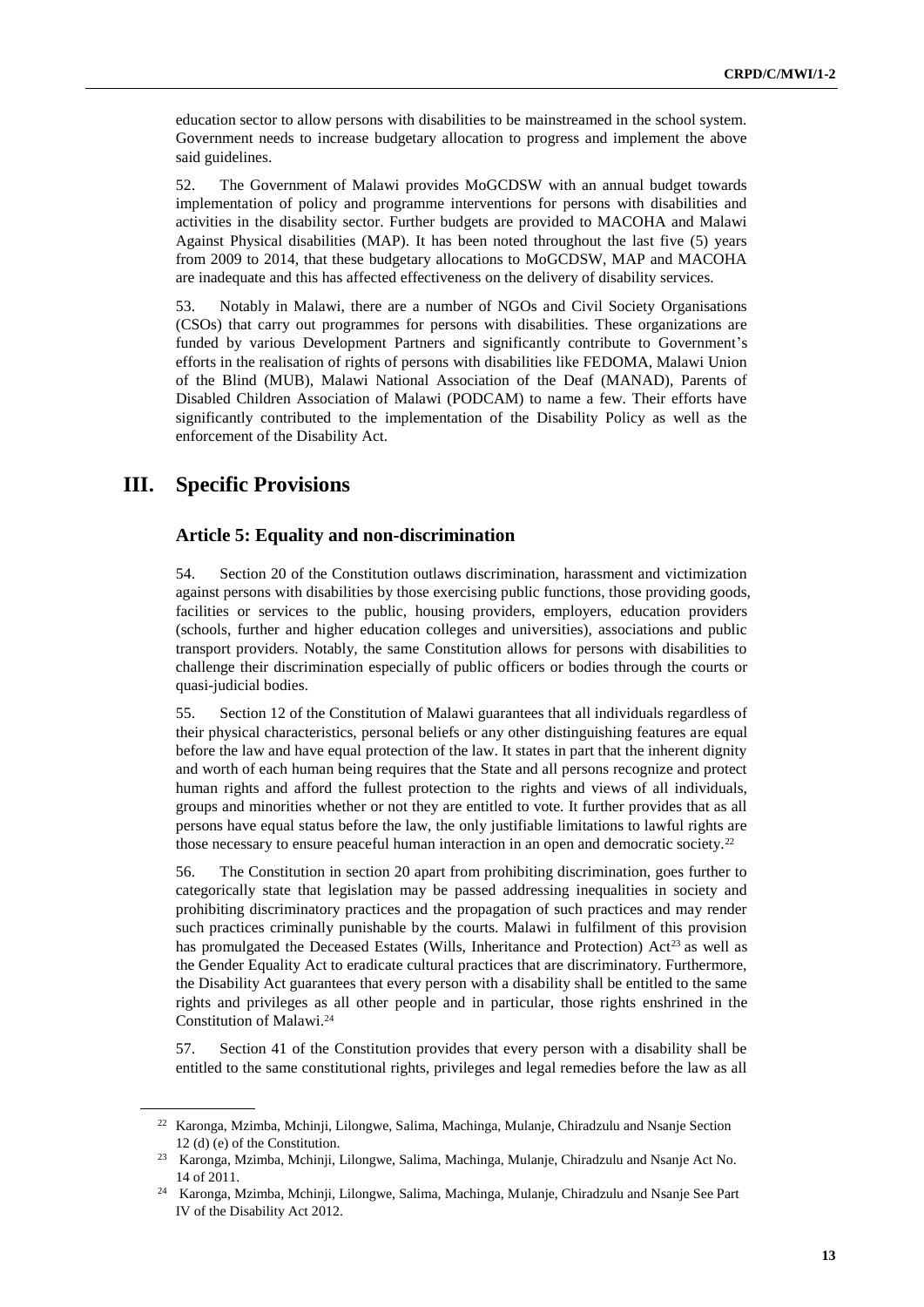other people. Further every person shall have a right to recognition as a person before the law, access to any Court of law or any other tribunal with jurisdiction for final settlements of legal issues. Additionally, every person has a right to an effective remedy by a court of law or tribunal for acts violating the rights and freedoms granted to him or her by the Constitution or any other law. It has to be stated that no person with disability has been refused remedies before a Court of law in Malawi because of his or her disability. For instance, in the case of *The Republic v. Evance Edison*, <sup>25</sup> the court convicted the said Mr Edison of defilement of a girl with disability and sentenced him to fourteen (14) years imprisonment.

58. The Constitution further recognises that the rights of persons with disabilities are in line with international instruments, which Malawi has ratified. Notably, section 20 explicitly guarantees the protection of children with disabilities from discrimination. These children are also implicitly catered for in section  $13(g)$ , which requires that persons with disabilities be supported through promoting greater access to public places; offering equal opportunities for employment; and ensuring the fullest possible participation in all spheres of Malawi society.

59. Malawi's Constitution, thus, adequately provides for persons with disabilities, including children. However, enforcement of these constitutional provisions has been lacking due to inadequate resources. Furthermore, in Malawian jurisdiction, the enforceability of most human rights requires, under section 15 of the Constitution that only a person or group of persons with sufficient interest in particular human rights violations can challenge the same in a court of law.<sup>26</sup> There is little evidence on reported cases which have been taken to court by persons with disabilities or organizations representing them in terms of enforcement of their constitutional rights in the context of discrimination or violation of their rights under Malawian laws. It should be noted that this does not mean there are no violations taking place in Malawi, as such, Government needs to take measures to address this.

#### **Article 8: Awareness raising**

60. The Malawi Government recognizes awareness raising on the rights of persons with disabilities nationwide as a crucial step towards achieving equality. Malawi is yet to undertake a public poll to establish the extent to which the general population is aware of the Disability Act or disability issues. Nonetheless, persons with disabilities are aware of their Constitutional rights despite that information on the recently enacted Disability Act is still trickling down to them. Malawi recognizes that the Convention reinforces a wide range of existing activities aimed at raising awareness of disability issues, promoting positive images of persons with disabilities, the use of appropriate language and combating stereotypes.

61. As one way of raising awareness, the Government, through the Office of the President together with the Special Olympics International in February, 2014 hosted an African Leaders Forum on Disability. Through the Forum, the Government was able to uniquely raise awareness on the issues of disability, especially intellectual disabilities in an effort to boost the rights of persons with disabilities in the country. At this Forum, governments, civil society organizations and development partners committed to challenge stigma and inequity by seeking inclusion of disability in the continent's development agenda. The Forum also provided an opportunity to build momentum to improve the rights of persons with disabilities, especially in areas of health, human rights, and education, by establishing an African Leadership Alliance on Intellectual Disabilities. This Alliance seeks to align with efforts such as the Africa Disability Alliance, with a goal of achieving full participation, equality and empowerment of people with disabilities in Africa. The event raised the profile of persons with disabilities in terms of their rights especially, their right to

<sup>25</sup> Karonga, Mzimba, Mchinji, Lilongwe, Salima, Machinga, Mulanje, Chiradzulu and Nsanje Criminal Case No. of 2014.

<sup>26</sup> Karonga, Mzimba, Mchinji, Lilongwe, Salima, Machinga, Mulanje, Chiradzulu and Nsanje CILIC Case.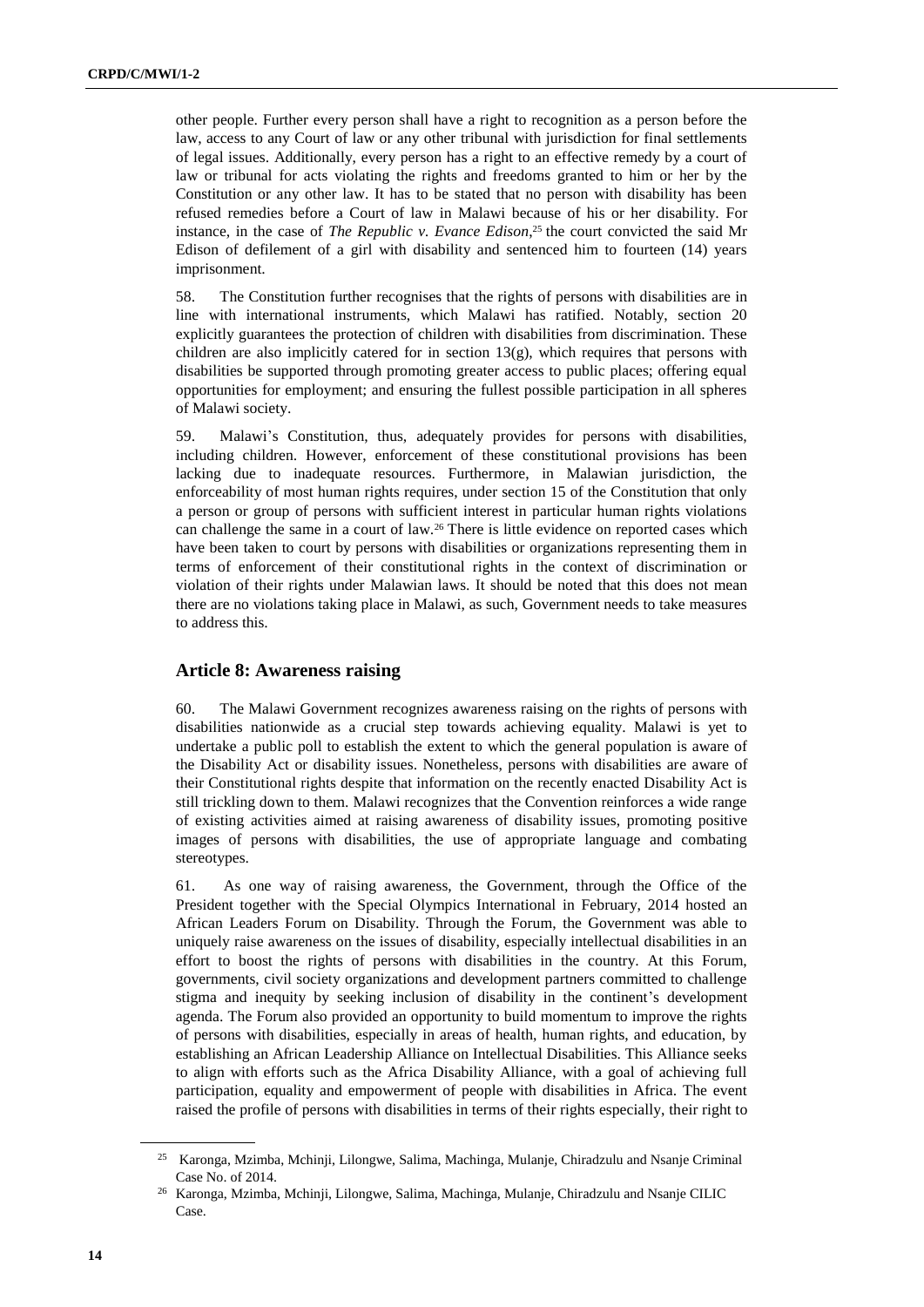participate in sports and physical activity; and promoting community engagement through the games.

62. The Disability Policy provides that Government should ensure that there is awareness raising on matters to do with persons with disabilities. It further states that there should be encouragement of mass awareness about the causes and prevention of disabling conditions, undertake disability awareness among public transport staff and encourage the use of sign language and alternative communication systems.  $27$  In that regard, the Government through Community-Based Rehabilitation (CBR) programme by MACOHA, FEDOMA and its affiliates and other players have raised awareness. Similarly, MoGCDSW through the Department of Disability and Elderly Affairs (DoDEA) has invested a lot in promoting disability mainstreaming in sectoral policies, plans, and programmes which has also a direct impact on increasing awareness on disability issues.

63. Starting from 3rd December 2014, the Government declared Disability Week with the aim of raising awareness. Disability Week will be observed a week commencing 3rd December every year. In addition, since 2012 FEDOMA has been conducting disability audits to promote awareness on access to public infrastructure. Malawi further plans to institutionalize undertaking of disability audits within the observance of Disability Week. Furthermore, every year Malawi commemorates International Day of Persons with Disabilities where messages on disability are placed on print and electronic media. The Day is also commemorated through an open day function held in a selected district. Currently the Government is developing a Disability Communication Strategy to provide a framework on disability awareness raising.

64. The Malawi Human Rights Commission (MHRC),<sup>28</sup> a constitutional body, has the mandate to promote and protect human rights including investigation of human rights violations. Under the Constitution and the Human Rights Commission Act, the Commission makes recommendations for the effective promotion and protection of rights. MHRC has no judicial or legislative powers. In order to make their operations effective, MHRC recently changed from a functional approach to a thematic approach which has seen the establishment of a Directorate for Disability and Elderly Rights.

65. Pursuant to this mandate, MHRC has conducted various programmes aimed at raising awareness on rights of persons with disabilities including public inquiries. In 2013, it conducted a nationwide public inquiry on the status of the rights of persons with disabilities in Malawi. The inquiry involved a cross section of persons with disabilities as rights holders on one hand and duty bearers such as civil society organisations, religious leaders, public institutions, service providers and policy makers on the other hand. The findings of the inquiry proved useful to the work of MHRC as well as Government and its stakeholders as they informed various programmes and interventions aimed at improving

- Develop a disability awareness programme within every line Ministry/Department in Government;
- Develop disability awareness projects aimed at journalists and the public broadcasters;
- Increase visibility of people with disabilities in the media;

• Provide guidelines on disability friendly terminology for use by the media and general public. <sup>28</sup> Karonga, Mzimba, Mchinji, Lilongwe, Salima, Machinga, Mulanje, Chiradzulu and Nsanje Section

15 – Protection of human rights and freedoms:

(1) The human rights and freedoms enshrined in this Chapter shall be respected and upheld by the executive, legislature, judiciary and all organs of the Government and its agencies and, where applicable to them, by all natural and legal persons in Malawi and shall be enforceable in the manner prescribed in this Chapter;

(2) Any person or group of persons, natural or legal, with sufficient interest in the promotion, protection and enforcement of rights under this Chapter shall be entitled to the assistance of the courts, the Ombudsman, the Human Rights Commission and other organs of the Government to ensure the promotion, protection and enforcement of those rights and the redress of any grievances in respect of those rights.

<sup>27</sup> Karonga, Mzimba, Mchinji, Lilongwe, Salima, Machinga, Mulanje, Chiradzulu and Nsanje The Disability Policy sets the government to – promote public awareness of human rights for persons with disability;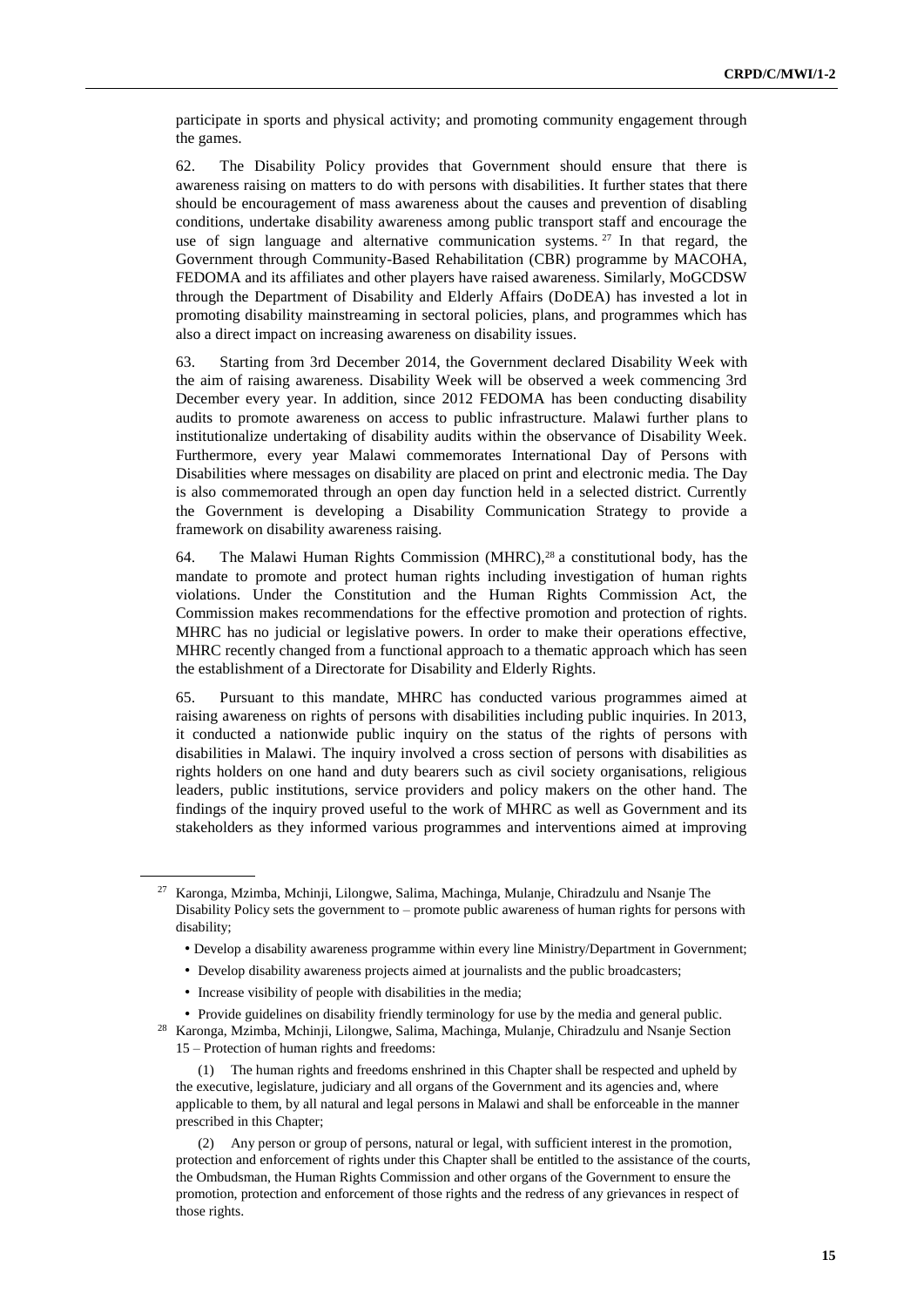the lives of persons with disabilities. Furthermore, the findings formed part of Malawi's internal human rights reporting.

66. MHRC has also conducted various trainings between 2012 and 2013 including trainings for disability focal persons from Government Ministries, Departments and parastatals following the establishment of Disability Desk Offices in these institutions by the Government. These trainings were aimed at equipping desk officers on disability rights so that they can meaningfully mainstream disability issues in the national agenda. A total of 24 desk officers were trained. Some of the trainings were meant to enhance knowledge on protection and promotion of rights of children with disabilities and providing relevant materials to enhance capabilities in campaigning and advocating for disability rights.

67. MHRC worked with various DPOs <sup>29</sup> such as MANAD, MUB, PODCAM and Association of Persons with Albinism in Malawi (APAM) on programmes aimed at raising awareness on specific forms of disability.<sup>30</sup> It has also produced various IEC materials on different forms of disability. This includes the production and distribution of copies of Chichewa version of the CRPD to various stakeholders such as national libraries and community libraries managed by the National Initiative for Civic Education (NICE) Trust. To date 4,000 copies of the CRPD have been distributed. The Commission continues to conduct community sensitization meetings nationwide.

68. Civil society organisations and international cooperating partners have also seen key in championing the cause of persons with disabilities through awareness raising. For instance, MUB in partnership with NICE and Malawi Electoral Commission (MEC) formed 51 radio listening clubs as electoral activities in relation to the 2014 Tripartite Elections exercise, whereby 170 club listeners were females whilst 85 were male. Such partners' efforts to compliment Government's interventions and awareness have greatly contributed to the increased knowledge of rights of persons with disabilities as well as reporting of human rights violations against persons with disabilities.

69. In terms of health, the Government of Malawi is still facing challenges in the areas of sexual reproductive health for instance in safe motherhood and male circumcision in the context of HIV and AIDS Program targeting persons with disabilities. It has to be acknowledged though that 10 district-based HIV and AIDS Organisation which include Malawi Aids Resource Organisation (MACRO), Banja La Mtsogolo (BLM), Population Services International (PSI) and National Association for People living with HIV and AIDS (NAPHAM) use MUB peer educators who were trained using support from Sight Savers in implementing HIV and AIDS activities at district level. Two of these organisations have developed their information on HIV and AIDS in braille. Notably, the HIV and AIDS Policy of 2005 does not recognize disability as cross cutting issue and its importance cannot be over emphasised for purposes of interventions and programming in HIV and AIDS.

#### **Article 9: Accessibility**

70. Malawi recognizes the importance of ensuring that persons with disabilities have access to information, services and buildings so that they have a strong platform from which they can access, exercise, promote and protect their rights. Commendable progress has been made in this regard. However, the MHRC Public Inquiry on disability noted that public health education campaigns are often visual and therefore not useful to persons that are blind and radio campaigns do not reach persons that are deaf.

71. MACOHA which is a government institution facilitates provision of various assistive devices. In 2013, they facilitated provision of various assistive devices to 11,203 persons with disabilities, that is, 5,319 males and 5,884 females. This was more than double

<sup>29</sup> Karonga, Mzimba, Mchinji, Lilongwe, Salima, Machinga, Mulanje, Chiradzulu and Nsanje MHRC Annual Report, 2012.

<sup>30</sup> Karonga, Mzimba, Mchinji, Lilongwe, Salima, Machinga, Mulanje, Chiradzulu and Nsanje Malawi Human Rights Commission Annual Reports, 2012 and 2013.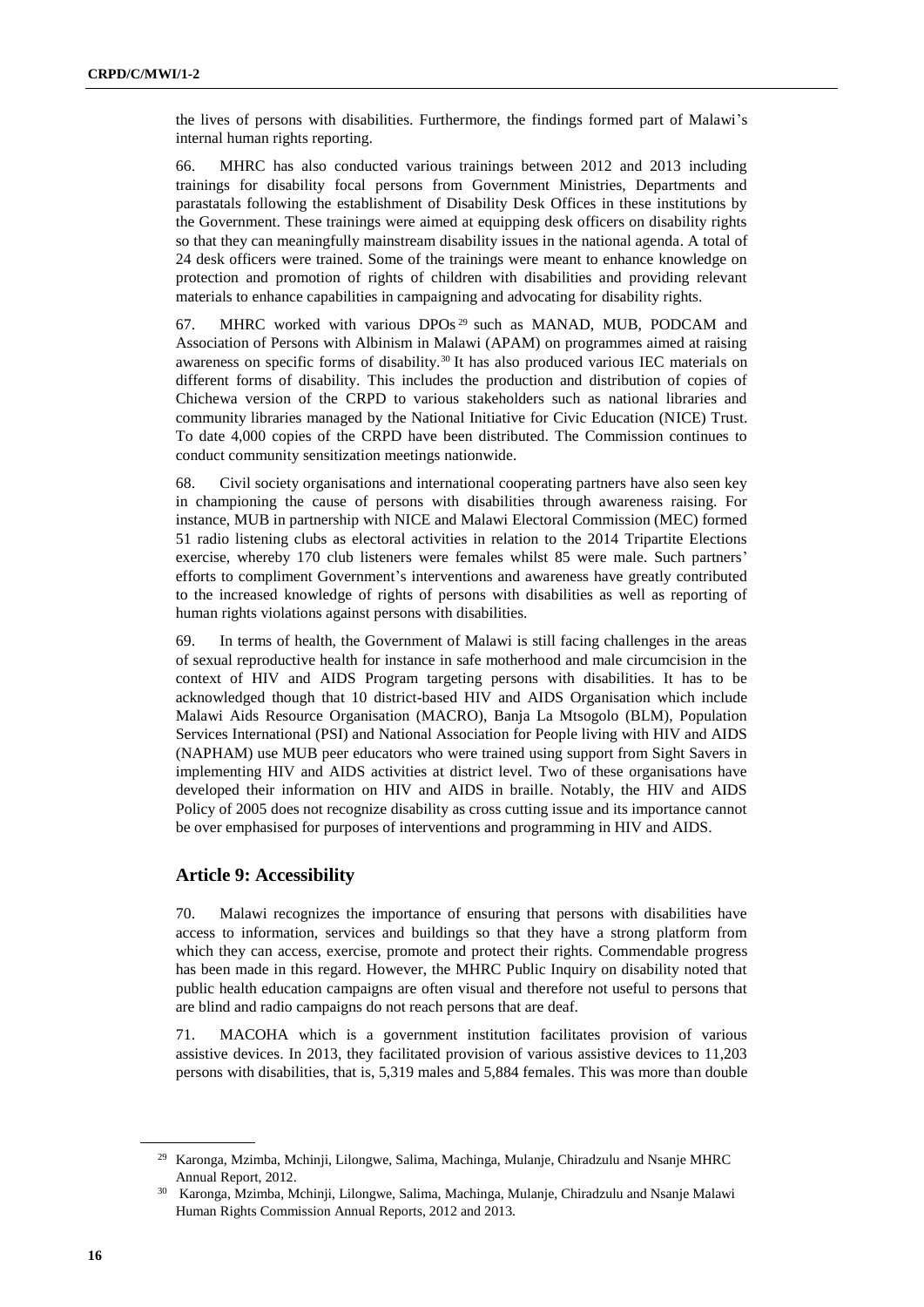the numbers assisted in 2012 but the same levels as those assisted in 2010/2011.<sup>31</sup> It is also acknowledged that MAP has issued over 5,566 appliances from 2007 to 2013 to assist mobility of persons with disabilities. Government through the Local Development Fund in Phalombe District made 11 schools in Nazombe Zone accessible to children with disabilities. Despite efforts by Government and its partners, there are instances where children have been unable to go to school due to their disability as they lack assistive devices or the infrastructure and distance make it difficult for them to attend school regularly.

72. Section 8 of the Disability Act provides a legislative requirement for the Government to take appropriate measures to ensure that persons with disabilities have access to the physical environment, transportation, information and communications, including information and communication technologies and systems and other facilities and services available or provided to the public. The Disability Act further states that no person shall be denied access or admission to any premises or the provision of any service or amenity, on the basis of disability.<sup>32</sup> The Act provides penalties for non-compliance of these provisions. A court may, in addition to any penalties mentioned, order the person or body corporate, to undertake reasonable accommodation to facilitate access for persons with disabilities to the premises or the provision of the service or amenity.<sup>33</sup>

73. The Government has been encouraging owners of public property to adapt existing buildings. In the past few years, 207 public and private buildings have been renovated so as to provide access points for persons with disabilities. There is also a similar trend for newly constructed buildings to provide disability friendly infrastructure like toilets and ramps. Through MACOHA programmes, 67 schools were made accessible including water and sanitation in the 2012–2013 financial year. However, there is no data on accessibility to other buildings. Malawi Government is developing access standards to guide construction and adaptation of public infrastructure for accessibility to persons with disabilities. There have also been different awareness campaigns on accessibility issues. For instance, the commemoration of World Standards Day in 2010 led by the Malawi Bureau of Standards focused on accessibility, standards and disability.

74. Currently, the Office of the Vice President, which has been tasked with setting the political agenda as well as the lead agency for all public sector reforms, has been at the forefront in ensuring compliance with the Disability Act. The Office has taken on the task of providing an oversight role to ensure that all ministries and government agencies comply with provisions of accessibility and it has done this by issuing a directive that all government infrastructures has to be made accessible.

75. During the commemoration of International Day of Persons with Disabilities and the observance of the newly established Disability Week in Malawi, the Government and stakeholders will be undertaking disability audits as one of the activities. The results of such audits will provide the necessary information to enhance access for persons with disabilities to all public infrastructures.

76. It should also be noted that one of the objectives of the Disability Policy is to promote easy access by persons with disabilities. Strategies on how Malawi can achieve these have been provided in the said policy. However, Malawi is still in the process of developing building standards and guidelines including internal furnishings that are appropriate and accessible for persons with disabilities. Similarly, Malawi needs to develop regulations to the Disability Act for stakeholders' compliance and enforcement by the

<sup>31</sup> Karonga, Mzimba, Mchinji, Lilongwe, Salima, Machinga, Mulanje, Chiradzulu and Nsanje MACOHA Annual Report, 2013. See also Table 4 to for a detailed analysis of the type of devices provided.

<sup>32</sup> Karonga, Mzimba, Mchinji, Lilongwe, Salima, Machinga, Mulanje, Chiradzulu and Nsanje Section 9 of the Disability Act.

<sup>33</sup> Karonga, Mzimba, Mchinji, Lilongwe, Salima, Machinga, Mulanje, Chiradzulu and Nsanje Section 9 (3) of the Disability Act Government of Malawi through the national disaster risk management structure in terms of clusters responded to the disasters. Clusters are groups of humanitarian organizations, comprising UN, government, civil society, donors and other key humanitarian actors, in each of the main sectors of humanitarian action.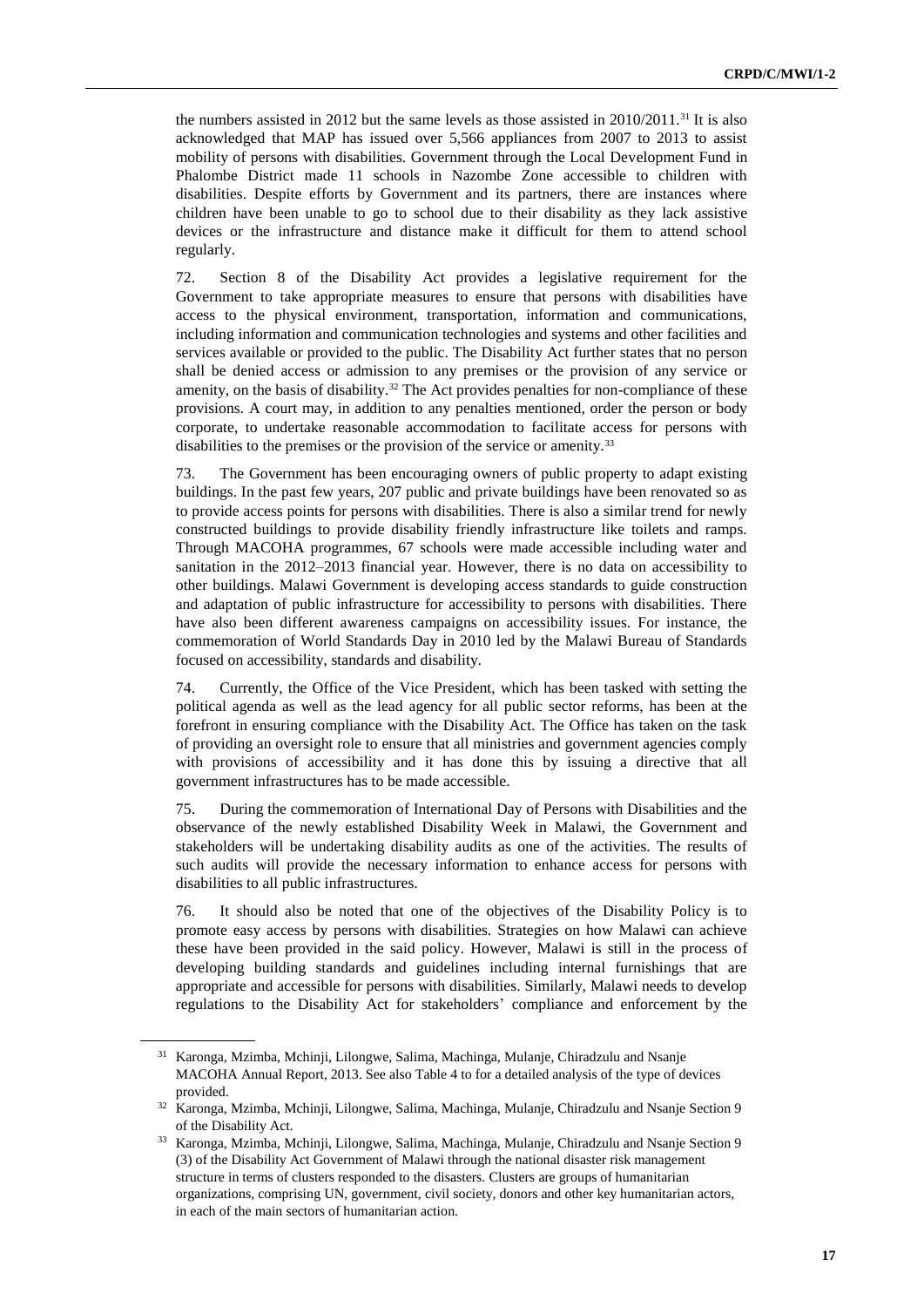relevant authorities. Furthermore, the Government needs to enforce the implementation of the guidelines in the Local Development Fund National Building Code as well as review the Building Code so that it is aligned with the CRPD and national policies and legislation on disability. Lastly, there is need to promulgate legislation, which provides for the technical guidelines.

## **Article 10: Right to life**

77. Persons with disabilities have the same right to life from birth as persons without disabilities, and are not subject to arbitrary deprivation of life. Euthanasia and assisted suicide are both unlawful.

78. Section 16 of the Constitution stipulates that every person has the right to life and no person shall be arbitrarily deprived of his or her life. However, a proviso to this section states that the execution of the death sentence imposed by a competent court on a person in respect of a criminal offence under the Laws of Malawi of which he or she has been convicted shall not be regarded as arbitrary deprivation of his or her right to life, however this provision does not make specific reference to persons with disabilities. Notably, the death penalty has not been imposed in Malawi since 1989.

79. Part XIX of the Penal Code provides for the offences of murder and manslaughter. The maximum punishment for murder is death while for manslaughter it is life imprisonment. Prior to April 2007, the mandatory punishment for murder was death but the Constitutional Court of Malawi held that mandatory death penalty was unconstitutional because it was in violation of the constitutional guarantees of rights under section 19 (1), (2), and (3) of the Constitution on the protection of the dignity of all persons as being inviolable, the requirement to have regard to the dignity of every human being and the protection of every person against inhuman treatment or punishment; the right of an accused person to a fair trial under section  $42(2)(f)$  of the Constitution; and the right of access to justice, in particular the right of access to the court of final settlement of legal issues under section  $41(2)$  of the Constitution.<sup>34</sup>

80. Currently the law is that no person may intentionally or unintentionally (directly or indirectly) take the life of another. The law does not make a distinction as to whether the life is of a person with or without disability. This emphasises the sanctity of human life under Malawian law. Please also see discussion under Article 15 on the recent developments.

81. Section 218 of the Penal Code states that it is the duty of every person having charge of another who is unable by reason of age, sickness, unsoundness of mind, detention or any other cause to provide for that other person the necessaries of life. Where there is a breach of that duty by the person having the charge, he will be held to have caused any consequences, which result on the life or health of the other person.

82. Additionally the Penal Code in section 242 states that any person who, being charged with the duty of providing for another the necessaries of life, without lawful excuse fails to do so, whereby the life of that other person is or is likely to be endangered, or his health is or is likely to be permanently injured, shall be guilty of a felony, and shall be liable to imprisonment for three years. All these provisions are aimed at ensuring the protection of human life without distinction.

## **Article 11: Situations of risk and humanitarian emergencies**

83. The Department of Disaster Management Affairs, under the Office of the Vice President is responsible for the protection and safety of Malawians during natural as well as man-made disasters. The Department has made tremendous strides in mainstreaming disability issues in its programs. For instance, it has taken into account disability issues in

<sup>34</sup> *Karonga, Mzimba, Mchinji, Lilongwe, Salima, Machinga, Mulanje, Chiradzulu and Nsanje Francis Kafantayeni & 5 Others vs. The Attorney General*, Constitutional Case Number 12 of 2005.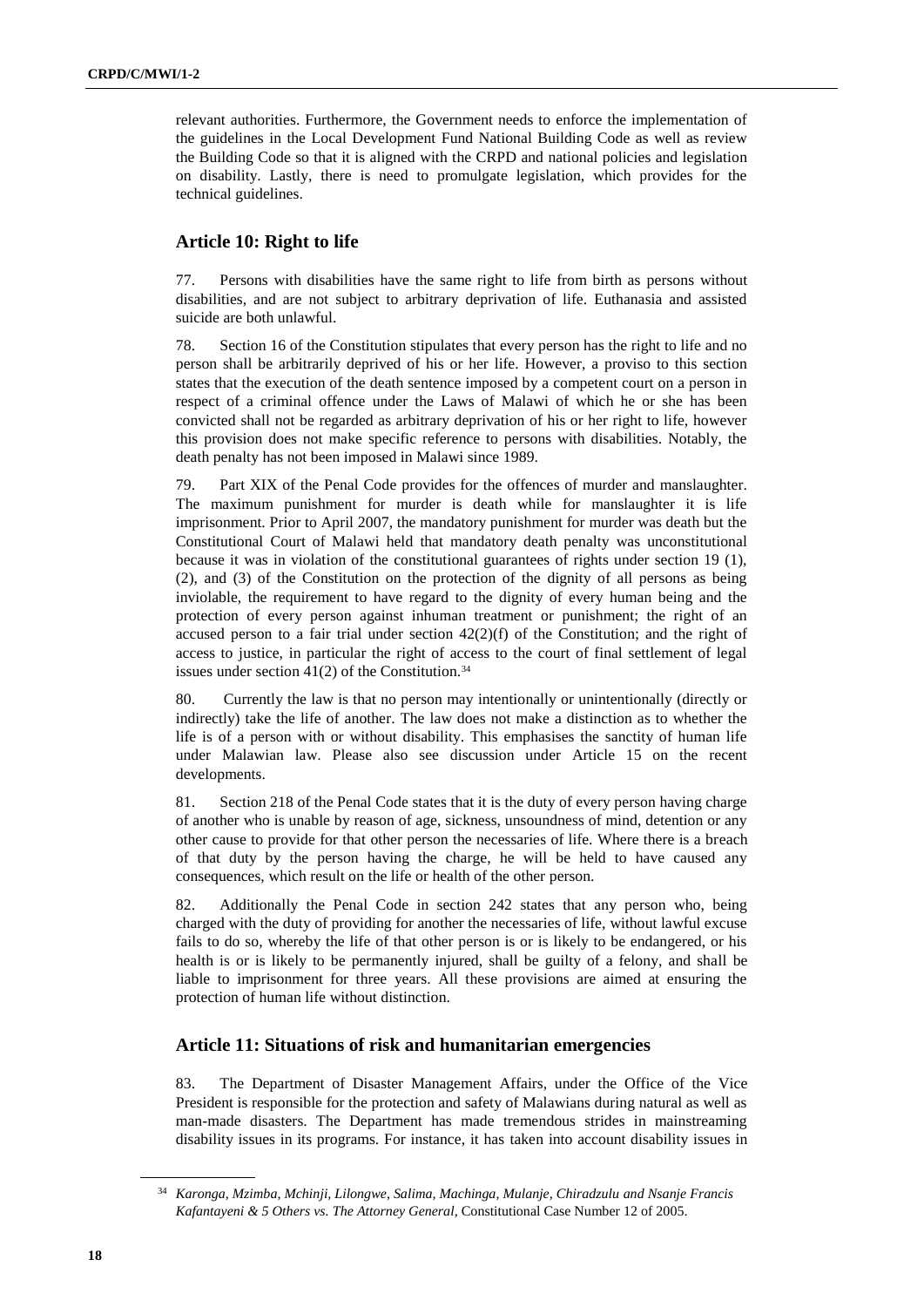its Disaster Risk Management Policy and Contingency Plans. At local level, Civil Protection Committees coordinate and implement disaster risk management interventions. These committees include persons with disabilities as members to ensure that issues of disabilities are effectively taken into consideration. In 2013 the Department commemorated the International Day of Disasters under a disability theme whereby awareness was raised on the need to include issues of persons with disabilities in disaster risk management. During disasters, the Government takes a leading role in the coordination and implementation of disaster management interventions with support from partners such as Red Cross, World Vision, Plan, Concern Universal, and Care. However, lack of specialised facilities and equipment in disaster risk management or rescue operations remain some of the major challenges to fully mainstream issues of persons with disabilities.

84. Notably, the Constitution of Malawi allows for derogation of rights unless there is a declaration of a state of emergency by the President following widespread natural disasters<sup>35</sup> or other prescribed circumstances. The derogation is only permissible to the extent that in the case of a widespread natural disaster, it is strictly required for the protection and relief of those people in the disaster.

85. The inclusion of issues of persons with disabilities in the development of emergency protocols is in line with the principles of inclusiveness and participation.

86. In early January 2015, heavy rainstorms and floods hit Malawi. To ensure that persons with disabilities were not excluded from national disaster responses, the Early Recovery and Protection Cluster<sup>36</sup> used the twin-track approach to the disaster. The first track was to mainstream disability in all national response so that persons with disabilities equally benefit. This ensured that basic needs of persons with disabilities were systematically addressed and fully integrated in relief aid in food security, Water, Sanitation and Hygiene (WASH), emergency shelter and camp management, Early recovery and Protection, Health and Nutrition. The second track was specific to disability, where persons with disabilities and their families were empowered and provided with specific services that meet their specific needs. Awareness was raised amongst persons with disabilities and their families about support and services available and to participate in relief activities. Assistive devices, mobility aids, hearing and vision aids were provided to meet their specific needs. In addition services such as personal assistance and mental health were offered.

87. Further relief efforts included; designation of 40 rehabilitation and social welfare officers in the affected districts to continuously monitor and take part in provision of services and relief items to the flood victims to ensure that persons with disabilities benefit equally. Wheelchairs, tricycles, crutches, white canes, commode chairs, and sunscreen lotions for 750 persons with disabilities were procured and provided. Table 2 presents data on persons with disabilities affected by the floods.

88. Fifteen<sup>37</sup> out of twenty eight districts were affected with Nsanje, Chikwawa and Phalombe being the worst hit. Over 200,000 people were affected and displaced and 7,681 persons with different types of disability in the 15 districts were affected by displacement.

89. The Early Recovery and Protection Cluster in collaboration with stakeholders in the disability sector like DoDEA, MACOHA, FEDOMA, Malawi Network of Elderly Peoples Organizations (MANEP), Public Service Pensioners Association of Malawi (PUSEPA), CBM, NAD, MAP and others following the floods, responded to the disaster in the targeted districts for a period of four months.

<sup>35</sup> Karonga, Mzimba, Mchinji, Lilongwe, Salima, Machinga, Mulanje, Chiradzulu and Nsanje Section 45 (2) (c) of the Constitution.

<sup>36</sup> Karonga, Mzimba, Mchinji, Lilongwe, Salima, Machinga, Mulanje, Chiradzulu and Nsanje The national disaster risk management structure works in clusters to respond to disasters. Clusters are groups of humanitarian organizations, comprising UN, government, civil society, donors and other key humanitarian actors, in each of the main sectors of humanitarian action.

<sup>37</sup> Karonga, Mzimba, Mchinji, Lilongwe, Salima, Machinga, Mulanje, Chiradzulu and Nsanje Chikwawa, Nsanje, Phalombe, Zomba, Rumphi, Karonga, Thyolo, Machinga, Mangochi, Ntcheu, Chiradzulu, Mulanje, Balaka, Salima and Blantyre.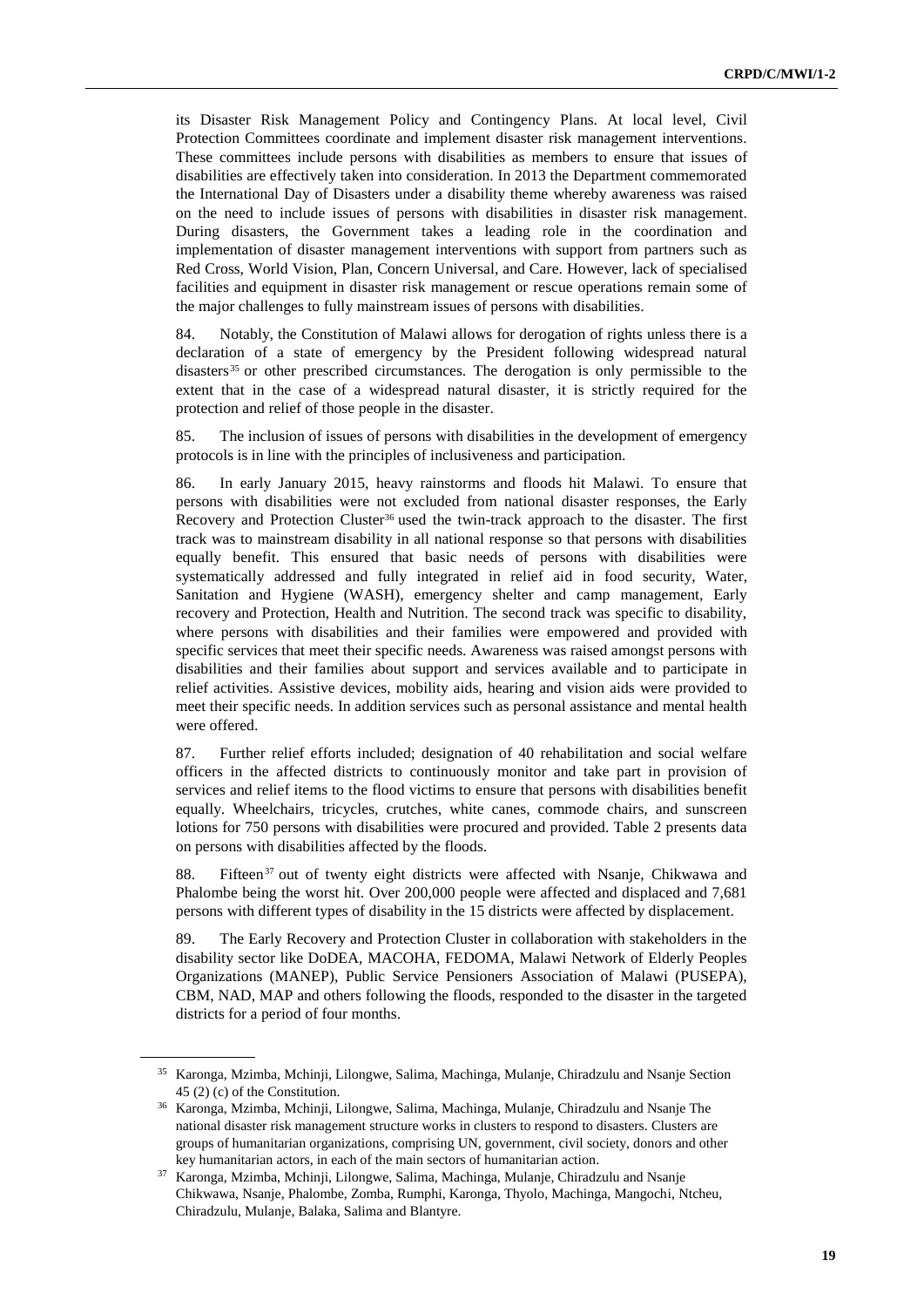## **Article 12: Equal recognition before the law**

90. Malawi is in strong support of the equal recognition of persons with disabilities before the law, and their right to exercise their legal capacity. It is recognized that there are circumstances in which persons with disabilities need support to exercise that legal capacity, or where they lack the mental capacity to make decisions for themselves, and on their behalf. Malawi needs to address this area to ensure that strict safeguards are in place to protect the individual in the way that such decisions are made. These safeguards include the duty to involve an independent advocate in certain situations.

91. The right of the individual to equality before the law and protection of the law is stipulated in section 20 of the Constitution. Additionally, section 12 of the Constitution provides for the underlying principles, which clearly states in part "all persons have equal status before the law".

92. In addition, the rights of persons with disabilities enshrined in part IV of the Constitution and the Disability Act guarantee that every person with a disability shall be entitled to the same rights and privileges as all other persons.

93. Section 28 of the Constitution also provides the right of the individual to own property and not to be deprived of those rights arbitrarily. There are no express or implied provisions in Malawi's legislation that prevents people with disabilities from full participation in society and controlling their own affairs, such as applying for bank loans, mortgages. It must be noted further that section 44 of the Constitution clearly provides that expropriation of property shall be permissible only when done for public utility and only when there has been adequate notification and appropriate compensation, provided that there shall always be a right to appeal to a court of law.

94. Persons with disabilities have been informed of their constitutional rights through ongoing workshops and training organised by civil society organizations. Government has also been doing radio programmes on Malawi Broadcasting Corporation Radio 1 and 2 as well as Zodiak Broadcasting Station on rights of persons with disabilities. Consultations with persons with disabilities on national policies and legislation focused on their Constitutional rights have been on-going in Malawi and this is reflected in the Disability Act.

#### **Article 13: Access to justice**

95. Part VI of the Disability Act provides an avenue for complaints of discrimination against persons with disabilities as well as remedies for those that have been discriminated against. Section 31 of the Act provides that where a person with disability has reason to believe that any person or institution that has violated any provision in Part III<sup>38</sup> of the Disability Act, the aggrieved person may commence legal action against that person or institution in any competent court of law. This is also guaranteed under Section 46 of the Constitution.

96. It must be noted that the Constitution provides for other persons or bodies to take part in the enforcement and protection of fundamental rights guaranteed under the Constitution. Section 15(2) of the Constitution provides that any person or group of persons, natural or legal, with sufficient interest in the promotion, protection and enforcement of rights under this Chapter shall be entitled to the assistance of the Courts. The report acknowledges that the justice system in Malawi is not an inclusive system in respect of persons with disabilities because officers from the Malawi Police Service, the Malawi Judiciary and the Malawi Prison Service are not given special needs training to enable them to professionally handle persons with disabilities who are in the process of accessing justice. Persons with hearing impairments and the deaf-blind in particular have problems accessing

<sup>38</sup> Karonga, Mzimba, Mchinji, Lilongwe, Salima, Machinga, Mulanje, Chiradzulu and Nsanje Of course part III deals with the responsibilities of the Minister. What can be violated are provisions in Part IV of the Act which provides for the rights of persons with disability. It is therefore arguable that the reference to Part III in section 31 is a textual error which should have instead read Part IV.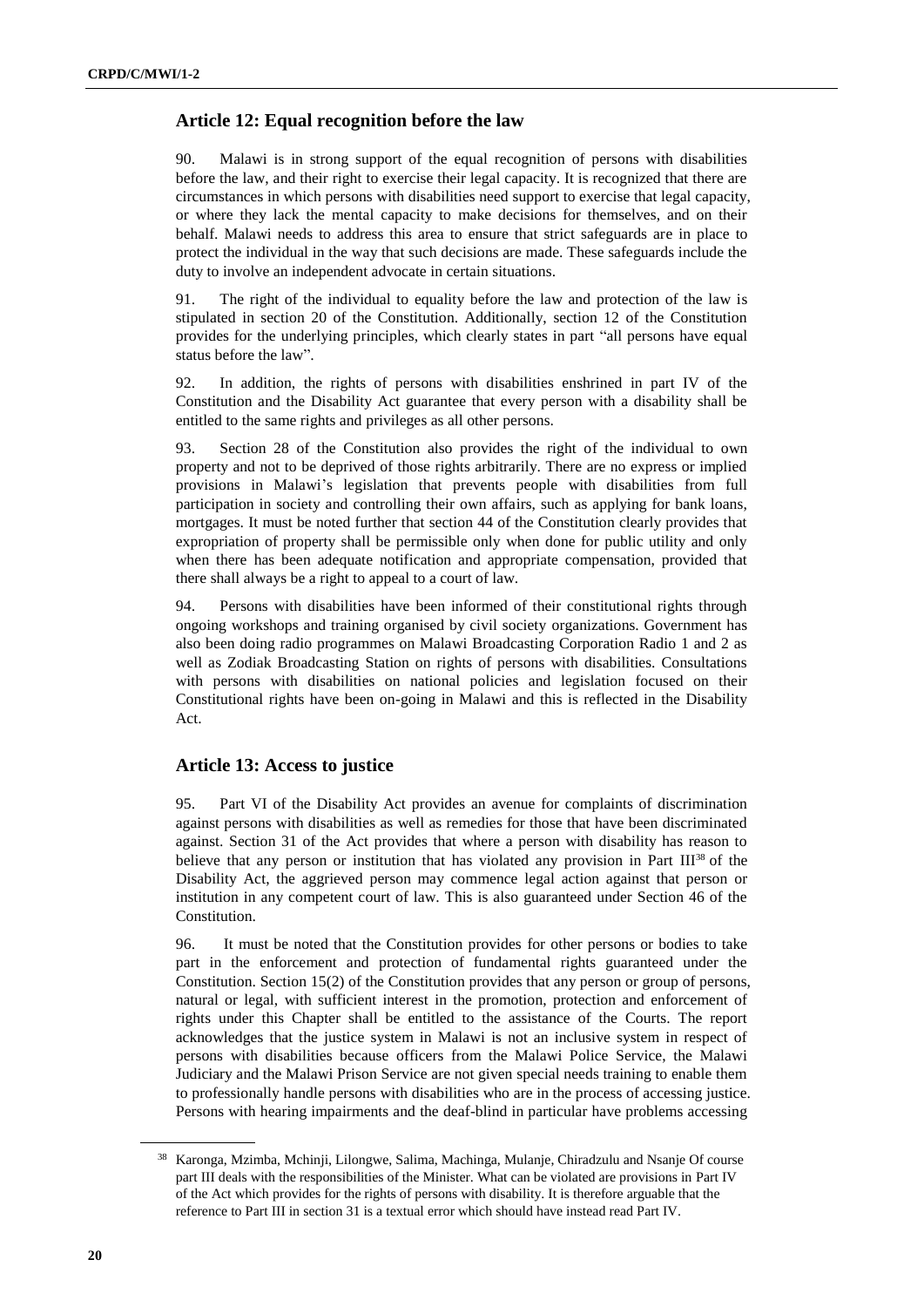justice either as offenders, complainants or witnesses since court staff are not trained to interpret or use sign language and there is an acute shortage of people with such expertise countrywide.

97. Apart from the Court, the Ombudsman, the Human Rights Commission and other organs of Government have a duty to ensure the promotion, protection and the enforcement of those rights and the redress of grievances in respect of those rights. This ensures that the enforcement and protection of human rights for people with disabilities is not left to only those who have suffered discrimination or whose rights have been violated. In this regard the Constitution of Malawi has expanded the principal of *locus standi* for NGO's, Civil Society Organisations and Constitutional bodies<sup>39</sup> in the enforcement, promotion and protection of human rights for all.

98. In terms of the civil remedies that may be granted to an aggrieved person under the Disability Act, the court may award any of the following remedies, $40$  that is (a) equitable relief that the court may consider appropriate in accordance with the gravity of the violation; the provision of auxiliary aid or services; or any other relief that the court may consider appropriate, including monetary damages to the aggrieved person.

99. Apart from the remedies that a Court of law may grant, the Minister has also been given powers to impose administrative penalties on persons or institutions that have violated the provisions of the Disability Act. <sup>41</sup> In order to ensure compliance with Minister's administrative penalties, the Disability Act makes it an offence for any person who fails or refuses to comply with an administrative penalty.<sup>42</sup>

100. Malawi is committed to ensuring that persons with disabilities have equality of access to justice. Notably, the Malawi criminal justice has undergone significant reforms in the last four years including the review of the Criminal Procedure and Evidence Code<sup>43</sup> however a lot of measures still need to be in place to ensure that persons with disabilities have the support they need to ensure they can effectively access justice at all stages of the legal process. Persons with disabilities can also exercise their legal rights as defendants, and victims, and can fulfill their responsibilities as witnesses and or other judicial aspects. In Malawi, persons with disabilities have access to legal aid on the same basis as others.

101. Regarding the criminal justice system, inmates incarcerated are advised of their rights such as legal assistance, and their right to remain silent. Section 42(1) (b) of the Constitution provides, in part, that every person who is held, including every sentenced prisoner, shall have the right to be detained under conditions consistent with human dignity, which shall include at least the provision of reading and writing materials, adequate nutrition and medical treatment at the expense of the State. It should, however, be observed that the prison system does not have the appropriate resources to address this issue.

102. There is no provision in the Disability Act that determines reasonable accommodations in the legal process that ensures effective participation for all types of persons with disabilities in the justice system in whatever role they may find themselves. The same also applies to anyone without any form of disability.

103. All the above provisions should be accessible in all forms including braille, sign language, digital and the local language however they are not. It is important to note that government does not have the resources to fully ensure that access to vital information is accessible to persons with disabilities. It will work towards ensuring that persons with

<sup>39</sup> Karonga, Mzimba, Mchinji, Lilongwe, Salima, Machinga, Mulanje, Chiradzulu and Nsanje See for example the case of *Malawi Human Rights Commission vs. The Attorney General, Civil* case Number 1119 of 2000.

<sup>40</sup> Karonga, Mzimba, Mchinji, Lilongwe, Salima, Machinga, Mulanje, Chiradzulu and Nsanje Section 31(2) of the Disability Act.

<sup>41</sup> Karonga, Mzimba, Mchinji, Lilongwe, Salima, Machinga, Mulanje, Chiradzulu and Nsanje See Section 32 of the Disability Act.

<sup>42</sup> Karonga, Mzimba, Mchinji, Lilongwe, Salima, Machinga, Mulanje, Chiradzulu and Nsanje See section 32(3) of the Disability Act.

<sup>43</sup> Karonga, Mzimba, Mchinji, Lilongwe, Salima, Machinga, Mulanje, Chiradzulu and Nsanje Cap. 8:01 of the Laws of Malawi.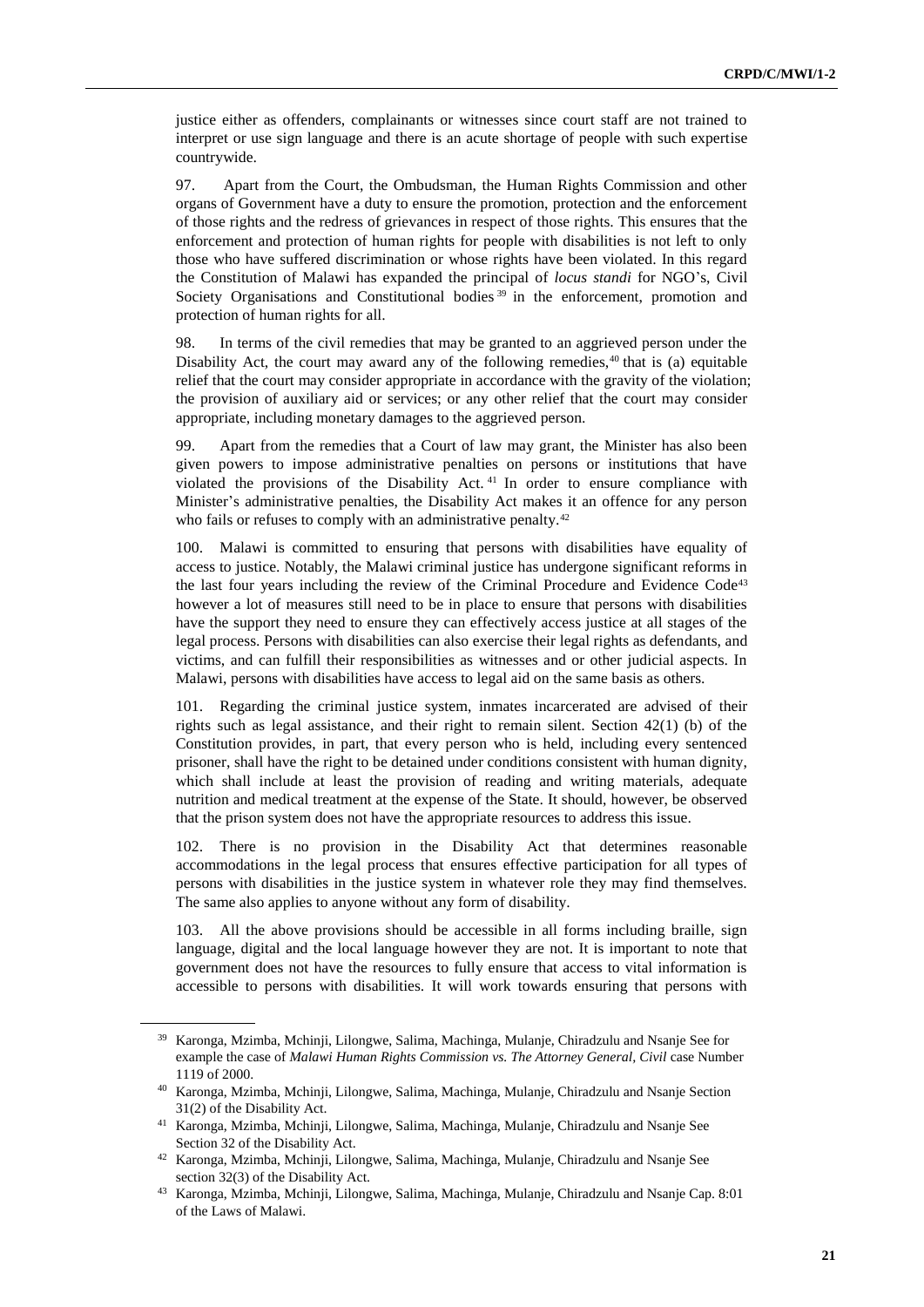disabilities are provided with these means in order to progressively realise the rights that are due to them in their fight to access justice.

# **Article 14: Liberty and security of person**

104. Under Malawian law, no one may be penalized by deprivation of liberty simply on account of a disability or functional limitation. Indeed, a person may only be deprived of liberty if he or she has committed a crime or offence. Section 16 the Constitution provides that everyone has the right to personal liberty. Section 19(6) of the Constitution guarantees the right to freedom and security of person which includes the right not to be detained without trial; detained solely by reason of his or her political or other opinions; or imprisoned for inability to fulfil contractual obligations.

105. The Constitution guarantees all fundamental rights and freedoms to every person without discrimination. This means that persons with disabilities are guaranteed the enjoyment of the right to life, liberty and security of the person. Furthermore, Malawi has no legislation that permits the institutionalisation or deprivation of liberty for persons with disabilities.

106. Partners in Health and the District Assembly in Neno, located in the southern part of Malawi, are implementing a special assistance programme for persons with severe disabilities. Those who have no residing homes are assisted with standardized accessible houses and if they have families of their own, they are also accommodated there. The Constitution also states that an individual's right to own property should not be deprived thereof except in accordance with the law.

107. In terms of reasonable accommodation, no specific provisions have been made for persons with disabilities in the prison regulations under the Prisons Act.<sup>44</sup> However, where resources are available, the Department of Prisons do provide necessary equipment like clutches, wheelchairs and other such devices and tries to accommodate inmates with disabilities by taking account the difficulties they may face prison.

# **Article 15: Freedom from torture or cruel, inhuman or degrading treatment or punishment**

108. There are constitutional safeguards, which guarantee the right to human dignity and personal freedom.<sup>45</sup> Section 19(3) provides that no person shall be subjected to torture of any kind or to cruel, inhuman or degrading treatment or punishment. Additionally the Constitution specifically prohibits the subjection of a person to medical or scientific research without his or her consent. This reinforces a fundamental principle in medical ethics that states that any procedures or treatment may only be conducted with the informed consent of the patient and guardian.

109. The conduct of health and biomedical research in Malawi dates back to preindependence era.<sup>46</sup> Since then the need for health research has been growing in order to inform policy and health care service delivery. The National Health Sciences Research Committee in Malawi under MoH and the College of Medicine Research and Ethics Committee (COMREC) are some of the bodies that are responsible for health research in the country. The three core functions of the College of Medicine (CoM) are teaching, service and research. To facilitate the research function the University of Malawi established College Research and Publication Committees (CRPC) in all its constituent colleges. Studies conducted in the CoM include those that require participation of human subjects. All such research requires ethical review and approval. The CoM established COMREC in order to perform these functions.

<sup>44</sup> Karonga, Mzimba, Mchinji, Lilongwe, Salima, Machinga, Mulanje, Chiradzulu and Nsanje Cap. of the Laws of Malawi.

<sup>45</sup> Karonga, Mzimba, Mchinji, Lilongwe, Salima, Machinga, Mulanje, Chiradzulu and Nsanje Section 19.

<sup>46</sup> Karonga, Mzimba, Mchinji, Lilongwe, Salima, Machinga, Mulanje, Chiradzulu and Nsanje National health research agenda (2012–2016).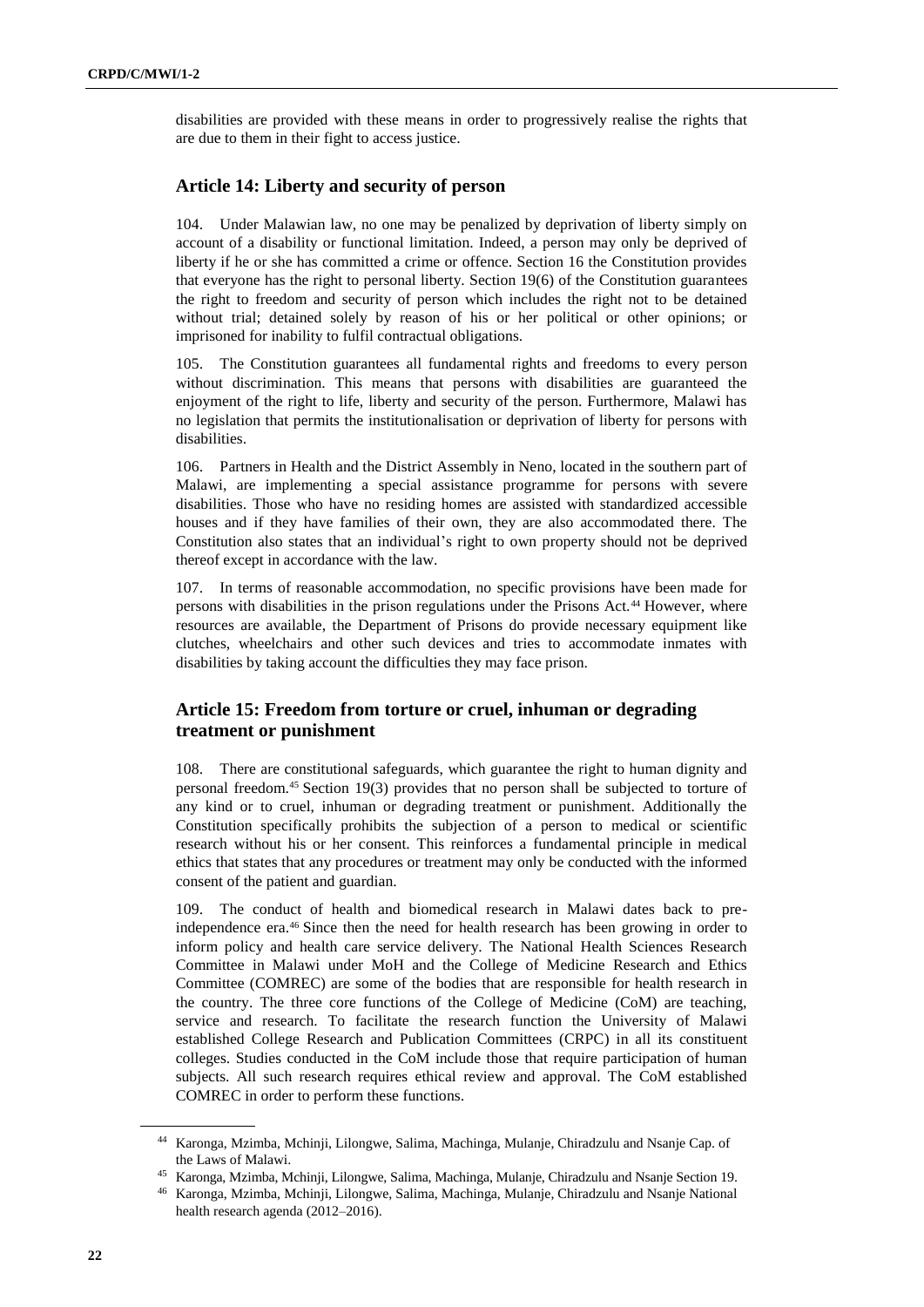110. Guidelines for ethical and scientific standards for the conduct of research involving human subjects have been developed and established. Malawi is currently also using the Declaration of Helsinki (WMA), the International Ethical Guidelines for Biomedical Research Involving Human Subjects (/CIOMSWHO), Guidelines for Good Clinical Practice (ICH). Compliance with these guidelines helps to ensure that the dignity, rights, safety, and well-being of research participants are promoted and that the results of the investigations are credible. In addition, there are national guidelines by the National Commission for Science and Technology (NCST), formerly known as the National Research Council of Malawi (NRCM), which are based on international guidelines. College of Medicine (CoM) developed its first guidelines for COMREC in 1995. CoM has undertaken a review of the original guidelines to keep them in line with both the National Commission for Science and Technology and international guidelines.

#### **Article 16: Freedom from exploitation, violence and abuse**

111. The Constitution provides under sections 16, 17, 18 and 19 that everyone has the right to life, liberty and security as well as freedom from torture and degrading treatment. Malawi has the Prevention of Domestic Violence Act,<sup>47</sup> which ensures protection of all persons in a domestic arrangement regardless of gender or disability from incidences of domestic violence. In addition section 27 of the Constitution prohibits acts of slavery, servitude or forced labour on any person.

112. The Penal Code<sup>48</sup> is the legislation, which governs criminal offences against the State. It is applicable to every person who commits an offence committed in the Republic of Malawi. The general provisions relating to murder, assault and others apply equally to persons with disabilities. Interestingly, sections 164 and 165 impose a duty to provide the necessaries of life. The two provisions essentially provide that any person who has charge of any other person unable, by reason of detention, age, sickness, insanity, or any other cause – is under a legal duty to supply that person with the necessaries of life and can be held criminally responsible for failing to do this. An offence against this section attracts a maximum penalty of 3 years term of imprisonment.<sup>49</sup>

113. MoGCDSW is responsible for the coordination of the domestic implementation of the CRPD, CRC and CEDAW including the African Charter on the Rights and Welfare of the Child (ACRWC). The Disability Act introduces the Strategic Plan stating that social development should promote the wellbeing of all people across a wide range of sectors including social support, health, education, employment, and justice and community safety. The Act seeks to enhance intervention programmes with new policies, programmes and benchmarks. These programmes focus on social services such as labour and consumer programmes, activities related to gender equality and vulnerable communities including persons with disabilities, the destitute and chronically ill, migrant workers, children and families at risk, the elderly and women. Consequently social cash transfer programmes have been implemented targeting among others, persons with disabilities.

<sup>47</sup> Karonga, Mzimba, Mchinji, Lilongwe, Salima, Machinga, Mulanje, Chiradzulu and Nsanje Cap. 7:05 of the Laws of Malawi.

<sup>48</sup> Karonga, Mzimba, Mchinji, Lilongwe, Salima, Machinga, Mulanje, Chiradzulu and Nsanje Cap. 7:01 of the Laws of Malawi.

<sup>49</sup> Karonga, Mzimba, Mchinji, Lilongwe, Salima, Machinga, Mulanje, Chiradzulu and Nsanje any person who being the parent, guardian or other person having the lawful care or charge of a child under the age of fourteen years, and being able to maintain such child, wilfully and without lawful and reasonable cause deserts the child and leaves it without means of support, shall be guilty of a misdemeanour. Neglecting to provide food, etc., for children: Any person who, being the parent or guardian or other person having the lawful care or charge of any child of tender years and unable to provide for itself, refuses or neglects (being able to do so) to provide sufficient food, clothes, bedding and other necessaries for such child, so as thereby to injure the health of such child, shall be guilty of a misdemeanour.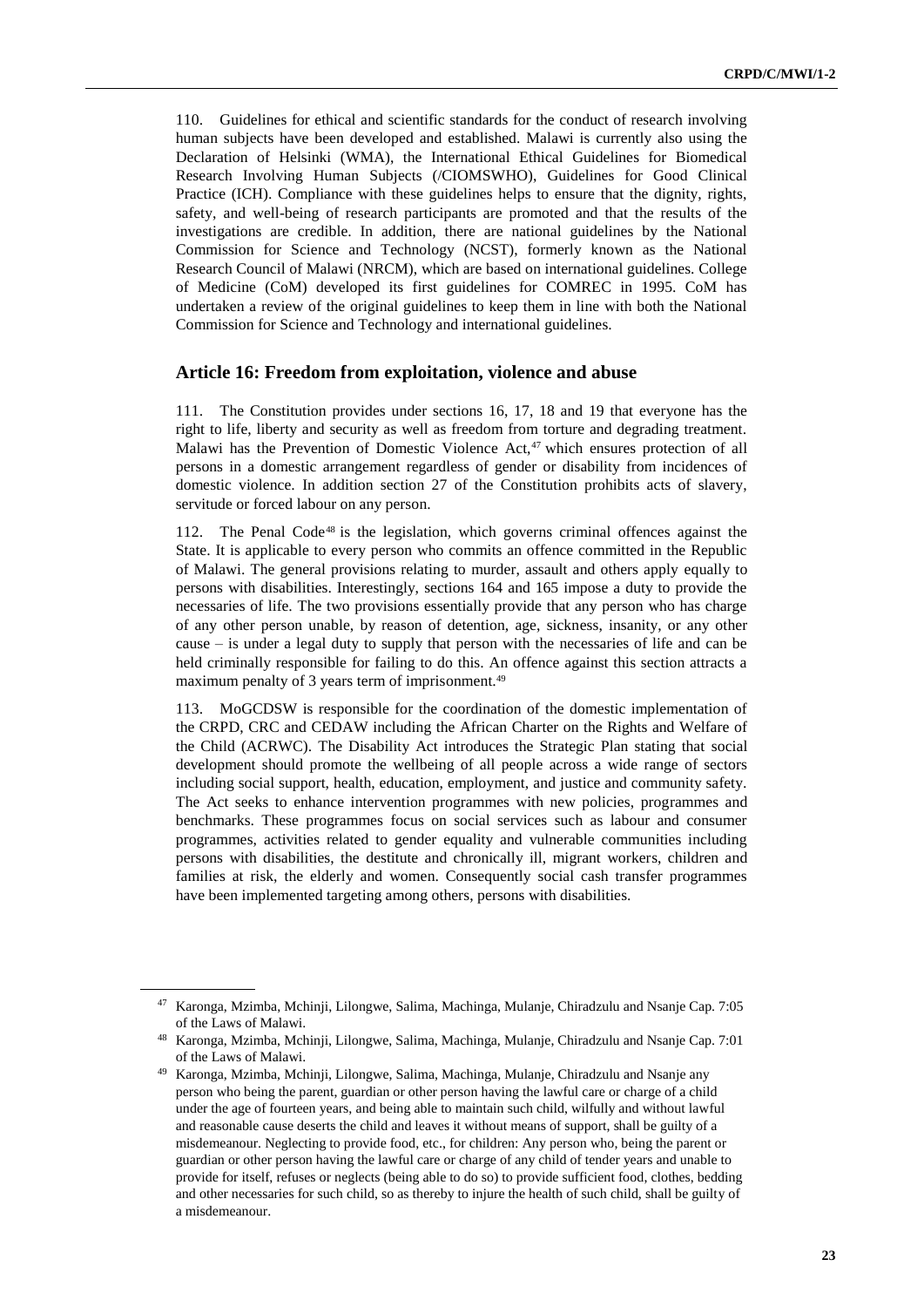114. The National Gender Policy provides equality and empowerment of women through specific measures under the six priority<sup>50</sup> outcomes that will cater and recognise girls and women with disabilities activities and programmes upon endorsement by Cabinet. Conversely, the passing of the Gender Equality Act in 2013 offers girls and women with disabilities further protection against gender discrimination.

115. Mediation and diversion have been identified as the two processes for which to help, support a child whether in situations of neglect, violence, abuse and the same applies to children with disabilities.<sup>51</sup> Community support groups where there has been violence or abuse also intervene in such cases, whether support is needed for able-bodied people or persons with disabilities.

116. The Universal Periodic Review (UPR) can also provide for independent monitoring in relation to the full realisation of the fundamental human rights encapsulated under the CRPD. The recommendations from the Malawi Human Rights Commission can be used as a guiding tool for enhancing the status of persons with disabilities. The recommendations can also be used to monitor the Republic of Malawi's progress in relation to its commitment to the CRPD and more importantly the full realisation of fundamental human rights for persons with disabilities at the international level. Different human rights issues will attract work from the relevant UN bodies.

117. Counselling services are provided to youth, families of persons with disabilities and by the Department of Children Affairs in the MoGCDSW, which works collaboratively with the Ministry of Health and Ministry of Justice and Constitutional Affairs. They also monitor the welfare of such persons and their families in order to identify other necessary support from other support agencies.

118. MACOHA, also plays a pivotal role in assisting families and or victims of violence in Malawi. However, they are not specifically equipped to provide such services. There is a need to improve in this area in particular in the provision of human and financial resources to provide appropriate and professional services to victims of violence including persons with disabilities.

119. The Penal Code provides for prosecution of any act or forms of violence against any person regardless of the situation. Furthermore, the Penal Code, under sections 253 to 256 provide for different forms of assaults punishable by a maximum of seven years imprisonment. Therefore, the penal law provides general offences for exploitation, violence and neglect.

120. Section 165 of the said Penal Code creates an offence of neglecting to provide food, etc., for children. It provides as follows: "Any person who, being the parent or guardian or other person having the lawful care or charge of any child of tender years and unable to provide for itself, refuses or neglects (being able to do so) to provide sufficient food, clothes, bedding and other necessities for such child, so as thereby to injure the health of such child, shall be guilty of a misdemeanour."

121. Persons with disabilities in need of health or social care support want reassurance that such support is effectively regulated, and that their rights will be respected. The Government is committed to ensuring that safeguards are in place so that disabled people can have confidence in the system through the operation of effective regulation systems. Malawi's social care system still needs improvement from the inadequate qualified social workers or medical personnel, lack of shelters and institutions to provide care more especially for persons with disabilities who have experienced violence or abuse.

<sup>50</sup> Karonga, Mzimba, Mchinji, Lilongwe, Salima, Machinga, Mulanje, Chiradzulu and Nsanje (i) Gender responsive government's programs and policies; (ii) equitable participation of women and men in decision-making and governance systems; (iii) enabling environment for the full participation of women in economic development; (iv) improved capacity of women and men to contribute to climate change adaptation strategies; (v) improved capacity of women and men to address health issues; (vi) elimination of violence against women.

<sup>51</sup> Karonga, Mzimba, Mchinji, Lilongwe, Salima, Machinga, Mulanje, Chiradzulu and Nsanje Child (Care, Justice and Protection) Act.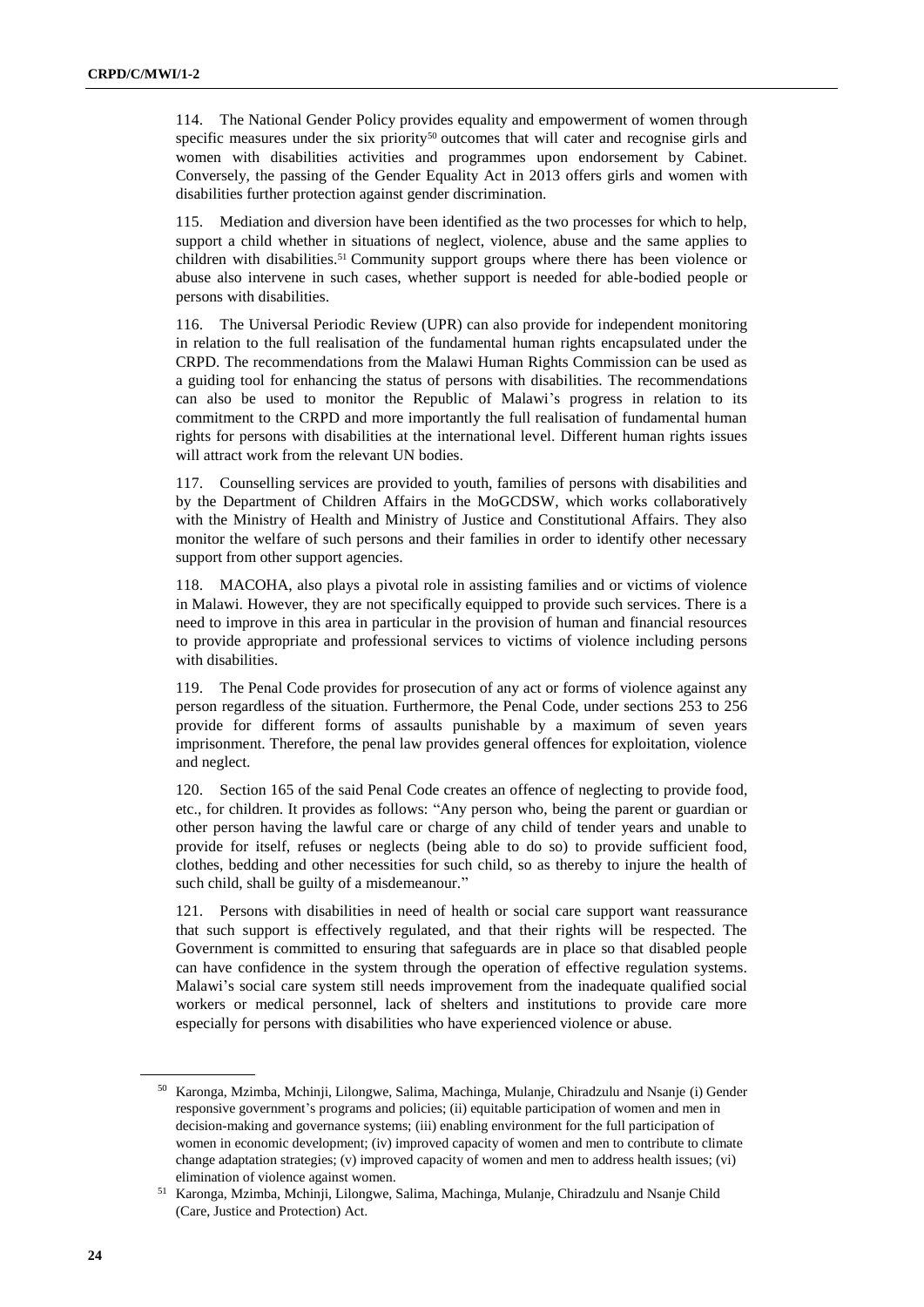122. Malawi from October, 2014 to date has experienced an increase in cases of violence and abuse towards persons with albinism. Reported cases of abductions, kidnappings and murder have been registered in Dedza, Machinga, Mangochi, Mulanje and Zomba districts. The MoGCDSW issued a press release on 5th February, 2015 which was also carried in the national papers and radios. The President and the Minister also made statements which were released in newspapers and aired on the radio and television. Copies of these are attached to the report from Annex 1 and 2. Government following the recent albino abductions and killings developed a strategy on addressing the crisis. Furthermore, Malawi joined the rest of the world in commemorating the first ever International Albinism Awareness Day on 27th June with the aim of raising awareness on albinism issues. Attached as Annex 3 is the intervention strategy on attacks on persons with albinism and copies of press release and newspapers cuttings are attached as Annex 4.

123. Zomba Magistrate Courts in Eastern Region is handling most of the criminal cases involving persons with albinism. Some cases have been concluded and others are still being prosecuted. All cases with lenient sentencing have been appealed. A list of the current cases in Zomba are consolidated in Table 3 and a copy of the ruling and sentencing of one of the cases is attached as Annex 5. Furthermore, the Government is undertaking an investigative research to establish the root cause of the attacks so that response approaches are evidencebased to deal with the situation completely.

124. Malawi has further noted a huge influx of persons with disabilities into the cities who are on the street begging. During a stakeholders meeting held by MoGCDSW in Lilongwe on 4th February, 2015, it was noted that the issue of street begging was slowly getting out of hand, as such the Government needed to take a multi-sectoral approach to dealing with the problem especially the criminal elements as evidence by a huge element of abuse of all persons but more with children.

125. Preliminary results from a project being undertaken by Disabled Women in Africa (DIWA) with funding from Disability Rights Fund from September 2014 have shown that a lot of cases of exploitation, violence and abuse of women and girls with disabilities go unreported. Their data indicates that over 64% of the respondents have experienced exploitation, and violence in their life time. Further that although 89% of the girls expressed that they can report abuse, only 56% of those that have experienced it and only 22% have actually reported after experiencing it. Whilst 100% of the women claimed they can report abuse but 64.7% of the women that have actually been abused, only 17.6% have actually reported the abuse. And lastly an average of 50% women and girls did not report abuse because they did not know where to report. The project to date has seen itself rescuing girls from abuse following public awareness and taking up reported complaints. Notably, Malawi continues to face abuse in the form of persons with disabilities and more often children being segregated and kept from school. Anecdotal information suggests that this is due to parents not having enough information on how to manage the various disabilities as well as the lack of Government support structures.

#### **Article 17: Protecting the integrity of the person**

126. Malawi supports the right and respect for the physical and mental integrity of persons with disabilities as well as the view that they should be subject to medical or other treatment without their freely given, informed consent. Persons with disabilities have the same right to refuse treatment as everyone else even if that treatment is considered to be in their best interest. Where a person lacks the capacity to make such decisions themselves, any decision made on their behalf should be made in that person's best interests.

127. Section 19 of the Constitution guarantees all persons against cruel and unusual treatment and therefore any procedures performed on the person can only be undertaken with their informed consent.<sup>52</sup> This has also been specifically provided for in Section 27 of the Disability Act. Furthermore, the onus rests with the designated guardian, in ensuring

<sup>52</sup> Karonga, Mzimba, Mchinji, Lilongwe, Salima, Machinga, Mulanje, Chiradzulu and Nsanje No person shall be subject to torture of any kind or to cruel, inhuman or degrading treatment or punishment.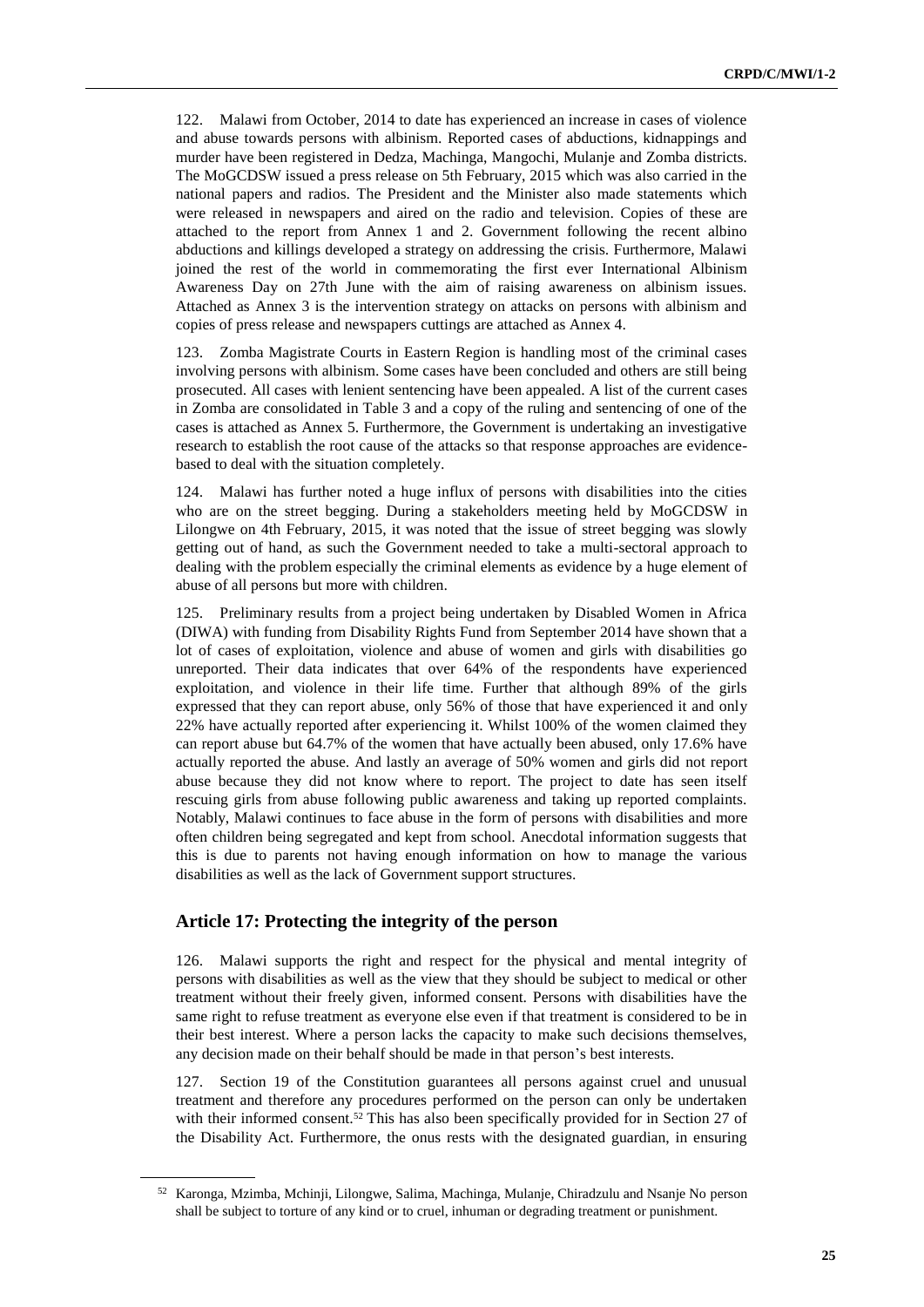that appropriate consent for medical treatment provided to persons with disabilities in his/her care. Consent is usually provided by the next of kin and applies in other medical cases (not necessarily affecting persons with disabilities).

128. The procuring of an abortion is illegal in Malawi and this is provided for in the Penal Code, <sup>53</sup> under section 231. The punishment for this crime is life imprisonment.

129. Malawi acknowledges that persons with disabilities should be able to retain their fertility on an equal basis as those without disabilities. Currently there is no specific legislation that allows sterilization of a person who lacks the capacity to make their own decisions.

#### **Article 18: Liberty of movement and nationality**

130. Any person born in Malawi is a Malawian citizen if his father or mother is a citizen of Malawi. This is provided for in section 4 of the Citizenship Act.<sup>54</sup> Furthermore, a person who is born outside Malawi can become a Malawian Citizen by descent on the date of his birth if his father or mother is a citizen of Malawi by birth. Regarding persons with disabilities, they are entitled to citizenship as any other person since the law does not allow discrimination in terms of entitlement of rights, freedoms and privileges under the law.

131. According to the Birth Registration Act,<sup>55</sup> all births in Malawi including those of persons with disabilities must be registered and all children must be given a name. However, the birth registration books and forms under the said Birth Registration Act do not provide a place for the registration of a disability at birth. Nonetheless, hospitals in the country have been able to register disability on the birth of a person but do not specify the type of disability except for Salima and Machinga Districts hospitals. Notably, under the birth registration exercises conducted by the National Registration Bureau (NRB), chiefs throughout the country have been specifying the types of disability in their village birth registries. The Government of Malawi has plans to ensure that this aspect is rectified.

132. In terms of the Constitution, section 47 makes it clear that citizenship shall not be arbitrarily denied or deprived. It also recognizes that citizenship can be acquired by birth, descent, marriage, registration, naturalization or any other means prescribed by an Act of Parliament. Citizenship law in Malawi currently does not permit dual citizenship. There is, however, a robust discussion within the country for the Government to consider reviewing the law to allow dual citizenship.

133. Section 39 of the Constitution guarantees to every person the right of freedom of movement and residence within the borders of Malawi. In addition every person has the right to leave the Republic of Malawi and to return to it. In terms of non-Malawians seeking to enter the Country, the requirements are provided for in the Immigration Act. Citizens from some countries require visas for entry into Malawi while citizens from certain designated countries are exempted from visa requirements. However there have been no recorded incidences of discrimination against persons with disabilities in terms of their right to movement.

134. No persons shall enter, be or remain in Malawi unless he is in possession of a current permanent residence permit, or a current temporary residence permit, a current business residence permit or a current temporary employment permit. <sup>56</sup> Once a non-Malawian has entered into the country either through air, water or land, he or she has to present himself or herself to an Immigration Officer within 24 hours of such arrival.<sup>57</sup> All

<sup>53</sup> Karonga, Mzimba, Mchinji, Lilongwe, Salima, Machinga, Mulanje, Chiradzulu and Nsanje Cap. 7:01 of the Laws of Malawi.

<sup>54</sup> Karonga, Mzimba, Mchinji, Lilongwe, Salima, Machinga, Mulanje, Chiradzulu and Nsanje Cap.15:01.

<sup>55</sup> Karonga, Mzimba, Mchinji, Lilongwe, Salima, Machinga, Mulanje, Chiradzulu and Nsanje Cap. 24:01 of the Laws of Malawi.

<sup>56</sup> Karonga, Mzimba, Mchinji, Lilongwe, Salima, Machinga, Mulanje, Chiradzulu and Nsanje Section 21 of the Immigration Act.

<sup>57</sup> Karonga, Mzimba, Mchinji, Lilongwe, Salima, Machinga, Mulanje, Chiradzulu and Nsanje Section 15 of the Immigration Act.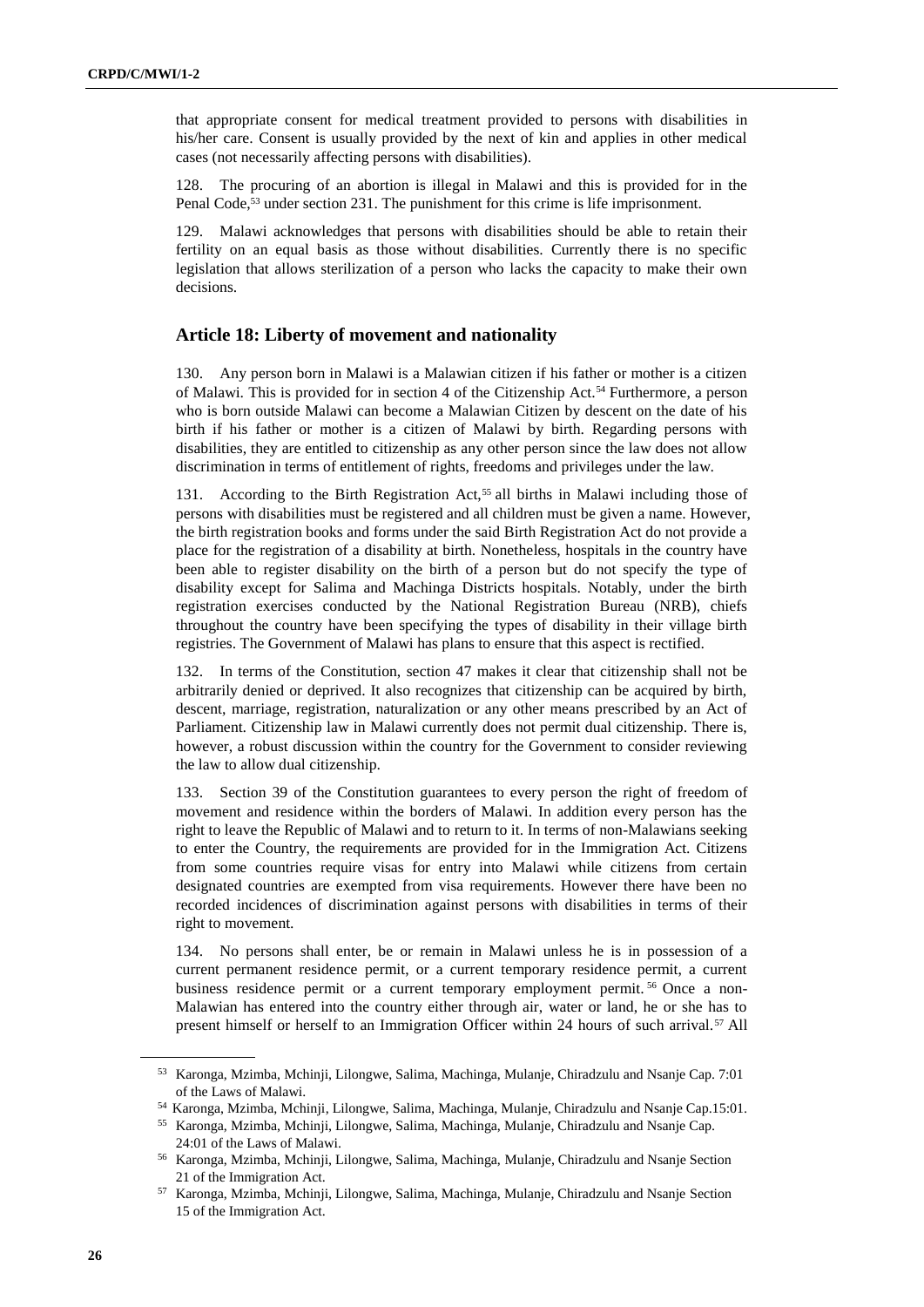Malawians as defined in sections  $3$ ,<sup>58</sup>  $4$ ,<sup>59</sup> 5,<sup>60</sup> 7<sup>61</sup> and  $21^{\circ2}$  of the Citizenship Act can enter and leave the country whenever and for as long as they wish. Non-Malawians can apply for permanent residency after living in the Republic of Malawi continuously for 10 years. Unless incarcerated or prevented from doing so by the judiciary, there are no laws preventing the departure of people from the Malawi and this law applies to persons with disabilities as well.

#### **Article 19: Living independently and being included in the community**

135. There is no system in place, which provides independent living and this includes personal assistants for persons with disabilities. As such persons with disabilities rely on well-wishers to assist them. This creates challenges to the independent livelihood of persons with disabilities. For instance, those in Machinga district face challenges because once a person has assisted them to cross the road, the person demands payment for the service.

136. Government recognizes the efforts that DPOs in Malawi have undertaken to ensure independence of their registered members. For instance, MUB has given leadership training, using the funding from Atlas Alliance, to 1,500 of its members at all levels in areas of mobility, leadership, management, computer, literacy and small scale business. About 1,215 members were trained in leadership and management skills out of which 145 were employed in the public sector while 185 are self-employed. In fact in Mulanje and Phalombe, the Union trained 134 women in businesses and 131 are doing businesses. However, some persons with disabilities have developed a culture of relying on hand-outs instead of engaging in economic activities that are sustainable and provide a dignified life.<sup>63</sup>

137. The priority for the Government of Malawi at the moment is to ensure that persons with disabilities know their rights; are able to access public facilities and services and are integrated into public institutions such as schools. Malawi understands persons with disabilities' right to independent living means having choice and control over assistance and/or equipment needed to go about daily life, and having equal access to housing, transport and mobility, health, employment, education and training needs. However, due to the progressive realization of this right, Malawi's current priority is on some of the essential fundamental rights but shall continue to move towards the realization of this choice.

138. It should be noted that there is currently being implemented a Community-Based Rehabilitation (CBR) programme in Malawi. The programme promotes persons with disabilities to have access to five major intervention areas namely; health, education, livelihood, empowerment and social inclusion. The CBR programme in Malawi was initiated by MACOHA with technical and financial support from United Nations

<sup>58</sup> Karonga, Mzimba, Mchinji, Lilongwe, Salima, Machinga, Mulanje, Chiradzulu and Nsanje Every person who on the 5th day of July 1966 was under any existing law a citizen of Malawi shall continue to be citizen of Malawi after that date.

<sup>59</sup> Karonga, Mzimba, Mchinji, Lilongwe, Salima, Machinga, Mulanje, Chiradzulu and Nsanje Every person born in Malawi after the 5th day of July 1966 shall become a citizen of Malawi on the date of his birth if one of his parents is a citizen of Malawi. Provided that this subsection shall not apply to a person whose father is a citizen of a country with which Malawi is at war and the birth occurs at a place then under occupation by the enemy.

<sup>60</sup> Karonga, Mzimba, Mchinji, Lilongwe, Salima, Machinga, Mulanje, Chiradzulu and Nsanje A person born outside Malawi after the 5th July 1966 shall become a citizen of Malawi on the date of his birth if his father or mother is a citizen of Malawi by birth.

<sup>61</sup> Karonga, Mzimba, Mchinji, Lilongwe, Salima, Machinga, Mulanje, Chiradzulu and Nsanje Any person who upon the attainment of twenty one years of age is a citizen of some other country shall upon his twenty second birthday cease to be a citizen of Malawi unless before that day he has taken oath of allegiance in the form specified in the Second Schedule and made a declaration in writing in the form specified in the Third Schedule of his intention to retain citizenship of Malawi.

<sup>62</sup> Karonga, Mzimba, Mchinji, Lilongwe, Salima, Machinga, Mulanje, Chiradzulu and Nsanje Acquisition of citizenship by naturalization.

<sup>63</sup> Karonga, Mzimba, Mchinji, Lilongwe, Salima, Machinga, Mulanje, Chiradzulu and Nsanje The Status of Human Rights in Malawi, 2012 @p. 36.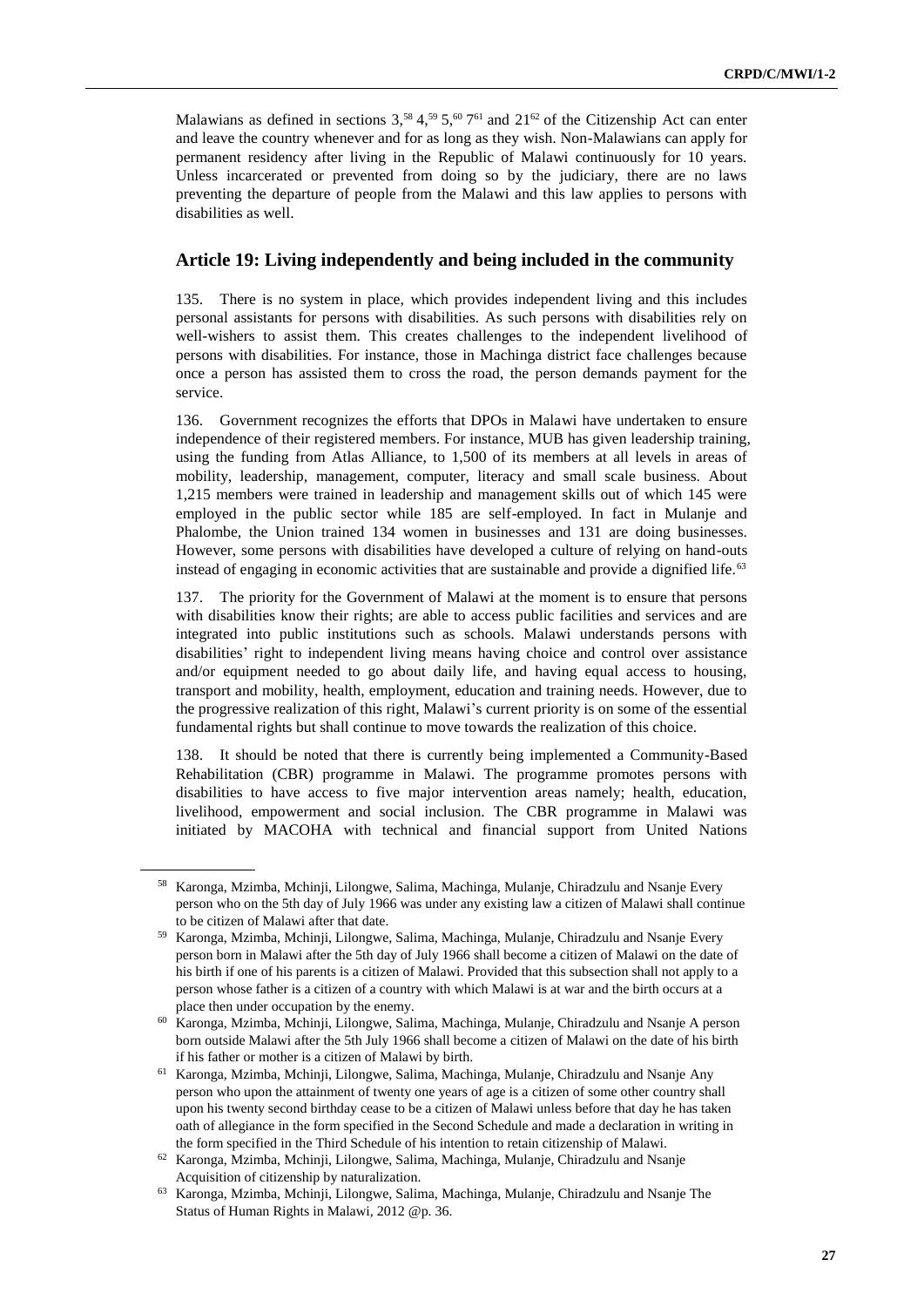Development Programme (UNDP) and International Labour Organization (ILO) to cater for the needs of persons with disabilities. The CBR programme started as a pilot in Blantyre district but has since expanded and is now in 14 districts.

139. In districts where the CBR programme is being implemented especially with support from NAD, Sight Savers International, CBM and Government, MACOHA promotes the capacity of persons with disabilities so that they have a stronger say on development issues affecting them. This is done through the promotion of representation of persons with disabilities at Village Development Committees, Area Development Committees and District Executive Committees. Hence the inclusion of persons with disabilities in mainstream development activities is being promoted at district and lower levels. In districts where there are CBR programs supported by CBM especially representation of persons with disabilities at different levels is encouraging but Government of Malawi Ministries at district level have not really taken up the practice of involvement of persons with disabilities.

140. Additionally MACOHA's responsibilities include provision of rehabilitation services (including extension services); identification and treatment of children, youths, and adults with disabilities and referral for surgery as required (especially for orthopaedic and visual services); treatment of epileptic patients at community level; provision of shelter employment (production units); development of strategies and disability related services and provision of counselling and vocational training to persons with disabilities; education sponsorship to persons with disabilities and encouraging community participation in Community-Based Rehabilitation (CBR) programmes. Production Units in Blantyre and Lilongwe offer on-the-job training and provide employment opportunities for persons with disabilities.

141. MACOHA has also been restructuring its two training centres namely Kamuzu and Lilongwe Vocational Training Centres which were opened in 1983 and 1989 respectively. It is diversifying the courses being offered by the two training centres. As of 2014, it has graduated 3170 students since its inception. However the intended capacity has not been met due to underfunding. Since 2001, it has added information technology, secretarial skills, motor vehicle mechanics, bricklaying, technical installation and refrigeration to its course list. The centres have since included people without disabilities amongst their students who will pay fees, while persons with disabilities receive scholarships.

142. There are no living arrangements, including shared and sheltered accommodations which take into account any form of disability at this stage. However, it is envisaged that this will be addressed by the State in the future. Persons with disabilities live with and are cared for by their families, who, share everything with them. It is only when they are referred on severe medical circumstances to the hospital, that they are admitted to the public hospital where everyone has access.

143. Although there are no restrictions on anyone in Malawi to public places, persons with disabilities have little access to community services and facilities such as hospitals, places of worship, parks, sports and cultural activities and other social gatherings.

## **Article 20: Personal mobility**

144. In order to assist the mobility of persons with disabilities, donated assistive devices are provided by organizations such as the Malawi Rotary Club, MACOHA, STARKEY, International Rotary Clubs and other charitable organizations outside the Republic of Malawi. In addition, there is one orthotic and prosthetic centre in Blantyre, operated by the government that also supplies mobility aids to clients. Since there are many persons with disabilities who require mobility aides, not all are getting these devices. There is still a lot that the country has to pursue in order to cater for the needs of persons with disabilities such as signal indicators and street signs. It is a challenge at this stage as the State has limited resources but Government is committed to addressing this problem in the future. Table 4 shows the numbers of assisted devices provided through MACOHA.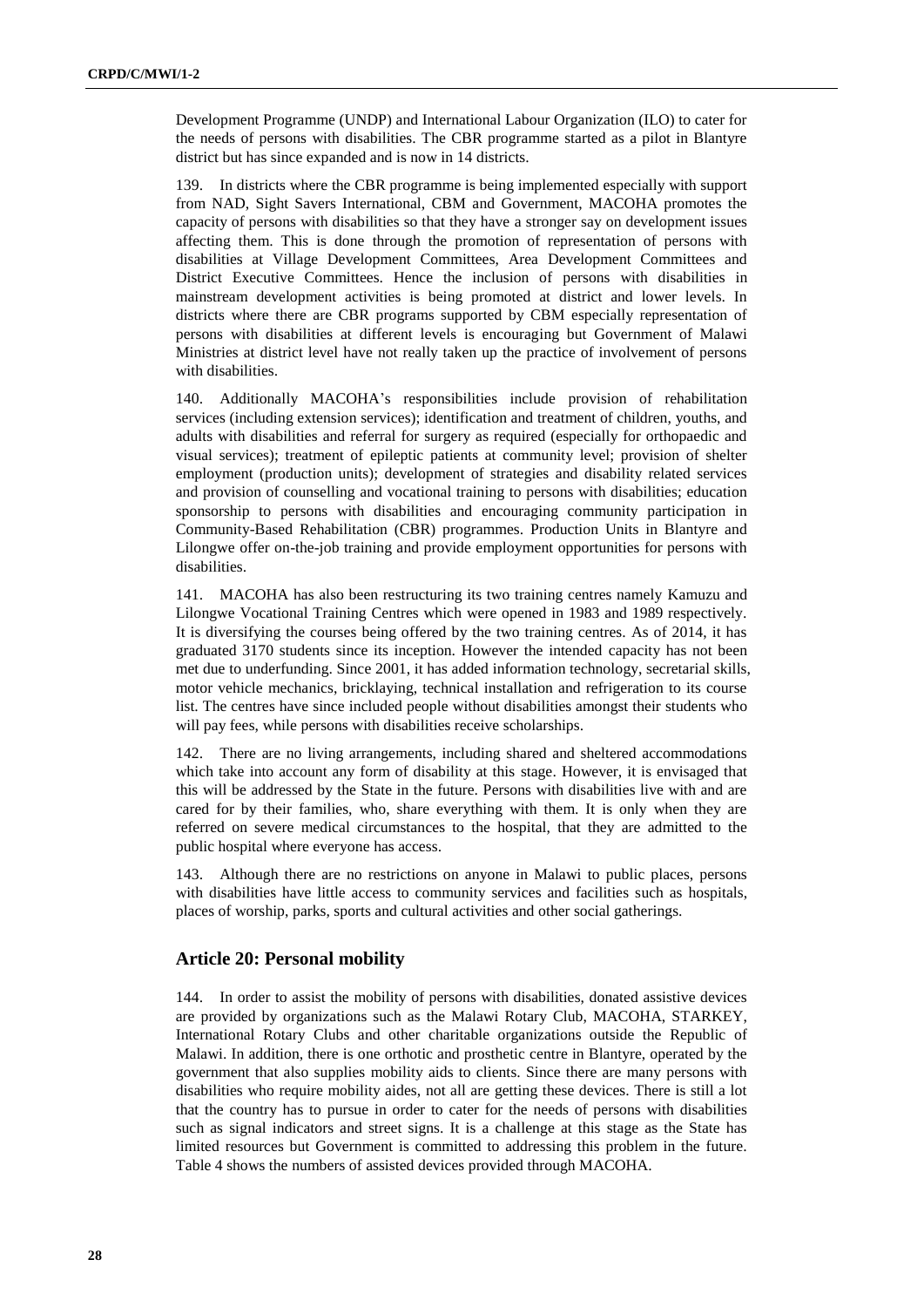145. Although this has not been a concern in the past, Malawi is currently in the process of reviewing its Information and Communication Technology (ICT) Policy, as well as Communications  $Act^{64}$  with a view to integrate disability as recommended by the ICT division of the Office of the President and Cabinet.

146. Specialist training for mobility skills for specialist staff working with persons with disabilities has been a part of the Ministry of Education teacher aide training program. Due to limited resources, the Ministry is taking every step to strengthen this programme with teacher aides across the country.

147. There are no set measures in place in the country for personal mobility. In order to get appropriate assistive devices or aids for persons with disabilities, specific measurements are taken prior to ordering of equipment from appropriate suppliers in Malawi. Generally, the assistive equipment is usually sent to specific organisations in Malawi on a donated basis.

148. Malawi's public transport system continues to be inaccessible to persons with disabilities, that is, designs do not put special structures like pavements, guard rails or traffic lights. Furthermore, the transport systems do not have monitoring systems to ensure provision or retention of such facilities for instance when the Kamuzu Highway in Blantyre was being rehabilitated, the disability friendly traffic lights which were at Queen Elizabeth Central Hospital (QECH) were never returned after the completion of the works in 2013.

## **Article 21: Freedom of expression and opinion, and access to information**

149. Malawi is committed to ensuring that persons with disabilities have the right to freely express their opinion and to play an active role in all spheres of life. Section 34 of the Constitution ensures this right for persons with disabilities. As such they have a right to freedom of opinion, including the right to hold, receive and impart opinions, without interference. Section 35 of the Constitution provides that very person shall have the right to freedom of expression.

150. The 2008 Malawi's Population and Housing Census shows that the country has over 82,000 persons with various hearing challenges. However there are only eighteen (18) sign language interpreters in the country with only five (5) actively working. Out of these one is in the North and the other is in the Central Region while the Southern Region has three. This acute shortage of sign language interpreters deprives persons who are deaf in accessing essential services. It further makes it difficult to eradicate all communication barriers which persons with hearing impairments face. In order to bridge the communication gap, currently MANAD together with various Government Ministries are carrying out some basic sign language user training.

151. In Malawi, persons with disabilities have difficulties to access health services because most of the health campaign and communication is visual and audio. As such those with hearing and visual impairment often get inappropriate medication and the radio campaigns have no meaning to persons who are deaf. Health education messages on posters and pamphlets which are relevant and essential may not be seen by persons with visual impairments.

152. Malawi has yet to develop its own sign language, and plans to have one are underway. Currently sign language is used by few. The national television, MBC TV airs some of its news and programmes with a sign language interpreter to promote the right to access information. Notably in Malawi, the sign language interpretation has not received formal recognition as stipulated by the Disability Act.

153. Currently, few of the public documents in Malawi are accessible to persons with visual impairments for their respective purposes. There is limited information which is either on large prints or Braille. The country has a long way to go to sufficiently provide

<sup>64</sup> Karonga, Mzimba, Mchinji, Lilongwe, Salima, Machinga, Mulanje, Chiradzulu and Nsanje Cap. 68:01.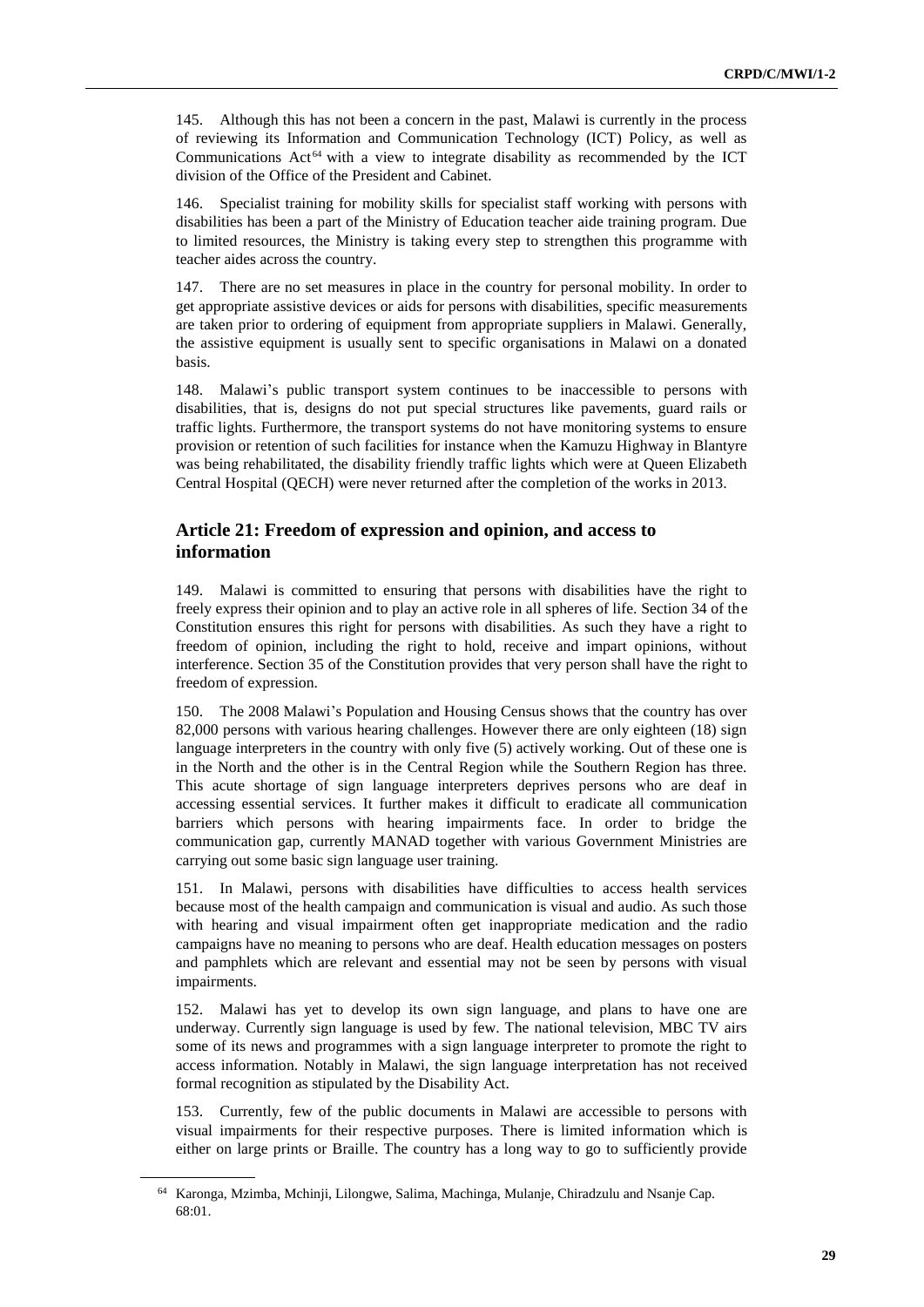public documents in Braille for those with hearing impairments and audio ones for those with visual impairments. Further, those with severe learning difficulties have no access to information in a way they can understand. As such it is clear that accessibility to information which directly links to freedom of expression remains a challenge in the country.

154. Regarding access to information, section 37 of the Constitution guarantees to every person the right of access to all information held by the State or any of its organs at any level of Government in so far as such information is required for the exercise of his or her rights. This is also reinforced in section 25 of the Disability Act, which provides that persons with disabilities shall have the right to access information and communication technologies at an affordable cost. Government is mandated in section 26 of the Disability Act to recognize the importance of research and the role that information and communication technologies play in improving the quality of life of persons with disabilities. Persons with disabilities share the same right as persons without disabilities to the media whether it is a newspaper, television or radio.

155. Recently in Malawi an Access to Public Information Bill has been proposed in order to afford people the opportunity to have government information relating to expenditure and other public information. The purposes of the Access to Public Information Bill are, where consistent with the principle of the Executive Government's responsibility to the Constitution – to enable their more effective participation in the making and administration of laws and policies; to promote the accountability of Ministers of the Cabinet and officials, and thereby to enhance respect for the law and to promote the good government of the Republic of Malawi; to provide for proper access by each person to official information relating to that person and to protect official information to the extent consistent with the public interest and the preservation of personal privacy.

156. Although there are no measures in place to provide accessible information and services for persons with disabilities, the media is open for awareness and reporting on all areas of disability. All media groups in the country freely air disability issues and welcome persons with disabilities to raise their issues. However, the Government has not put in place measurers to ensure private entities and mass media to compel them to provide their information and services in accessible form for persons with disabilities.

## **Article 22: Respect for privacy**

157. Section 21 of the Constitution of Malawi specifically protects the privacy of all persons. It provides that every person shall have the right to personal privacy, which shall include the right not to be subjected to some of the following searches of his or her person, home or property or interference with private communications, including mail and all forms of telecommunications. Although the law provides so, there are several challenges on the ground. For instance, lack of disability friendly systems prevent persons with disabilities from exercising their right to vote as was noted in the Mzimba by-elections in 2012. Further, in the Tripartite Elections of 2014, all visually impaired persons used a guide when voting. Further on a daily basis those with hearing impairment have to talk using an interpreter. In all these scenarios it is clear that there is no privacy.

158. Government of Malawi has no data protection laws, however privacy concerns especially where there is confidential information is protected by any institution keeping such information for instance judicial records on adoption cases or sexual offences involving children. The Ministry of Health has procedural guidelines in treating all information on every person including persons with disabilities confidential.<sup>65</sup>

159. The Constitution states the right of the individual to life and security of the person and the right not to be deprived thereof except in accordance with law also applies to persons with disabilities. Therefore the misconception to conceal persons with disabilities

<sup>65</sup> Karonga, Mzimba, Mchinji, Lilongwe, Salima, Machinga, Mulanje, Chiradzulu and Nsanje See the Charter on patients' and Health Service Providers' Rights and Responsibilities no 8. Titled "Right to privacy and confidentiality".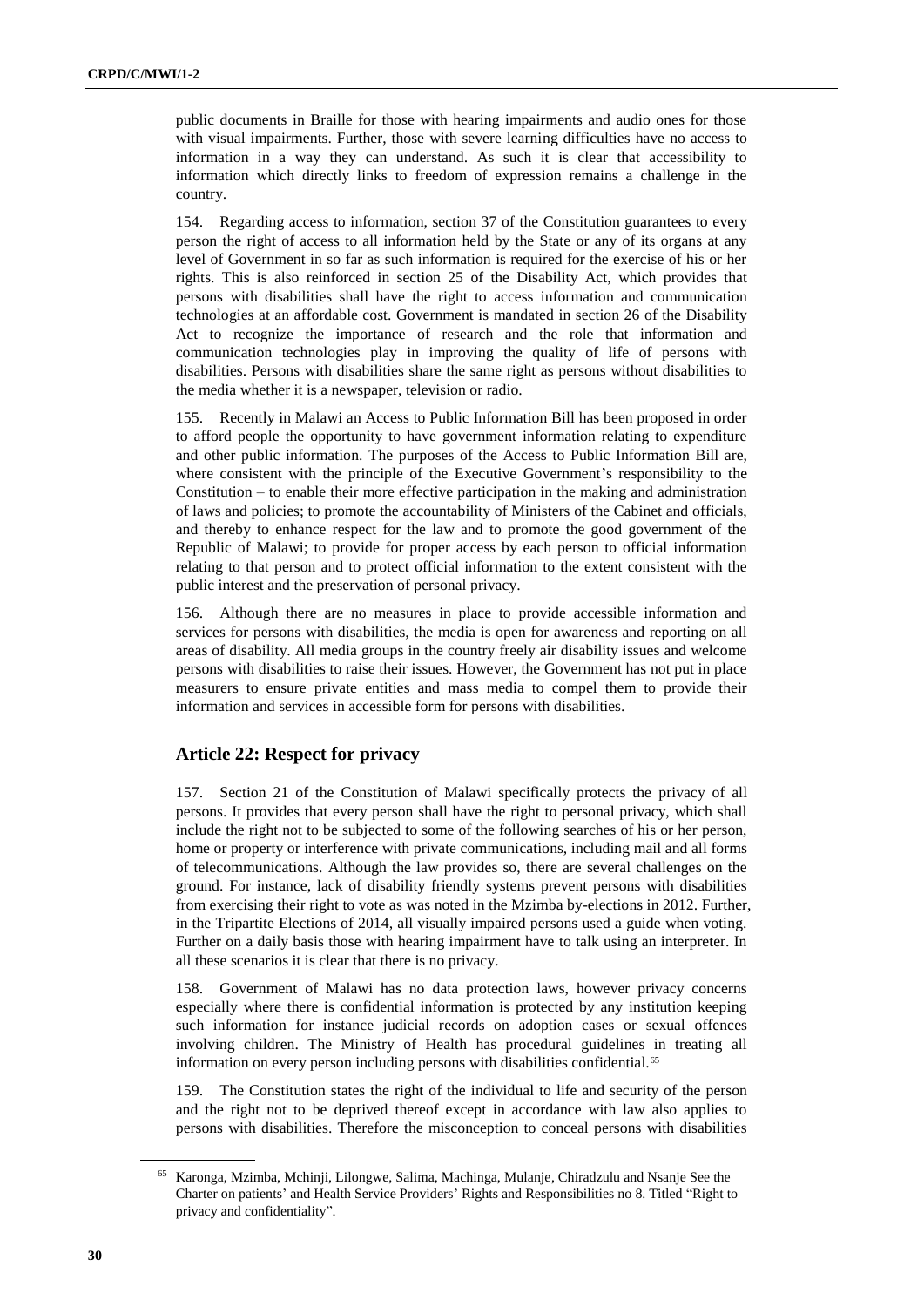on the basis of protecting their privacy is not acceptable. As a result of the many awareness campaigns on the rights of persons with disabilities, the attitude of people has been positively receptive towards them and they are more visible and accepted in society today. It is acknowledged that some persons with disabilities are locked-up in houses by their relatives and guardians. School going children are denied education as noted by MACOHA on their Tilitonse funded programme in Mzimba district which registered an increase enrolment of children with disabilities between 2012 and 2014.

### **Article 23: Respect for home and the family**

160. The Constitution allows persons with disabilities to enter into a marriage contract. For persons between the age of fifteen and eighteen years a marriage shall only be entered into with the consent of their parents or guardians. The State shall actually discourage marriage between persons where either of them is under the age of fifteen years. Section 2 of the Disability Act provides that every person with a disability shall be entitled to the same rights and privileges as all other persons in the Republic of Malawi. Therefore all persons with disabilities within Malawi have the right to marry and make a family in accordance with the law.

161. The Marriage, Divorce and Family Relations Act,<sup>66</sup> allows persons with disabilities to enter into a marriage contract. The Constitution in section 22(3) clearly states that all men and women have the right to marry and found a family.

162. Section 22(1) of the Constitution recognizes that the family is the natural and fundamental group unit of society and is entitled to protection by society and the State. The Constitution further provides that each member of the family shall enjoy full and equal respect and shall be protected by law against all forms of neglect, cruelty or exploitation.

163. In terms of social relationships a good proportion of persons with disabilities are married. Some studies<sup>67</sup> have shown that some women with disabilities would want to get married and have children but most men do not want to associate and let alone marry a woman with a disability. They are perceived as being unattractive. In some cases women with disabilities, have had their husbands dessert them because of their disability and some are even tricked into having sex with men and once they are pregnant they are abandoned.

164. Persons with disabilities are protected from unlawful discrimination in the provision of family planning services. Reproductive health and family planning still remains a major issue for most women in Malawi including those with disabilities. Malawi does not have a comprehensive Sexual Health Strategy aimed at supporting all citizens to acquire and maintain the knowledge, skills and values necessary for good reproductive health and wellbeing. Notably persons that are deaf, blind, intellectual and with mental or health problems may have special and specific needs around contraception and sexual health, for example, in terms of accessible information but such is rarely provided.

Section 33 of the Constitution provides that every person has the right to freedom of conscience, religion, belief and thought, and to academic freedom. This entails, therefore, women and girls have the right to express what they want and do not want to be done to their lives. At times families try to make decision for persons with disabilities for their protection. However, there is insufficient evidence supporting this as well as to how often this is done or under what circumstances it is done or allowed.

166. The ongoing lobbying for the amendments of the existing policy with the Ministry of Health on voluntary tubal ligation (sterilisation) is aimed at recognising women's right to health and currently the reproductive form has been amended. However, the practice of health personnel needs to be monitored.

<sup>66</sup> Karonga, Mzimba, Mchinji, Lilongwe, Salima, Machinga, Mulanje, Chiradzulu and Nsanje Cap 25:01 of the Laws of Malawi.

<sup>67</sup> Karonga, Mzimba, Mchinji, Lilongwe, Salima, Machinga, Mulanje, Chiradzulu and Nsanje 2008 Population and Housing Census Report – Disability and Elderly Analytical Report.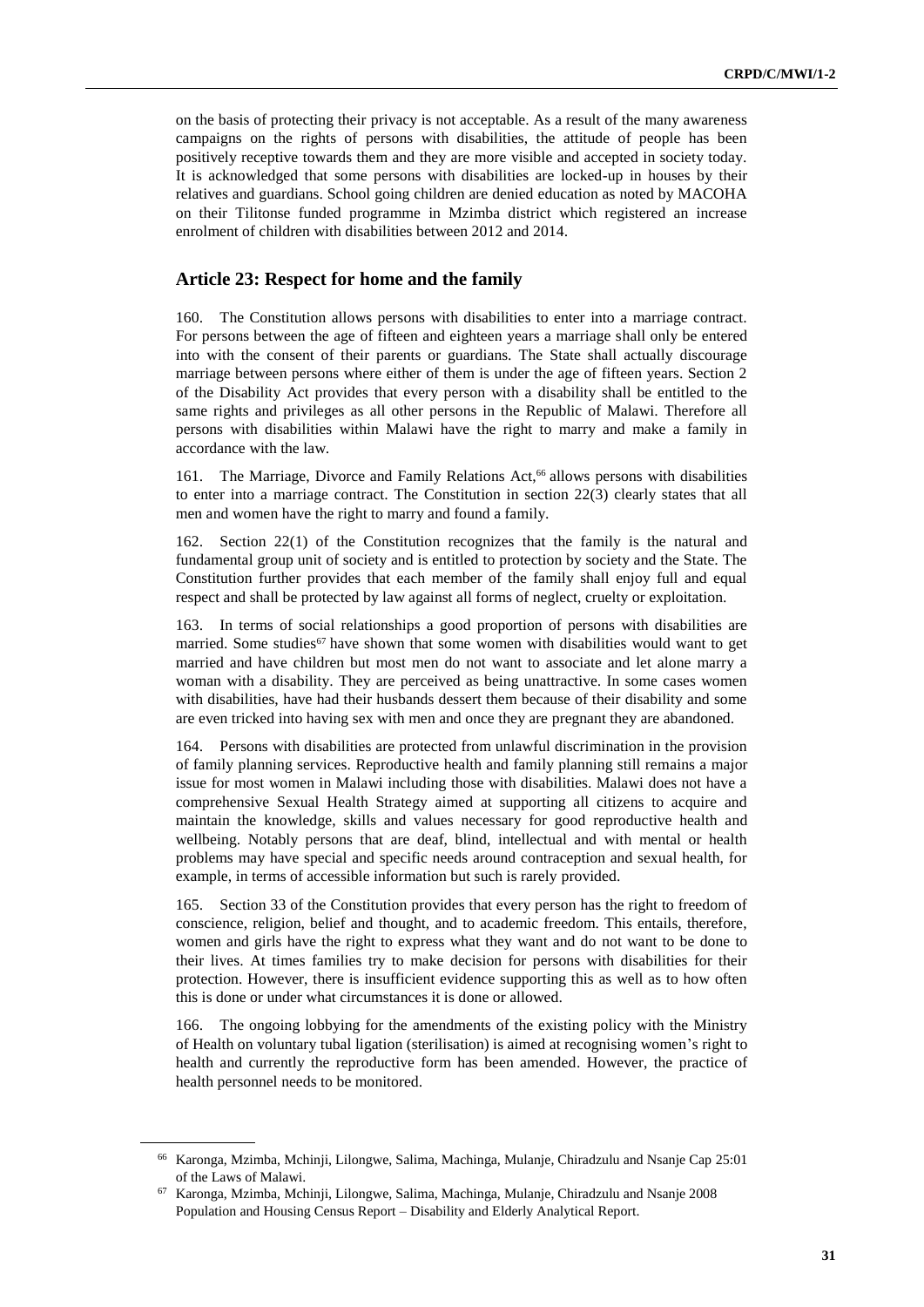## **Article 24: Education**

167. Various measures such as introduction of the Early Childhood Development (ECD) Policy and various policies have been adopted to ensure that every child including those with disabilities have access to nursery, primary, secondary and higher education.

168. Discrimination against persons with disabilities in education is prohibited. Section 25 of the Constitution provides that all persons are entitled to education. The provision allows for the establishment of private schools and other private institutions of higher learning provided that such schools or institutions are registered with a State department in accordance with the law and the standards maintained by such schools or institutions are not inferior to official standards in State schools. In spite of this provision, evidence on the ground suggests that the majority of children with disabilities, especially those with intellectual disabilities are not accessing education. Even those that enrol, often drop out of school prematurely mainly due to issues of accessibility and a one size-fit-all curriculum.

169. The Ministry of Education Science and Technology (MoEST) is responsible for ensuring that all Malawians have access to education and the education system is based on the 8-4-4 system where one spends 8 years in primary school 4 years in secondary school and another 4 years in the university. In terms of enrolment the number of pupils enrolled in primary school reached 1 million in 1986/87. In 1993/94 enrolments was at 1.9 million and the following year in 1994/95 enrolment jumped to 2.9 million. The massive increase in enrolment in primary school was as a result of the introduction of free primary education. The number of primary schools is estimated at 5,400 while that of secondary schools is at 1,127. On the other hand the number of teachers is currently at 46,000 and 11,400 in primary and secondary schools, respectively. The National Education Sector Plan (2008– 2017) highlights a number of problems facing the education sector in Malawi and these include: shortage of teachers, poor strategic management of teachers, inadequate teaching and learning materials, inadequate and inferior physical infrastructure and poor access for children with different types of disabilities. Table 5 shows enrolment figures for primary and secondary schools.

170. In 2009 the Malawi Education System had an estimated number of 83,666 learners with Special Education Needs (SEN) in primary school while 2,780 were in secondary schools. Currently, the numbers have increased to about 90,089 for learners in primary schools and 3,352 for learners in secondary school, while the current enrolment in public university for learners with different types of disabilities is about 61 with Chancellor College, a constituent College of the University of Malawi has the highest enrolment of 38 learners. The increase demonstrates Government's continued effort to increase access to education by Persons with Disabilities. In 2009 there were 3,671,481 learners in primary schools and 243,838 in secondary schools in Malawi. The proportion of pupils with Special Education Needs (SEN) in primary school (2.3%) was twice that in secondary school (1.1%). In primary school 52.4% of the learners with SEN were boys while the rest (47.6%) were girls. In secondary school, however there were slightly more girls (50.6%) compared to boys at 49.4%. These statistics, however, do not capture all learners with disabilities enrolled in mainstream classes. These statistics from Education Management Information System excludes school going age children with disabilities who are not attending school; hence population-based surveys are more informative.

171. The challenges facing teachers and learners include lack of knowledge and skills in teaching children with disabilities, inadequate teaching and learning resources, negative attitudes by teachers and the community towards children with disabilities, inaccessible school infrastructure and a lack of assistive devices. <sup>68</sup> There is also lack of specialist teachers in secondary schools as compared to primary schools. The majority of specialist teachers in Malawi are primary school teachers as compared to secondary school teachers. Public institutions of higher learning in Malawi restrict persons with disabilities to particular faculties which is discriminatory. For instance, at Chancellor College, learners with disabilities, especially those that are totally blind, are restricted to such disciplines as

<sup>68</sup> Karonga, Mzimba, Mchinji, Lilongwe, Salima, Machinga, Mulanje, Chiradzulu and Nsanje A. Chavuta et al p. 8 and 9.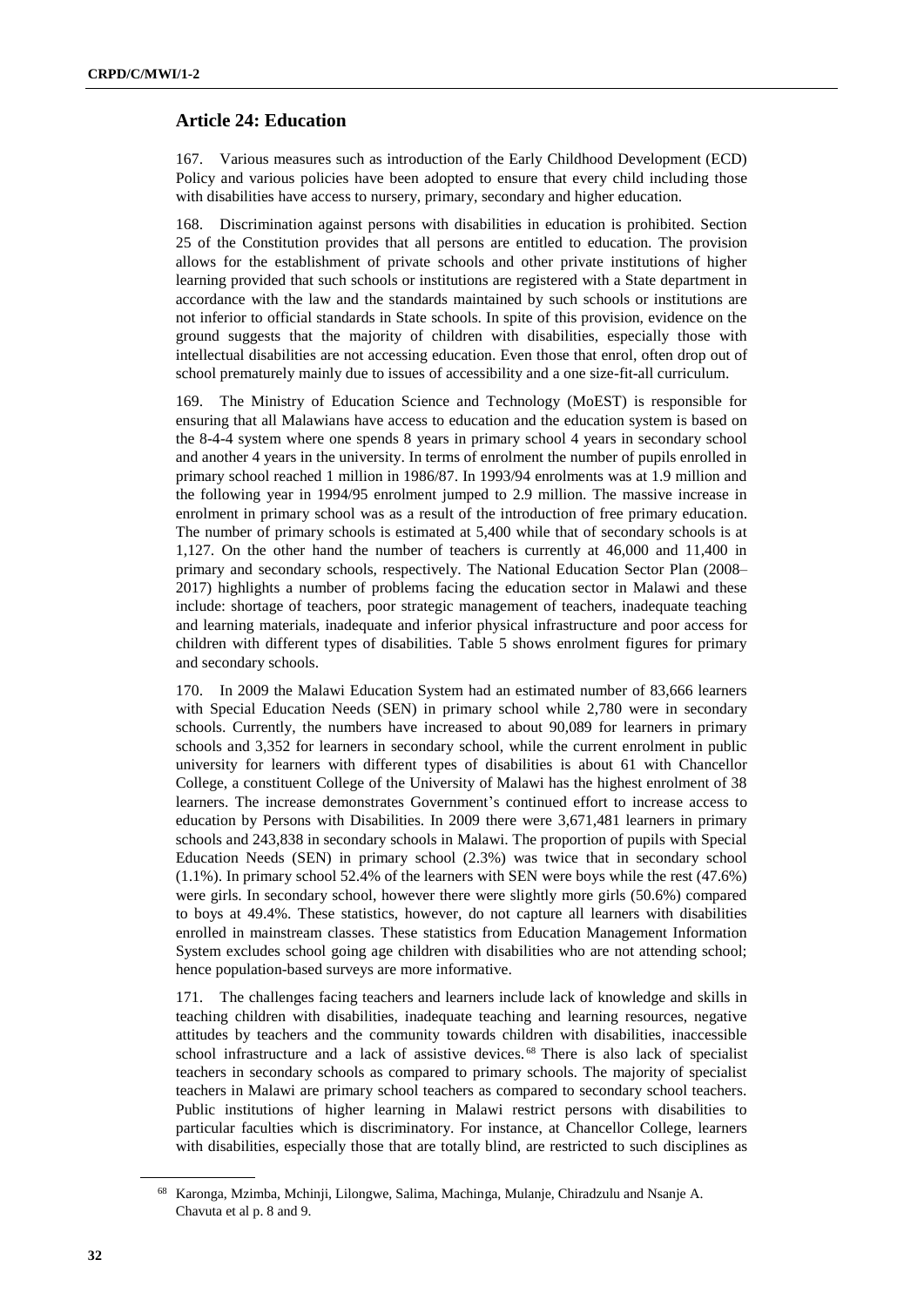Humanities, Social Sciences, Political Science and Education (Humanities) despite their interest to study natural sciences such as Biology, Chemistry, Physics and Mathematics.<sup>69</sup>

172. In recognising the challenges faced by persons with disabilities, the Government previously established special needs school to cater for learners with visual and hearing impairments. One of them is Chilanga School for the Blind in Kasungu district. Currently, the Government of Malawi is working towards inclusive education in the mainstream education system. For instance Lilongwe Girls Secondary school has a resource centre as well. Most of learners in speciality schools such as the Schools for the Blind started their education in other schools but because of lack of facilities for the learners with visual impairment, they had to be transferred to special schools. The learners with visual impairment love being in these special schools because teachers who know Braille are available, unlike teachers in mainstream schools. Mostly, teachers, parents and the community are the ones who identify learners with special education needs. The specialist teachers conduct advocacy work but their impact is limited because their numbers are low. For instance, Malawi has about 1,100 special needs teachers nationwide to cater for about 93,502 learners with special education needs and these numbers are not sufficient. On the other hand, mainstream teachers and the majority of the community lack knowledge and skills on how to identify and assist learners with SEN. While Government established special schools for learners with SEN, the current policy encourages inclusion of children with disabilities in mainstream schools through the establishment of resource centres in these mainstream schools. Malawi has 140 primary and 37 secondary resource centres.<sup>70</sup> These are not sufficient to meet the demand. The MoEST has also embarked on creating awareness amongst community members about disability issues and the importance of community participation in addressing educational needs of persons with disabilities. As a result of these initiatives, some communities are mobilising resources and constructing resource centres for persons with disabilities in existing mainstream schools. For instance, Gumbo Resource Centre in Ntcheu and Migowi Resource Centre in Phalombe are resource centres that have been initiated and constructed by community members. In addition to this, the private sector and faith-based organisation have also participated in addressing the educational needs of children with disabilities. For example, institutions such as Airtel Malawi, Rotary and Lions Clubs have provided support to SNE institutions, especially resource centres throughout the country with infrastructure, food and non-food items, assistive devices teaching and learning materials and additional remuneration package for specialist teachers.

173. Internationally Malawi is a signatory to a number of conventions such as the Salamanca Declaration (1994), Dakar Declaration (2000) and many others that advocate for inclusion of learners with special educational needs in the mainstream school. Furthermore, Malawi alongside other countries in the SADC region is advocating for inclusive education. In Malawi, inclusive education is being implemented using a twin-track approach whereby severe cases still go to special schools while those learners with mild cases go to inclusive setting. For instance, learners with hearing impairment are still going to special schools whereas learners with low vision or those with physical disabilities do attend their classes with the rest of the learners in mainstream schools.

174. Curriculum and syllabus changes in the education system do not take into account the special needs of persons with disabilities. For instance, despite the introduction of information and Communication Technology or computer studies in Malawi Secondary Schools, learners with disabilities continue to be side-lined in benefitting from these studies. Further, the rate at which reforms or reviews in the curriculum and syllabi take place does

<sup>69</sup> Karonga, Mzimba, Mchinji, Lilongwe, Salima, Machinga, Mulanje, Chiradzulu and Nsanje.

<sup>70</sup> Karonga, Mzimba, Mchinji, Lilongwe, Salima, Machinga, Mulanje, Chiradzulu and Nsanje Examples are Ekwendeni, St. Mariagolette, Kaphuta and St. Mary's Boys in the North. In the central some of them are Nsiyaludzu, Malingunde, Salima L.E.A and Dowa 1 Primary school. Southern region has Makande, Luchenza Primary, Chingoli and Nkope For the secondary school resource centre e.g Mulanje, Lunzu, Balaka and Blantyre in the South and North has Chilumba, Mzimba, Robert Laws and Chitipa Secondary Schools whist Central has Chayamba, Namitete, Salima and Ntcheu secondary schools.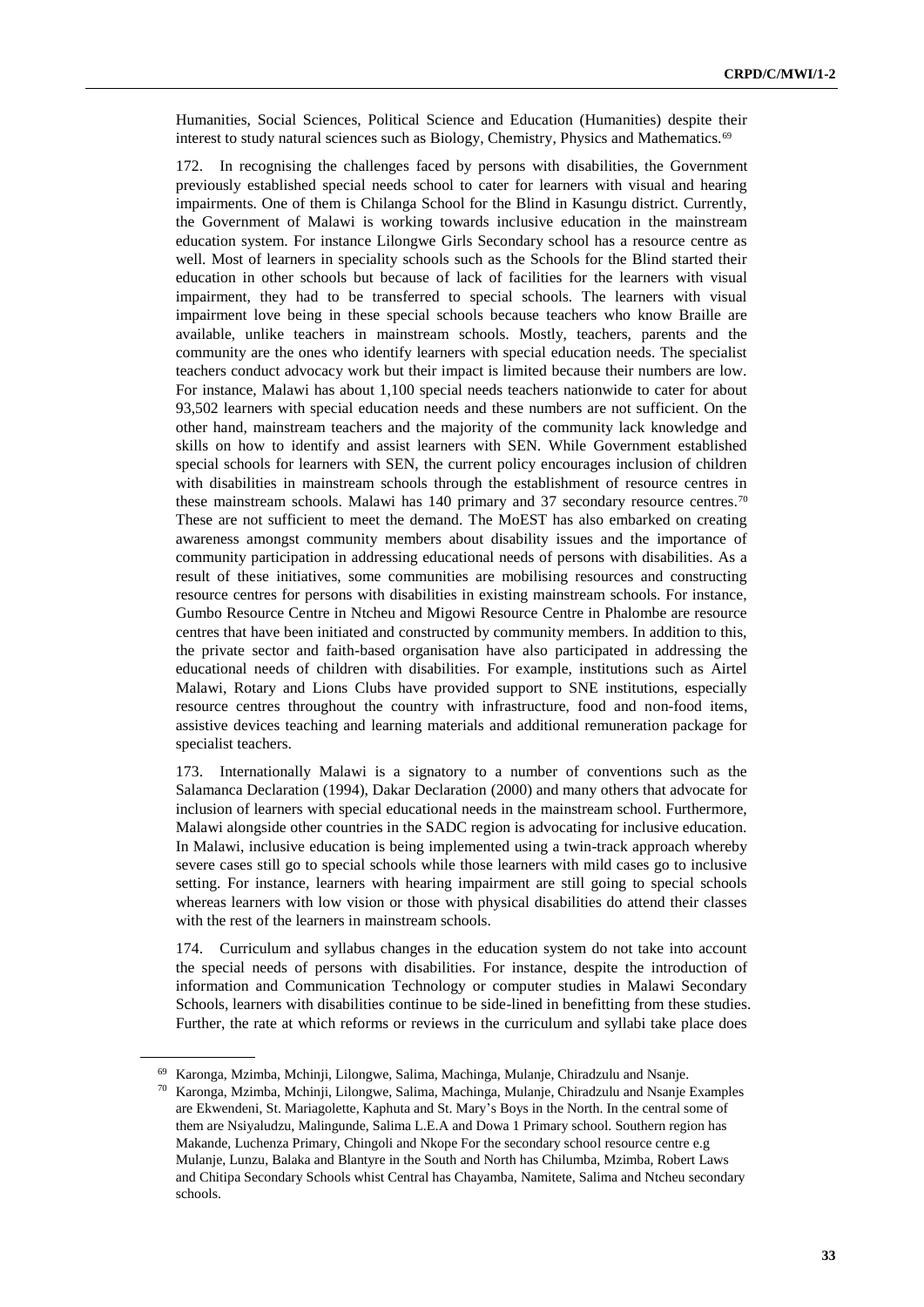not match the rate at which materials for these changes are developed in braille. The MoEST does not consider the diverse nature of disabilities of learners in Malawi's schools in the procurement of learning and teaching materials. However, despite the fact that the majority of learners with disabilities are side-lined from computer studies, learners with visual impairments are able to use the computers. This is been made possible by the Making Wonders programme which the department of special needs education is implementing with support from Scottish government to promote access to ICT among learners with visual impairments.

The demand for SEN is high in Malawi but it seems this demand is not being met. Government is committed to ensure that this demand is met using the available resources. Currently, the MoEST has introduced the Itinerant Teaching Programme to cater for insufficient specialist teachers. Under this programme one specialist teacher is designated to manage SEN learners in different mainstream schools in a given zone. Government also allocates financial resources for all SEN activities in all districts of Malawi. Using the resources districts such as Nsanje have managed to procure materials for SEN learners such as type writers for visually impaired children. However concerns from Nsanje residents were that there were no measures for learners with hearing impairments. Whilst in Chiradzulu, learners with disabilities are considered a priority when considering bursary applicants. In other districts wheelchairs for those with physical disabilities have been bought in the various resource centres. This is in line with section 10 of the Disability Act that recognizes the role of the Government in providing equal opportunity, and ensures an inclusive education system and lifelong learning for persons with disabilities.

176. In terms of access to a built environment, the Ministry of Education issued a directive that all education facilities should be made accessible to learners with disabilities. The Education Infrastructure Management Unit has guidelines on how to construct structures that are disability friendly. To this end, Liwonde Teachers Training College and the recently constructed 20 secondary schools funded by the World Bank, which include Bangwe in Blantyre, Kasakula in Ntchisi and Chinsapo<sup>71</sup> in Lilongwe are disability friendly. Currently, construction of new structures is complying with these standards.

177. It should also be noted that section 11 of the Disability Act prohibits discrimination in education or training institutions on the basis of disability. Any person who discriminates persons with disabilities in education or training institutions in education or training institutions commits an offence and is liable to a fine of K100,000.00 and imprisonment for twelve years in case of a natural person and a fine of K1,000,000.00 in the case of a body corporate.

178. Arising from the challenges that learners with disabilities experience in accessing education, the MACOHA CBR programme has created awareness to the communities on education of children with disabilities. To this end, there has been an increase in enrolment of learners with disabilities across the country from 1,154 in 2012 to 5,533 in 2014. The programme has also oriented regular classroom teachers in inclusive education. So far 734 regular teachers have been oriented. The CBR programme has also facilitated provision of assistive devices as well as bursaries to needy and deserving learners with disabilities. Currently, 438 learners have been supported with bursaries while 227 learners have accessed various assistive devices. The programme has also promoted access to school infrastructure such as classrooms, toilets and water points. Between 2012 and 2014, 153 school structures were made accessible.

179. In terms of the overarching role of the MoEST, with regard to persons with disabilities the Ministry's strategic objectives include increasing equitable access to education by persons with disabilities, improving quality of education provided to persons with disabilities and improving governance and management of education for persons with disabilities. The MoEST has a Special Needs Education Directorate that has the responsibility of ensuring a conducive school environment where learners with SEN can easily access education without any hindrances.

<sup>71</sup> Karonga, Mzimba, Mchinji, Lilongwe, Salima, Machinga, Mulanje, Chiradzulu and Nsanje Chavuta Research Report.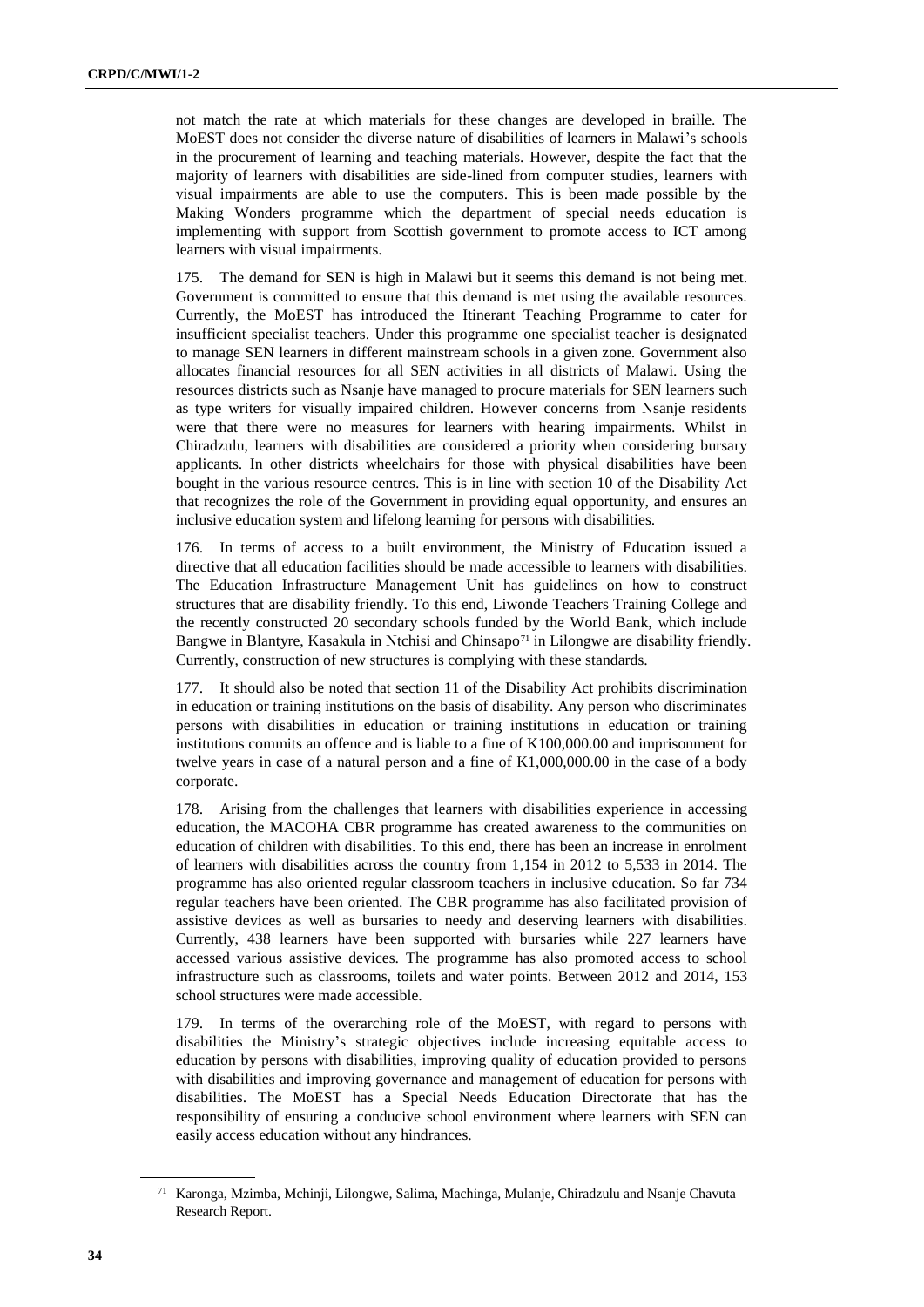180. MoEST is also responsible for the training of specialist teachers. To some extent it is fulfilling the roles as described in the Policy and this has been possible because of the presence of the Directorate of Special Needs Education within the Ministry. Currently, Malawi has one college solely responsible for training of specialist teachers. The Montfort College is currently graduating about 100 specialist teacher every two years.

181. The National Special Needs Education Guidelines sets out a comprehensive approach to the implementation of special needs education in Malawi. The policy focuses on eight major components of SNE which include: early identification assessment and intervention; advocacy, care and support; management planning and financing; access, quality, equity and relevance. Each of these components has policy statements and strategies to ensure their effective implementation. Noted challenges to the realization of the guidelines include inadequate funding; inadequate teaching and learning materials; inaccessible infrastructure such as classrooms and toilets; long distances to facilities; and shortage of specialist teachers among other factors.

182. The Malawi National Education Strategic Plan (NESP) for the period 2008–2017 outlines strategic interventions that will be implemented in Malawi within the education sector. This is the basis for investments in the education sector by GoM and Development Partners. One of the major areas of emphasis in the Plan is that learners with special educational needs (SEN) are taken care of. Some of the strategies that will be implemented over the 10 year period to address the challenges that learners with SEN include:

(a) Improving the provision of teaching and learning materials for both special needs education and other adults;

(b) Ensuring CBR programmes run by MACOHA have special needs education component;

(c) Mainstreaming special needs education at all levels of education and for both out of school and in school youth;

(d) Mainstreaming special needs education in both primary and secondary school curricula;

(e) Developing appropriate tools for special needs education for example sign language and braille;

(f) Increasing enrolment and making selection equitable including those of special educational needs;

(g) Increasing the enrolment of special needs education teachers in training colleges; and

(h) Reviewing and revising Technical Entrepreneurial, Vocational Education and Training (TEVET) Act to incorporate issues of special needs and inclusive education.

183. Table 6 provides the necessary budget data for the SNE that the Republic of Malawi has allocated in terms of education of persons with disabilities.

184. Notably, MoEST is overall responsible for the technical education and vocational training in Malawi but Technical Entrepreneurial, Vocational Education and Training Authority (TEVETA) is responsible for developing and supervising TEVET policies in Malawi and for administering the TEVET Fund whose three main functions it is charged with are to: foster and promote entrepreneurial skills; promote vocational training for "disadvantaged groups" (without naming them); and ensure that the TEVET system is demand-driven and responsive to the needs of the labour market, in both the formal and informal economy. The TEVETA Board is made up of 14 members, who are all appointed by the Minister. Significantly, the Board includes a representative of persons with disabilities.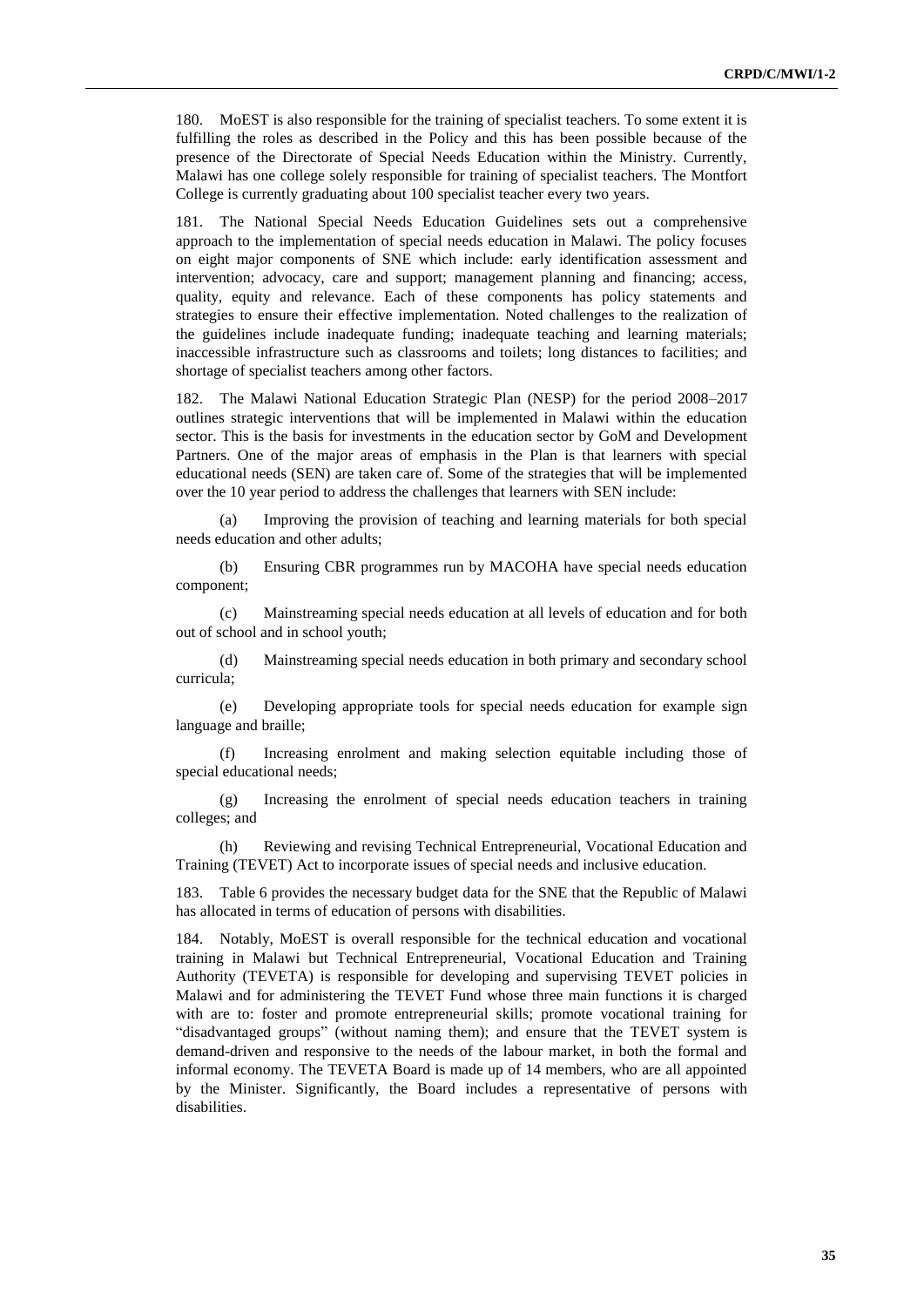## **Article 25: Health**

185. Section 6(1) of the Disability Act provides that the Government shall provide appropriate health care services to persons with disabilities, including prevention, early identification, intervention and other services designed to minimize and prevent the occurrence of disabilities. Section 7 of the same Act provides that no person shall be denied access to health care and rehabilitation services in any health establishment or be required to pay a higher fee for such services, on the basis of disability.

186. In Malawi, there are three major categories of health service providers: public-sector facilities, and not-for-profit private-sector facilities, and for profit-private-sector facilities. Of the total 1060 health facilities, 48 percent are public facilities, 16 percent are faith-based organisations that work under the umbrella of the Christian Health Association of Malawi (CHAM). The rest belong to other non-governmental organizations (NGOs) or to the private for-profit sector. The public sector provides services free of charge to the population. However, under the decentralisation policy, the MoLGRD is responsible for delivery of services at district and lower levels. The Malawi Health Sector Plan is to ensure that services are brought close to the people that need them and the recommendation was that there should be a Health Facility that serves the community around that facility at every 8 kilometres. However, there are significant coverage gaps in terms of health service provision to population living outside the 8 km radius. This resulted in Government going into a Service Level Agreement (SLA) with CHAM whereby clients get medical services in a CHAM facility free of charge and Government pays for such services in localities where there are no government hospitals. Hospitals under Christian Health Association of Malawi are private and charge user fees. The public sector accounts for almost 78 percent of health care services in Malawi. At the central level, the Ministry of Health (MoH) is mainly responsible for policy formulation and enforcement and setting of standards, planning and mobilising health resources for the health sector, providing technical support, supervision and coordinating research, monitoring and evaluation. National AIDS Commission as the HIV and AIDS national funding agency has provided funds to MUB, MACOHA, MANAD as DPOs to run HIV and AIDS programmes.

187. Currently, the MoH provides health care to all Malawians including persons with disabilities. Information from participants to focus group discussion during nationwide consultations indicated that they do not access health services at the same rate as others because of their disabilities. For instance, there is lack of health specialist medical personnel who are able to understand health problems as communicated by persons with disabilities especially those with hearing, speech, visual and intellectual impairments. The situation is worse in rural areas where rehabilitation services are inadequate. Further, there are no accessible beds in the labour wards for women with physical disabilities.

The MoH is also responsible for the prevention of disability, for example, through provision of vaccines such as polio, diphtheria, measles to children and the provision of adequate nutritional care to malnourished children. If malnutrition in children is not properly addressed it can lead to childhood disability. MACOHA provides and facilitates stimulation of children with disabilities and this has so far benefitted 1184 children nationwide. Health centres are also responsible for identification and referrals of persons with disabilities to higher health facilities such as district and central hospitals or rehabilitation centres. They also refer the patients to district or central hospitals. The follow-up of patients with physical disabilities is done by MAP with assistance from health facilities. Table 7 shows referrals for 2013.

189. It has to be stated that MAP has recently suspended its outreach programs due to funding challenges. For instance, the Government gave MAP K207, 689, 573 and K229, 865, 747 for 2011 and 2012 financial years respectively. The money for operations of the centre from the allocated funds were as follows: K66, 748, 472.00 and K80, 099, 404.00 for 2010 and 2011 respectively. The actual expenditures were K66, 855, 031.00 and K79, 753, 737.<sup>72</sup> Within the Ministry of Health, medical rehabilitation is done in all central hospitals.

<sup>72</sup> Karonga, Mzimba, Mchinji, Lilongwe, Salima, Machinga, Mulanje, Chiradzulu and Nsanje MAP Annual Report, 2012 @ pg 6.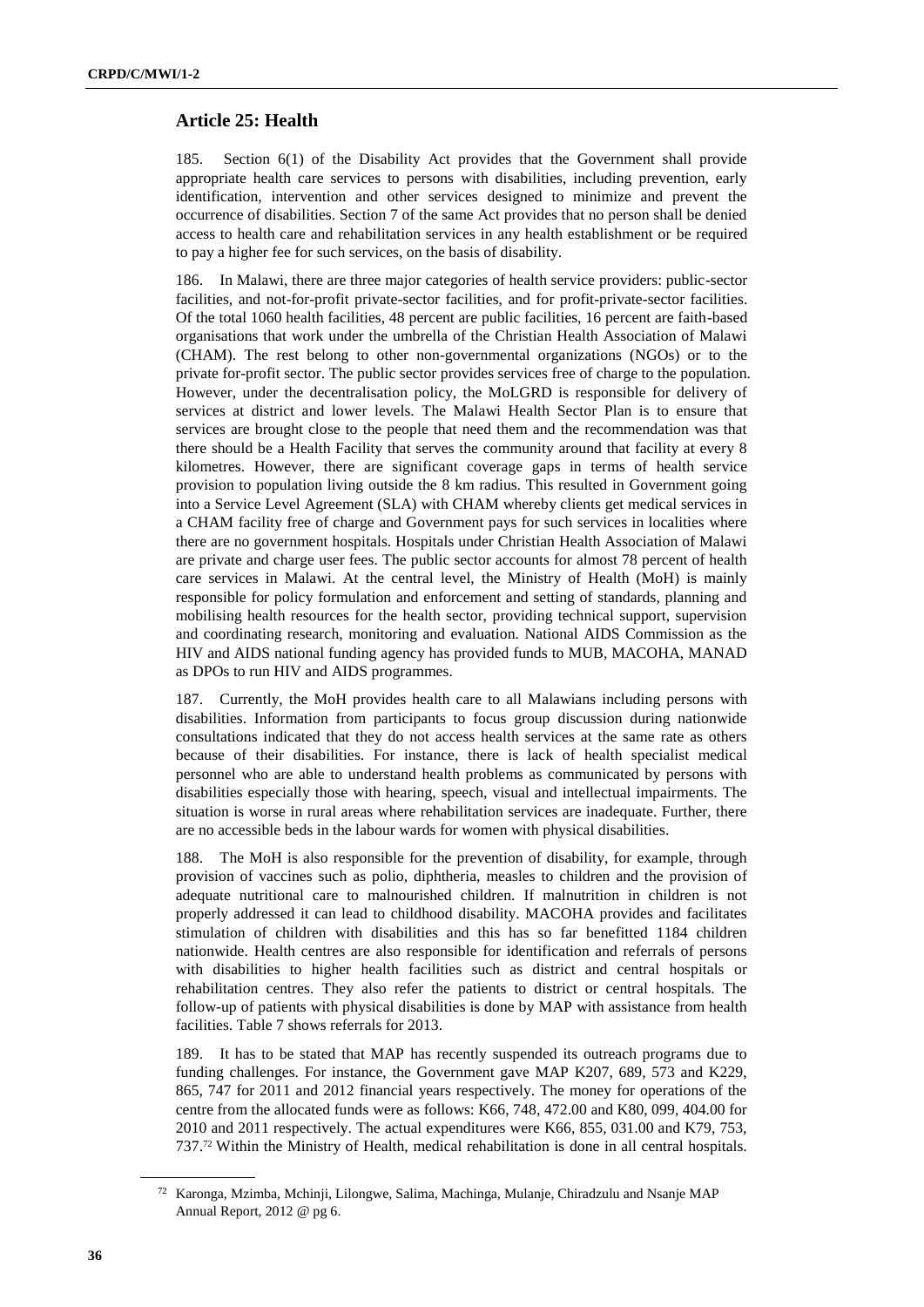Medical rehabilitation service programs have been expanded to some district hospitals such as Ntcheu, Dowa, Kasungu, Rumphi and Machinga by utilizing medical rehabilitation technicians.

190. The MoH has occupational therapists at Queen Elizabeth Central Hospitals as well as at Zomba Mental Hospital. These therapists are responsible for teaching patients activities of daily living such as bathing, dressing, and eating. However, there are only 2 Government occupational therapists. The Government of Malawi through MACOHA has facilitated provision of therapy to 2805 persons with disabilities, 2992 eye surgeries which restored sight to the blind, 1188 orthopaedic surgeries and facilitate provision of assistive devices to 1453 persons with disabilities. In addition, the Ministry provides mobility aids and appliances to persons with disabilities. Physiotherapy services are found at Zomba, Mzuzu, Kamuzu and Queen Elizabeth Central Hospitals. There are other rehabilitation cadres such as physiotherapists, orthopaedic technologists, rehabilitation technicians, speech and language therapists, whose numbers remain limited, which means the majority of Malawians do not have access to rehabilitation. Physiotherapists are responsible for teaching clients gait training, do postural drainage, treatment of burns and the treatment of varieties of spinal cord lesions.

191. The Government constructed a wheelchair production workshop at the Orthopaedic Centre at Queen Elizabeth Central Hospital. This was to improve the supply of appropriate wheelchairs which will be produced to individual client's specifications. At Kamuzu Central Hospital there is a specialist Paediatric physiotherapy unit within the physiotherapy department which caters for children's conditions. Currently, there are three (3) physiotherapists in government service and the College of Medicine is running a BSc. (Hons) Physiotherapy programme which was introduced in 2014. There are nineteen (19) intern physiotherapists currently doing clinical attachments in Kamuzu Central Hospital and Queen Elizabeth Central Hospital and MoH only has one orthotic and prosthetic centre which produces mobility appliances such as wheelchairs as well as artificial limbs. Ekwendeni mission hospital in Mzimba district has a small unit responsible for the provision of artificial limbs and fabrication of braces.

192. MoH signed a Memorandum of Understanding with 500 miles (Scottish NGO) for the provision of prosthetic and orthotic services at Kamuzu and Mzuzu Central Hospitals. These are fee-paying services however, for clients who cannot afford to pay for the appliances, the hospitals are responsible for the bills.

193. Persons with disabilities have access to information as to where they can access health services whether public or private. The Southern Region of Malawi especially Mulanje, Chiradzulu and Nsanje have been implementing innovating practices at the health centres through the adoption of policies that ensure that persons with disabilities are prioritized during health service provision. The practice also involves provision of a clinical officer and a Nurse who is versed in signed language for persons with hearing impairment. It is acknowledged that there remains a challenge on accessibility of health facilities due to beds and toilets that are not disability friendly. Those who require to use both hands and legs to move from one point to the other due to the nature of their disability, those with visual impairments and those who use wheelchairs find access to sanitation facilities problematic and a health hazard. Further in most hospitals there are few clinicians and nurses who are conversant with sign language, which means communication problems with clients that have hearing impairments. In all the districts birth registration is done at the chief and at the hospital. However, the birth registrations do not indicate whether or not the child has a disability except for Machinga district where disability is specifically mentioned on registration form.

MoH has been working with MANAD in the training of different health cadres like physiotherapists, nurses, rehabilitation technicians, HTC councillors in the use of sign language. Between 2013 and 2015, 150 personnel have undergone training. Government recognizes that these efforts need to be escalated to ensure that persons with hearing impairments access to medical assistance.

195. Notably, one component of the CBR program is health. It aims at improving access to health services by persons with disabilities. CBM supported CBR to provide eye care,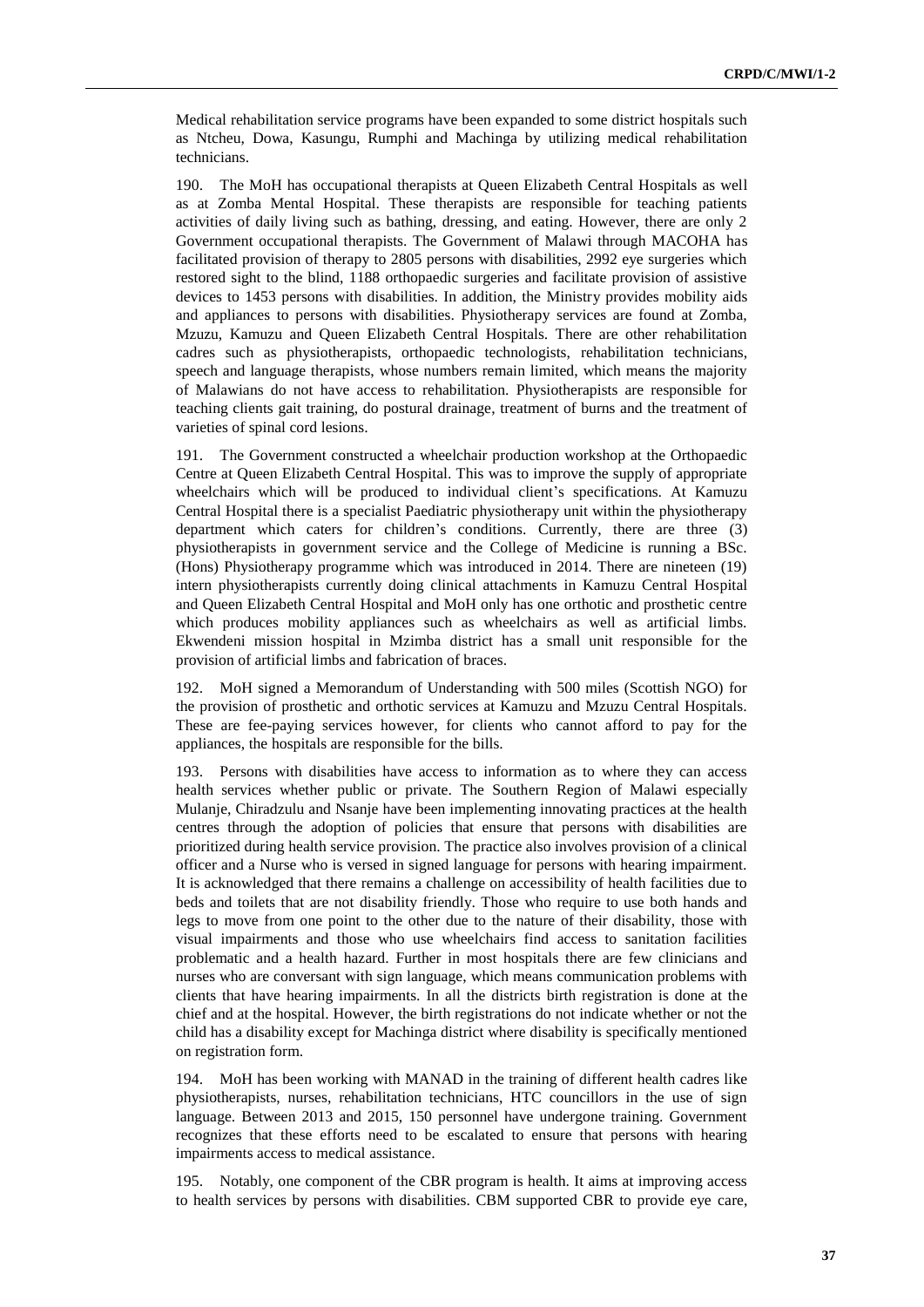mainly surgical removal of cataracts. As of now most clients are without rehabilitation services since MAP suspended its outreach programmes. When there is a need, CBR programmes also refer persons with disabilities to hospitals or other service providers. The evaluation of CBR programmes demonstrates increased access to health services by person with disability. For instance there are increased referrals to health facilities and specialist institutions; access to epilepsy treatment, restoration of sight and hearing after treatment of infections.

196. Studies carried by Centre for Social Research have generally demonstrated that persons with disabilities have problems in terms of accessing health services. Thus clients can be aware of availability of health services and they also do require these services. However, only a minority receive the said services. This is also applicable when it comes to assistive devices. This demonstrates that there exist gaps between what services persons with disabilities need and what they receive.

197. Challenges in accessing health services include: failure to seek treatment timely because of traditional beliefs, lack of money for people with disability for them to get to health centres, mistreatment e.g. during antenatal clinics, delivery and post-natal services as if persons with disabilities are not supposed to reproduce. Persons with disabilities may even be demeaned when they are accessing services. For instance, some reported insults faced like being asked "how they can be expectant when they have a disability." Further, communication barriers between health workers and persons with hearing impairments, mobility challenges from places of residence to health facilities including long distances to health facilities. Failure by health workers to effectively communicate health messages to persons with disabilities especially those with hearing and visual impairments e.g. persons with visual impairments failing to access HIV and AIDS messages because of lack of Braille information materials.

### **Article 26: Habilitation and rehabilitation**

198. Malawi has one adult rehabilitation centre, which offers institutional rehabilitation to clients and multidisciplinary rehabilitation programmes to persons with various forms of functional limitations. These include physiotherapy, occupational therapy and some speech therapy. These rehabilitation programmes are designed to allow persons with functional limitations to become as independent as possible and to ensure their optimal reintegration in social and family life.

199. Malawi is obligated to enable persons with disabilities attain and maintain lives that are as independent as possible with services and programs in place in the areas of health, rehabilitation, employment, education and social.

200. MoH provides practical guidance for frontline clinicians and service providers on how to provide effective and efficient community services to help people achieve and maintain maximum health and independence. The ministry recognizes that the key aim of rehabilitation is to enable and support individuals to recover, or adjust, to achieve their full potential and where possible, to live full and active lives, participating in their communities.

201. There are also NGOs and Foundations which provide rehabilitation services to persons with disabilities in Malawi. These include the Sue Ryder Foundation, St John of God, Feed the Children and the Malawi Against Physical Disabilities (MAP), which runs over 200 clinics in the country while Feed the Children runs two rehabilitation centres; one in Blantyre district and another one in Lilongwe district, which operates as an outreach programme. In 2014, Feed the Children reached over 1,290 children with rehabilitation services. The Sue Ryder Foundation provides medical rehabilitation services in the country. Further information on habilitation and rehabilitation programmes and services can be found under articles 19, 24 and 27.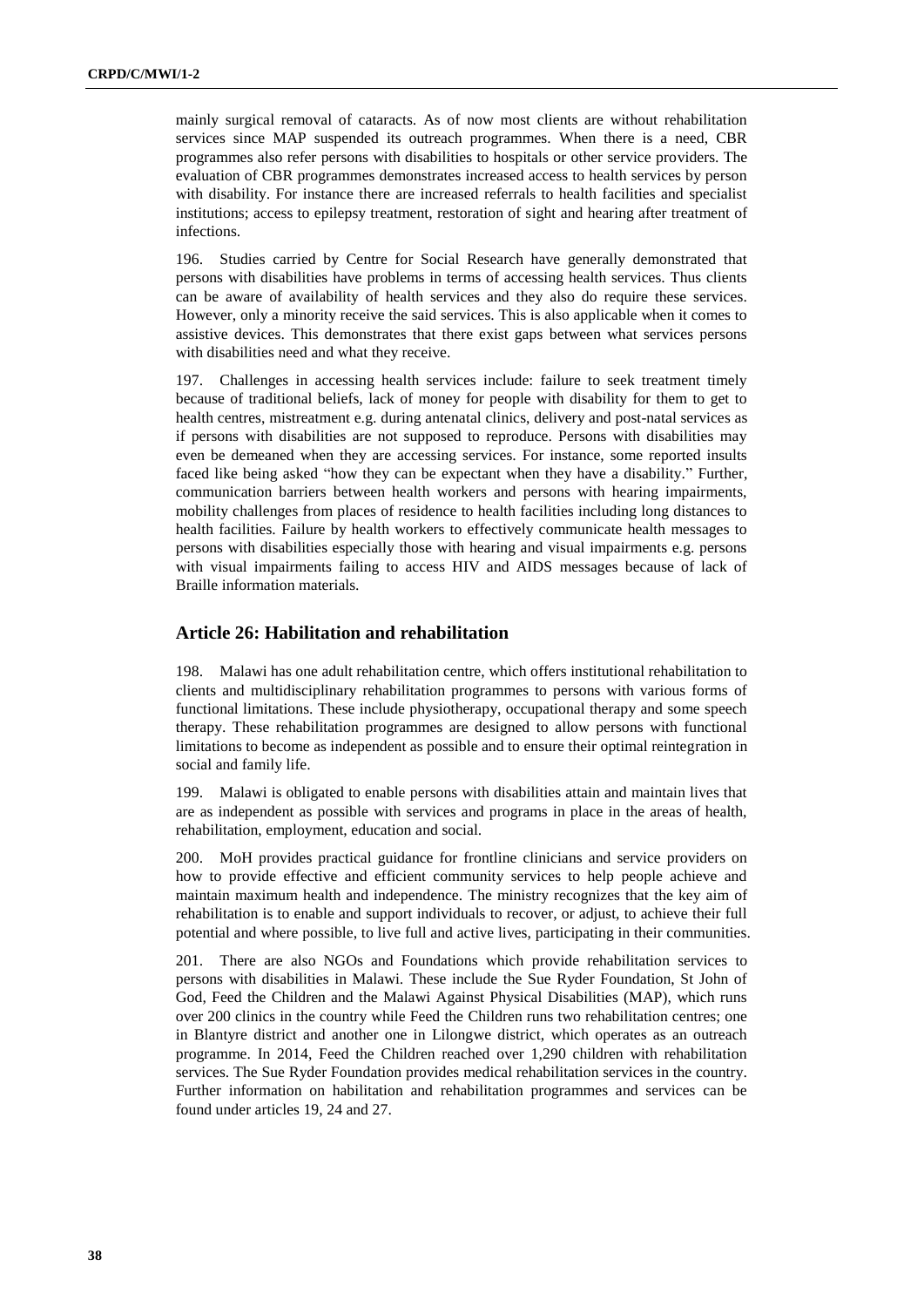#### **Article 27: Work and employment**

202. There have been efforts to tackle discrimination against persons with disabilities as governed by the Employment Act.<sup>73</sup> This Act prohibits all forms of discrimination: direct and indirect discrimination, incitement to discrimination, harassment and denial of reasonable accommodation for persons with disabilities. The Act is applicable, in both private and public sectors, to employment relations, conditions of access to employment, working conditions and the regulations concerning redundancies, and covers employed and self-employed persons at all levels and in all aspects of activity.

203. On labour, Section 31 of the Constitution of the Republic of Malawi states that every person shall have the right to fair and safe labour practices and to fair remuneration. These provisions in the Constitution apply to all people in Malawi including persons with disabilities. The mandate to implement these constitutional provisions lies with the Ministry of Labour (MoL). In addition to the Constitution, the legislative mandates of the MoL are stipulated in other Malawian laws such as the Labour Relations  $Act^{74}$  Occupational Safety, Health and Welfare Act,<sup>75</sup> the Employment Act<sup>76</sup> and the Workers' Compensation Act.<sup>77</sup> The MoL promotes equal access to open employment opportunities by persons with disabilities as stipulated in the Employment Act; among other things, the Workers' Compensation Act makes provision for compensation for injuries suffered or diseases contracted by workers in the course of their employment, or for death resulting from such injuries or diseases; and the Occupational Safety, Health and Welfare Act makes provision for the regulation of conditions of employment in workplaces with regard to safety, health and welfare of employees and the prevention and regulation of accidents occurring to persons employed or authorised to go into the workplace; among other issues. The Ministry of Labour is therefore key in terms of ensuring a safe workplace hence preventing disability and disease as well as the prevention of discrimination in the workplace based on a number of factors including disability.

204. Section 13 of the Disability Act prohibits discrimination in the work place against persons with disabilities and it states that no person shall be discriminated against on the basis of disability with regard to all matters concerning all forms of employment, including conditions of recruitment, hiring and restructuring of employment, continuation of employment, career advancement and safe and healthy working conditions. It is acknowledged that employment levels among persons with disabilities are very low. Apart from remnant traits of discrimination against persons with disabilities, there is generally lack of skills required for employment among persons with disabilities. Efforts to impart vocational skills through the MACOHA and TEVETA have produced some meaningful results. The most common vocational skills acquired by persons with disabilities are tailoring, tinsmith, weaving, agriculture, carpentry and home economics. The majority of women are undergoing training in home economics and weaving as compared to men who are mostly trained in agriculture and tailoring. After being equipped with vocational skills, persons with disabilities are provided with capital items to start some small scale businesses or income generating activities in their respective communities. Persons with disabilities that have undergone such kind of skills training are been recognised by society and have been able to take up jobs. From 2012, MACOHA has managed to train 529 persons with different types of disabilities in various skills.

205. The Government recognizes that persons with disabilities do not have meaningful access to employment due to quality of training offered to them. It is notable that persons

<sup>73</sup> Karonga, Mzimba, Mchinji, Lilongwe, Salima, Machinga, Mulanje, Chiradzulu and Nsanje Cap of the Laws of Malawi.

<sup>74</sup> Karonga, Mzimba, Mchinji, Lilongwe, Salima, Machinga, Mulanje, Chiradzulu and Nsanje Cap. 54:01.

<sup>75</sup> Karonga, Mzimba, Mchinji, Lilongwe, Salima, Machinga, Mulanje, Chiradzulu and Nsanje Cap. 55:07.

<sup>76</sup> Karonga, Mzimba, Mchinji, Lilongwe, Salima, Machinga, Mulanje, Chiradzulu and Nsanje Cap. 55:02.

<sup>77</sup> Karonga, Mzimba, Mchinji, Lilongwe, Salima, Machinga, Mulanje, Chiradzulu and Nsanje Cap. 55:06.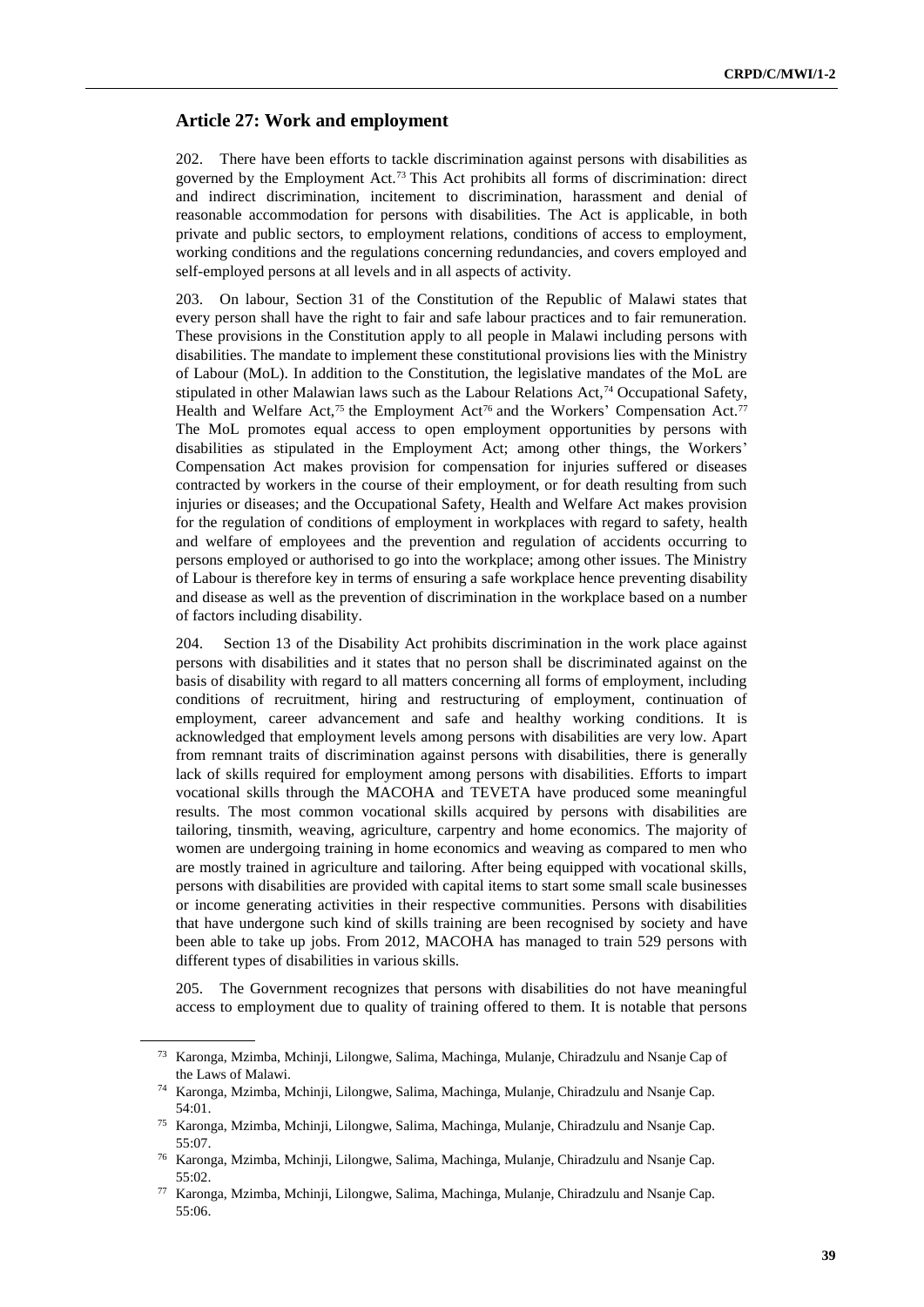with disabilities need more than vocational skills but should have access to gainful professional skills. The steps taken by public universities to ensure that persons with disabilities have access to education are commendable but the numbers remain extremely low. However certain Government institutions like the TEVETA should be commended for the vocation training that they provide to persons with disabilities in Malawi. Under the Technical, Entrepreneurship and Vocational Education and Training Act's uniquely provides for representation of persons with disabilities on its Board thus ensuring that the interests of persons with disabilities are addressed in the carrying out of the objectives which are to promote demand-driven, competency-based modular training systems; monitor gaps between supply and demand for skills; promote managerial skills; foster an entrepreneurial spirit "with regard to both wage and self-employment"; and facilitate sound and sustainable financing for the training system. Although the Act apart from Board representation does not specifically talk about persons with disabilities it however provides for skills development for persons with disabilities as noted above.

206. Government through MACOHA runs a Placement Section which is promoting employment of persons with disabilities in meaningful jobs by creating awareness and lobbying from prospective employers to employ persons with disabilities. Between 2012 and 2014, 1,561 persons with disabilities have been assisted in getting meaningful employment in different sectors of the economy.

#### **Article 28: Adequate standard of living and social protection**

207. In terms of welfare provided through the social security systems, Malawi has the National Social Support Policy, 2012, which identifies four (4) social support interventions aiming at:

(a) Providing welfare support to those that are unable to construct a viable livelihood;

(b) Protecting the assets and improve the resilience of poor and vulnerable households;

(c) Increasing the productive capacity and asset base of poor and vulnerable households to move them above the poverty line; and

(d) Establishing coherent and progressive social support synergies by ensuring strong positive linkages to influence economic and social policies and disaster risk reduction.

208. It is in line with this policy that Malawi is implementing public works program, fertilizer input subsidy program, social cash transfer programs, school meals program, village savings and loans and the iron sheets and cement subsidy programs. However, Malawi does not have legislation dealing with social security system but it does have the Pension Act<sup>78</sup>. Persons with disabilities receive equal treatment in relation to other beneficiaries in these programs. Adequate quality of life and social protection to persons with disabilities are guaranteed under the Constitution of Malawi.

209. Malawi together with Development Partners like NAD, CBM, UNDP, ILO, Sight Savers, Department for International Development (DfID) or United Nations Children's Fund (UNICEF) work to combat poverty and have been running social protection programs to meet contingencies or universal social rights. Such programs are public works program, fertilizer input subsidy program, social cash transfer programs, school meals program, village savings and loans and the iron sheets and cement subsidy program for vulnerable households. Persons with disabilities are targeted beneficiaries as being among the poorest of the poor in society. However, negative attitudes and prejudices by the public towards persons with disabilities influence traditional leaders who are charged to identify potential beneficiaries of such programs. This leads to exclusion of persons with disabilities. In places where awareness has been conducted, there are noticeable improvements because

<sup>78</sup> Karonga, Mzimba, Mchinji, Lilongwe, Salima, Machinga, Mulanje, Chiradzulu and Nsanje Act No. 6 of 2011.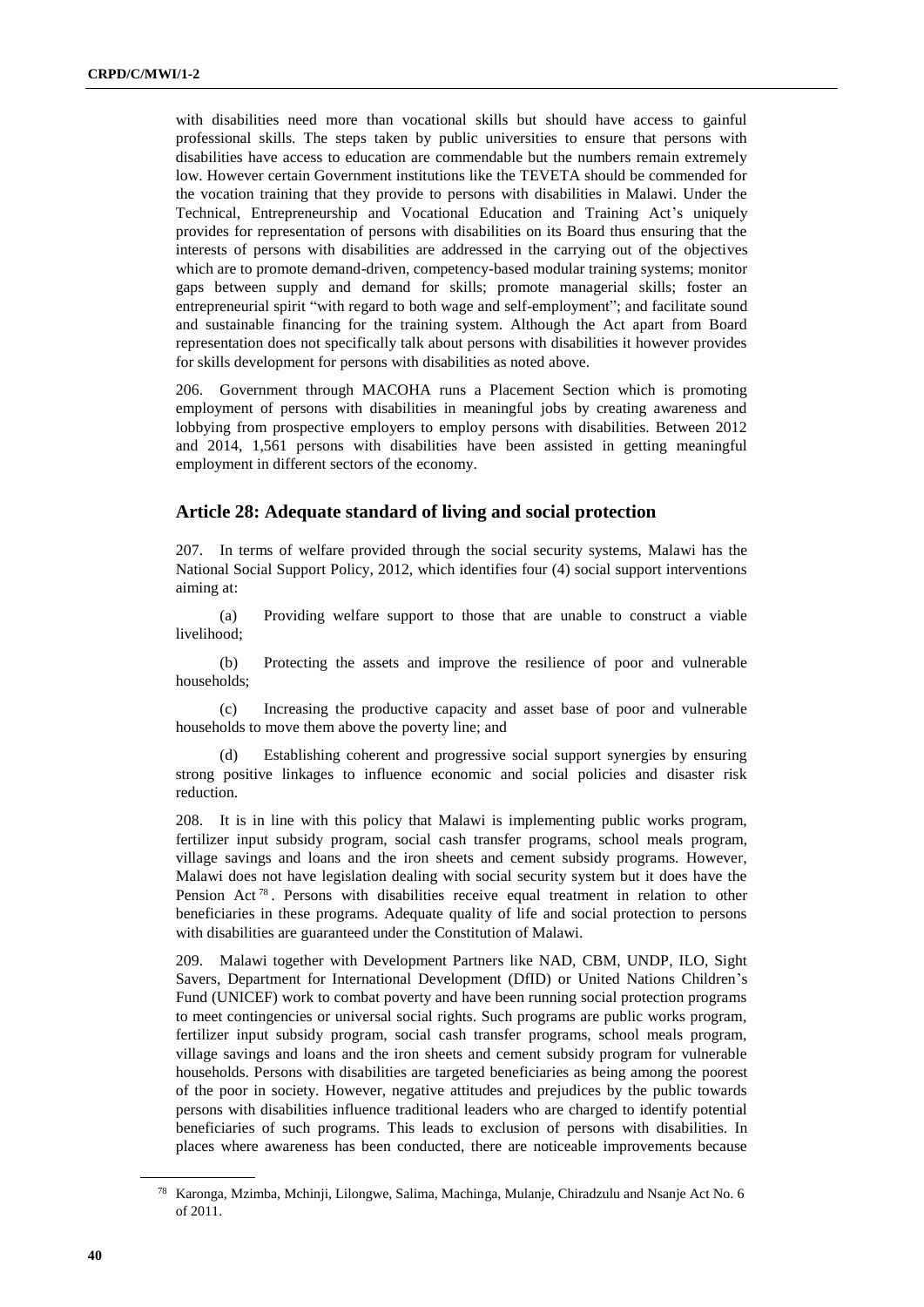persons with disabilities are being included as beneficiaries in the social protection programs. It has to be noted that MACOHA has facilitated inclusion of persons with disabilities in social protection programmes. To this end, 524 persons are benefitting from cash transfer, 1,817 persons benefitting from public works and 6,559 persons benefitting from farm input and subsidy program.

210. CBR programs have ensured that persons with disabilities benefits from social protection programs as well as access business credit and loans. About 2, 146 persons with disabilities have accessed business credits and loans through microcredit facilities offered by Opportunity International Bank of Malawi, MARDEF and other microfinance institutions. It has to be stated though that locations of institutions offering loans can be disability unfriendly for instance the Lilongwe MARDEF office which has steep stairs which shows the insensitivity of the institution to the needs of persons with disabilities.

211. The Government is collaborating with different NGOs in promoting access to water and sanitation services in the country. The Ministry of Agriculture, Irrigation and Water Development is mandated to ensure that Malawians have access to portable water and sanitation services. The National Water and Sanitation Policies were developed to guide these initiatives so that they are equitably accessible to and used by all individuals in the society. The Ministry has also developed guidelines on provision of inclusive of WASH facilities and services. The Ministry is implementing a National Water Development Program. Under this programme, they have Dedza school sanitation project where latrines have been constructed in selected schools taking into account issues of inclusiveness. Other projects implemented on the same are in Mulanje, Zomba and Machinga districts.

212. Notably, other NGOs like WaterAid and World Vision are also taking a lead in promoting access to safe water and sanitation. WaterAid is undertaking a number of interventions on equity and inclusion of persons with disabilities in water, sanitation and hygiene services. It is working with partners to reach out to excluded and marginalized populations through strategies and approaches that understand their differences. WaterAid in Malawi's country strategy paper addresses issues of exclusion and equity by emphasizing a pro-poor approach in all of its programming. Through the project the organization is implementing in 6 districts in the country, groups of persons with disabilities in Balaka, Machinga and Chikhwawa districts have been trained to advocate and ensure that they are included in community WASH committees. The organization has also constructed public toilets, boreholes and other water points that are easily accessible to persons with different needs including those with disabilities.

#### **Article 29: Participation in political and public life**

213. In ensuring that all Malawians enjoy the rights that are guaranteed by the Constitution and, in particular, the right to participate in political and public life, section 20 provides for the right of the individual to equality and protection before the law. The Malawi Government has introduced new bank notes inscribed with disability features. However the process was not done in a consultative manner. As a result the disability features on the bank notes can hardly be recognised by the intended beneficiaries because of the way they were designed.

214. Furthermore, sections 32 and 38 of the Constitution provide for freedom of peaceful assembly and association. These rights apply to persons with disabilities and accordingly, section 16 of the Disability Act guarantees to persons with disabilities the right of association and representation.

215. The Constitution also entrenches citizens' political rights in section 40. All persons in Malawi have the right to form or join political parties of their choices, campaign for a political party or cause and to freely make political choices. In order to sustain political parties, the Constitution provides that a political party that secures more than one-tenth of the national vote in elections to Parliament shall be provided with funding from the State. Currently Malawi has 50 political parties. During the last election persons with disabilities participated, however, with limited privacy during the voting process and currently a person with disability holds the office of Second Deputy Speaker in the National Assembly.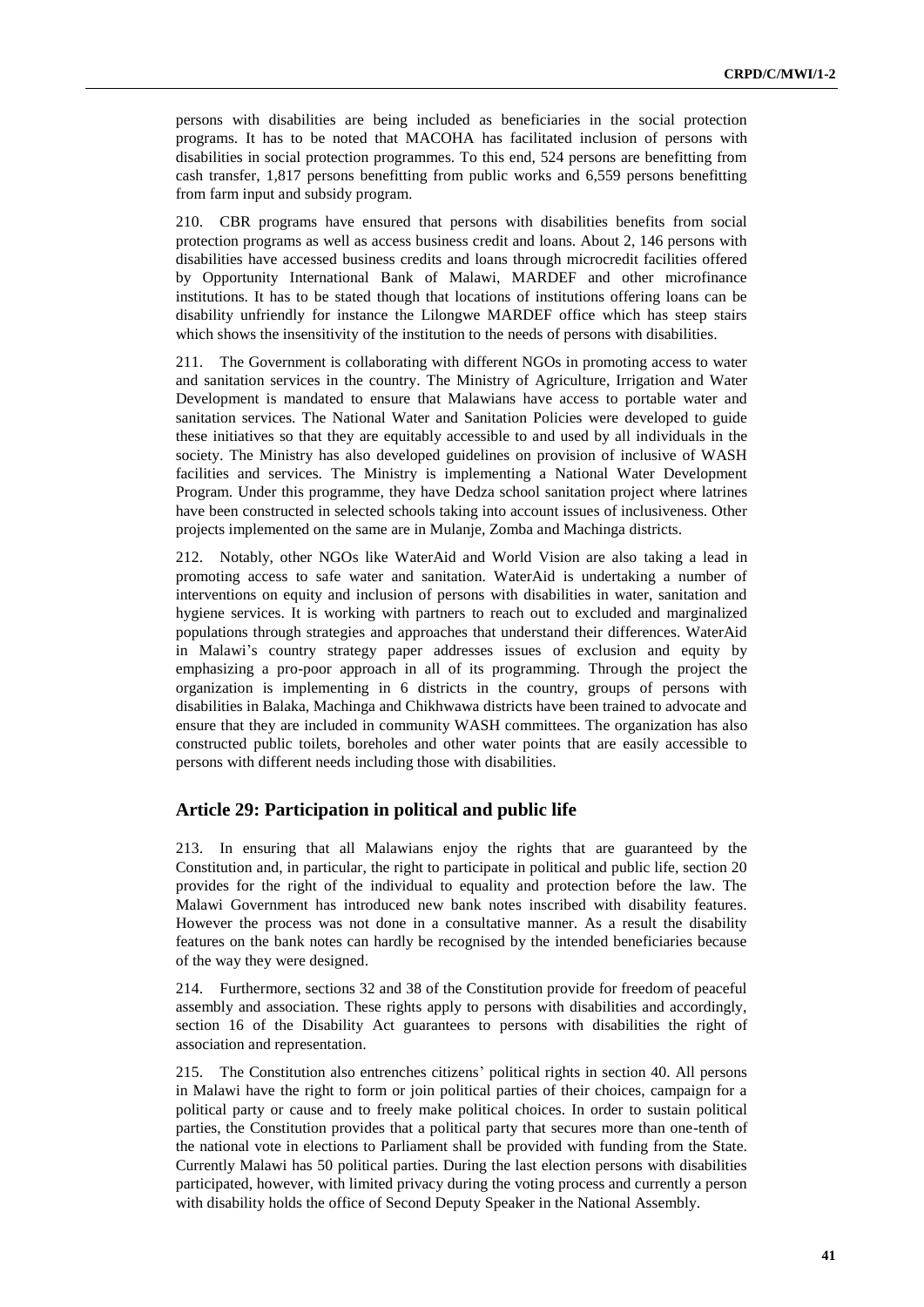216. Government is obliged under section 17 of the Disability Act to put in place deliberate measures and policies to create a conducive environment for persons with disabilities to effectively and fully exercise their political rights, directly or through their freely chosen representatives. Government is to do this by ensuring that voting procedures, facilities and materials are appropriate, accessible and easy to understand and use, protecting their right to freely vote by secret ballot in elections and public referendum, ensuring that they stand for elections, effectively hold office and perform all public functions at all levels of government; and guaranteeing the free expression of their will as voters and, where necessary and at their request, allowing a person of their own choice to assist them in voting.

217. Section 18 of the Disability Act specifically prohibits the prevention of persons from participating in public or political life on the ground of disability. Any person who does this commits an offence and is liable to a fine of K100,000.00 and imprisonment for 12 months in case of a natural person and a fine of K1,000,000.00 in case of a body corporate.

218. Therefore in terms of the Disability Act, a person with disability can demand as of right from the Electoral body for the provision of special facilities or assistance for the exercise of the right to vote. Regarding, the participation in public life section 17 of the Disability Act also imposes a number of obligations on Government to ensure that persons with disabilities equally participate in public life. Specifically Government is obliged to create an environment and to encourage persons with disabilities to participate fully in the conduct of public affairs, by:

(a) Having membership in non-governmental organizations, Boards of Statutory Corporations, diplomatic missions and other institutions concerned with the political and public life of the people of Malawi, and participation in the activities and administration of political parties; and

(b) Forming and joining organizations of persons with disabilities to represent them at local, regional and international levels;

(c) Providing opportunities to persons with disabilities to participate in the planning, organization, management, monitoring and evaluation of all development programmes and projects at the community and national levels.

219. The Parliamentary and Presidential Elections Act and the Local Government Act do not prohibit persons from exercising their right to vote. However, there is no special provision in the Electoral laws that mandate the Electoral Commission (hereinafter referred to as 'MEC') to put in special measures to assist persons with disabilities during the voting process. Despite the absence of any legislation, the Electoral body in collaboration with other NGO's including disability rights organisation offer assistance to persons with disabilities during voting process.

220. The elections in 2014 noted some improvements for persons with disabilities. For instance availability of tactile ballot papers, prioritisation of persons with disabilities when voting and awareness by MEC officials and the media. However, there continue to be challenges in terms of the exercise by persons with disabilities of the right to vote. Challenges range from inaccessibility to voting polls, inaccessible information for visually and hearing impaired persons, appropriate personnel, knowledge by officials on how to assist persons with disabilities or infrastructure that will enable them to cast their vote privately without the need of assistance. MEC has been made aware of these short comings and during the post elections feedback MEC has undertaken to take these into consideration.

221. Since the advent of multiparty Democracy in 1994, Malawi has seen the election and appointment of persons with disabilities into various political and public offices including Ministerial position. However the numbers to date remain dismal despite persons with disabilities making up four percent (4%) of Malawi's population.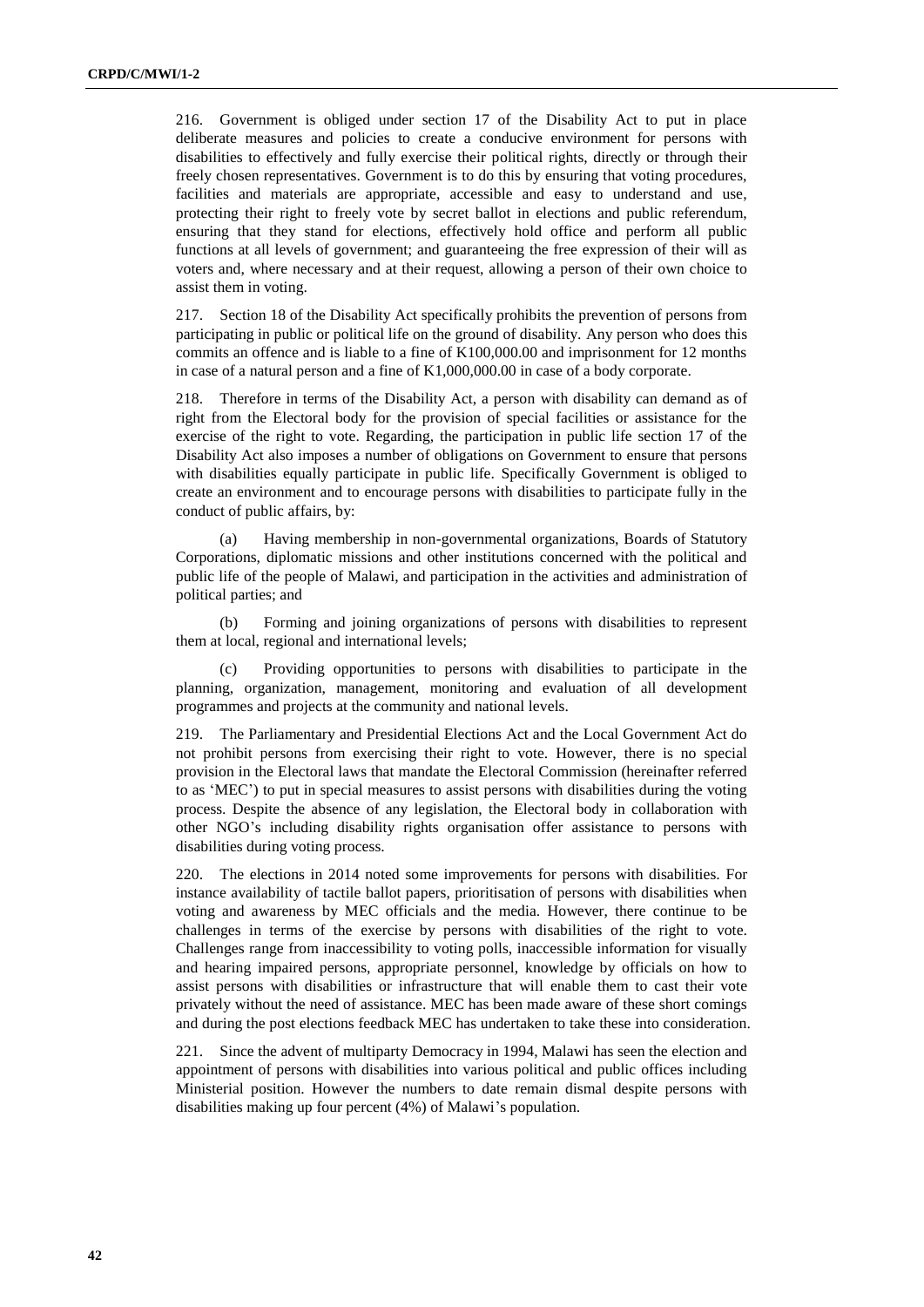#### **Article 30: Participation in cultural life, recreation, leisure and sport**

222. Section 20 of the Disability Act guarantees to all persons with disabilities the right to participate in cultural life, recreation, leisure and sports. The prevention or denial of a person from participating in social and cultural life on the ground of disability constitutes an offence under the Disability Act for both natural persons and legal persons.

223. In terms of sports and recreation, the Malawi Disability Sports Association (MADISA), a civil society organization was formed in 1998 to promote mass participation and provide opportunities for persons with disabilities to participate in sporting activities that are compatible and suited to their needs. MADISA is affiliated to FEDOMA, the Malawi National Council of Sports and the African Sports Confederation of the Disabled. The organisation has been able to lobby, advocate and create awareness on disability sports issues and has also organised disability sports events and related training. Special Olympics Malawi, which is an affiliate to the Special Olympics International, currently supports more than 5000 athletes with intellectual disabilities in the districts of Lilongwe, Kasungu, Blantyre, Chikhwawa, Chiradzulu, Balaka, Ntchisi, Ntcheu, Mchinji, Salima, Mzimba, Nkhata-bay, Rumphi and Karonga. Their programmes are meant to provide an opportunity to athletes with intellectual disabilities to participate in sporting activities as well build their confidence. The organisation is implementing a three-year Health Communities project to raise awareness on issues of intellectual disability and ultimately create communities where athletes with intellectual disabilities have the same access to health and wellness resources and can attain the same level of good health as all community members.

224. The Government has created a good environment so that groupings of persons with different types of disabilities enjoy their right of participation. These include persons that have hearing impairments. Every year persons with hearing impairments commemorate Deaf Awareness Week from 21st to 27th September through their association, Malawi National Association of the Deaf (MANAD) with the aim of promoting awareness on issues affecting Deaf people as well as to showcase responsibilities and opportunities to Deaf people. During that week different activities are undertaken including sign language training, role modelling in schools for the Deaf, and different sporting activities.

225. Malawi has the Ministry of Sports and Youth Development which provides policy leadership on matters of sports in the country. In addition, there is a Ministry of Information, Tourism and Culture that is there to promote among others, issues of culture and social life in the country. Section 19 of the Disability  $Act^{79}$  obliges Government to take appropriate measures to ensure that persons with disabilities have access to cultural life, recreation, leisure and sports.

# **IV. Specific provisions for women and children**

#### **Article 6: Women with disabilities**

226. Government of Malawi realises that the advancement of women with or without disabilities is a cross-cutting issue in all its development programmes. The Gender theme in the Malawi Growth and Development Strategy II also highlights the cross-cutting nature of women's issues. However, there is need to operationalize this through mainstreaming

<sup>79</sup> Karonga, Mzimba, Mchinji, Lilongwe, Salima, Machinga, Mulanje, Chiradzulu and Nsanje Section 19 of Disability Act:

<sup>(</sup>i) Cultural materials available in television programmes, films, theatre and other cultural activities, in accessible formats;

<sup>(</sup>ii) Places of cultural performances or services, such as theatres, museums, cinemas, libraries and tourism services, and, as far as possible, to monuments and sites of national and cultural importance; and

<sup>(</sup>iii) specific development programmes for sports, both in and out of school.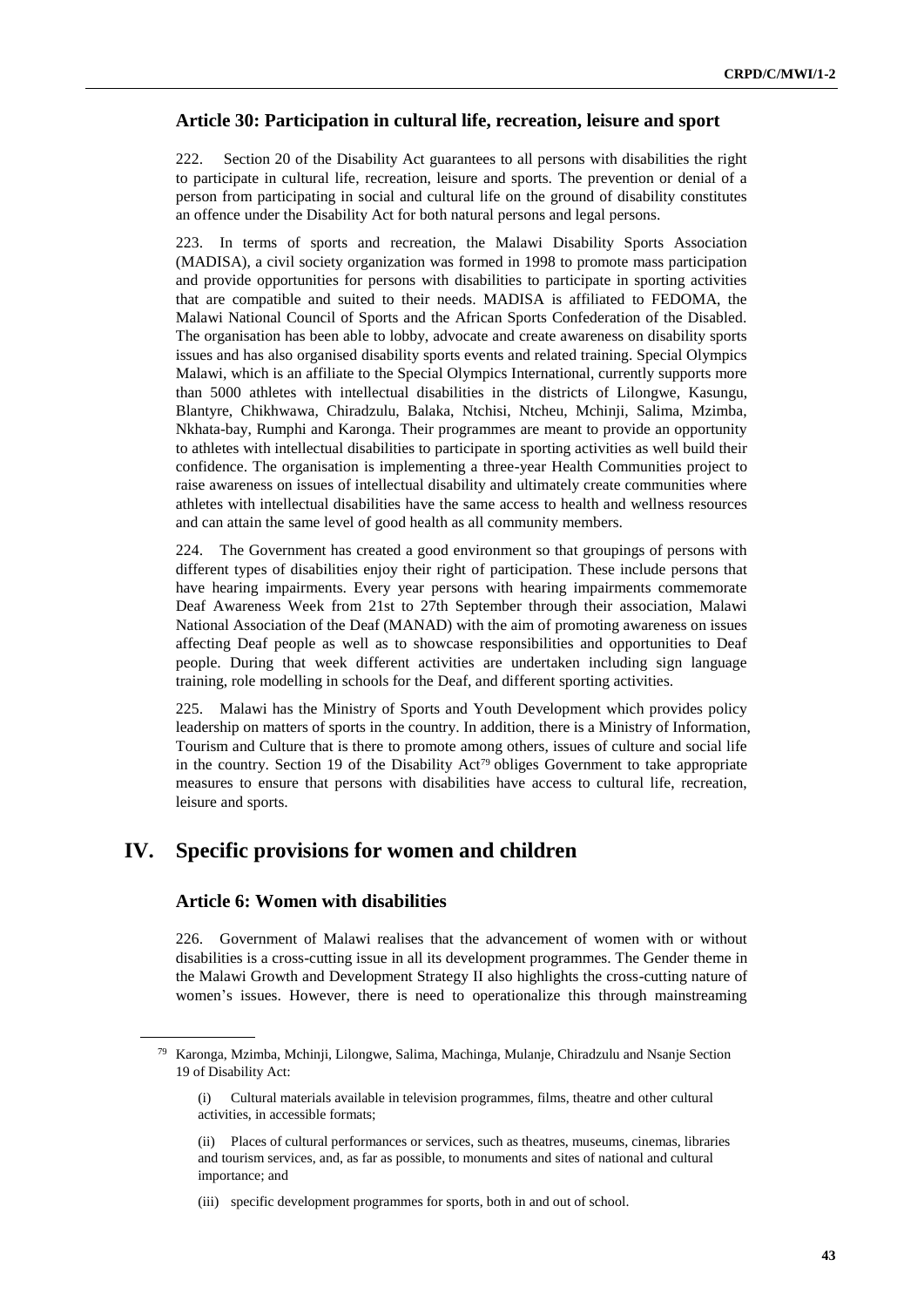gender in the economic and social sectors of society. All rights and freedoms guaranteed under the Constitution have to be enjoyed by every person regardless of gender, sex or disability. For this reason, the Government has enacted a number of legislations that specifically aim at protecting and promoting the rights of women with and without disabilities namely the Gender Equality Act, the Deceased Estates (Wills, Inheritance and Protection) Act and Child (Care, Justice and Protection) Act to mention a few. In spite of these legal provisions, women with disabilities continue to be marginalised.

227. Constitutionally, section 24 guarantees women's rights. It states that women have the right to full and equal protection by the law, and have the right not to be discriminated against on the basis of their gender or marital status.

228. The Government enacted the Prevention of Domestic Violence Act (PDVA) in 2007 and the Gender Equality Act in 2013. The objective of the PDVA is to ensure the commitment of the Government of Malawi to eliminate gender-based violence occurring within a domestic relationship. It further aims to provide for effective legal remedies/ solutions and other social services to persons affected by domestic violence. On the other hand, the Gender Equality Act is aimed at promoting gender equality and equal integration of men and women in all functions of society. The Act also aims at prohibiting and providing redress for sex discrimination, harmful practices, sexual harassment and providing for public awareness and promotion of gender equality.

229. Part 2.4.10 of the Disability Policy identifies women and children with disabilities as an integral component of all priority policy areas and so does the Constitution. <sup>80</sup> In February, 2015, Malawi enacted the Marriage, Divorce and Family Relations Act, which is aimed at protecting women rights in marriage and upon divorce. The Act became operational as of 30th July, 2015.

230. Malawi has made great strides in reducing the maternal mortality ratio and infant mortality rate and the reproductive health standards have relatively improved. The Government has had a robust and enviable immunization programme for many years – 1980–2010. Recent high coverage is confirmed in the 2010 Demographic and Health Survey (DHS) report which shows that 81% of children aged 12–23 months were fully immunised. This is an increase in coverage of 26 % since 2004 DHS. However, in 2010 the country experienced an outbreak of measles with an estimated 43,000 children requiring treatment. The maternal mortality rate decreased from 984 per 100,000 live births in 2004 to 675 per 100,000 in 2010, with an increase in women delivering at health centres from 57.2% in 2004 to 73% in 2010. Currently, the neonatal mortality rate (NMR) is estimated at 33 deaths per 1,000 live births and it is higher in rural areas (34/ 1,000) compared to urban areas (30/1,000) about 69% of women were protected against tetanus at their last birth. The 2010 DHS report confirms the slow increase in contraceptive use. The projected percentage of women aged 15–49 years who will be using any form of contraceptive in 2015 is anticipated to be 55%, while MDG target is 65% using modern methods. The Malawi Reproductive Health Strategy (2010–2015) echoes this target of 65% for the Contraceptive Prevalence Rate.

231. It must however be acknowledged that despite enacting a number of progressive pieces of legislation, women and girls continue to suffer discrimination and sexual exploitation. This is more pronounced where women are not economically empowered and the situation is compounded with social and cultural norms. Be that as it may, great strides have been taken to progressively empower women and girls through civic education and awareness of the general public on the importance of respecting women and girls rights.

232. It has been noted that there are general provisions dealing with women in the broadest sense under the various policies and legislation however there is no concerted affirmative action specific for women with disabilities. Anecdotal information shows massive discrimination against women with disabilities for instance on access to sexual reproductive health and general health services due to lack of mobility assistance,

<sup>80</sup> Karonga, Mzimba, Mchinji, Lilongwe, Salima, Machinga, Mulanje, Chiradzulu and Nsanje Section 13, 18 and 30.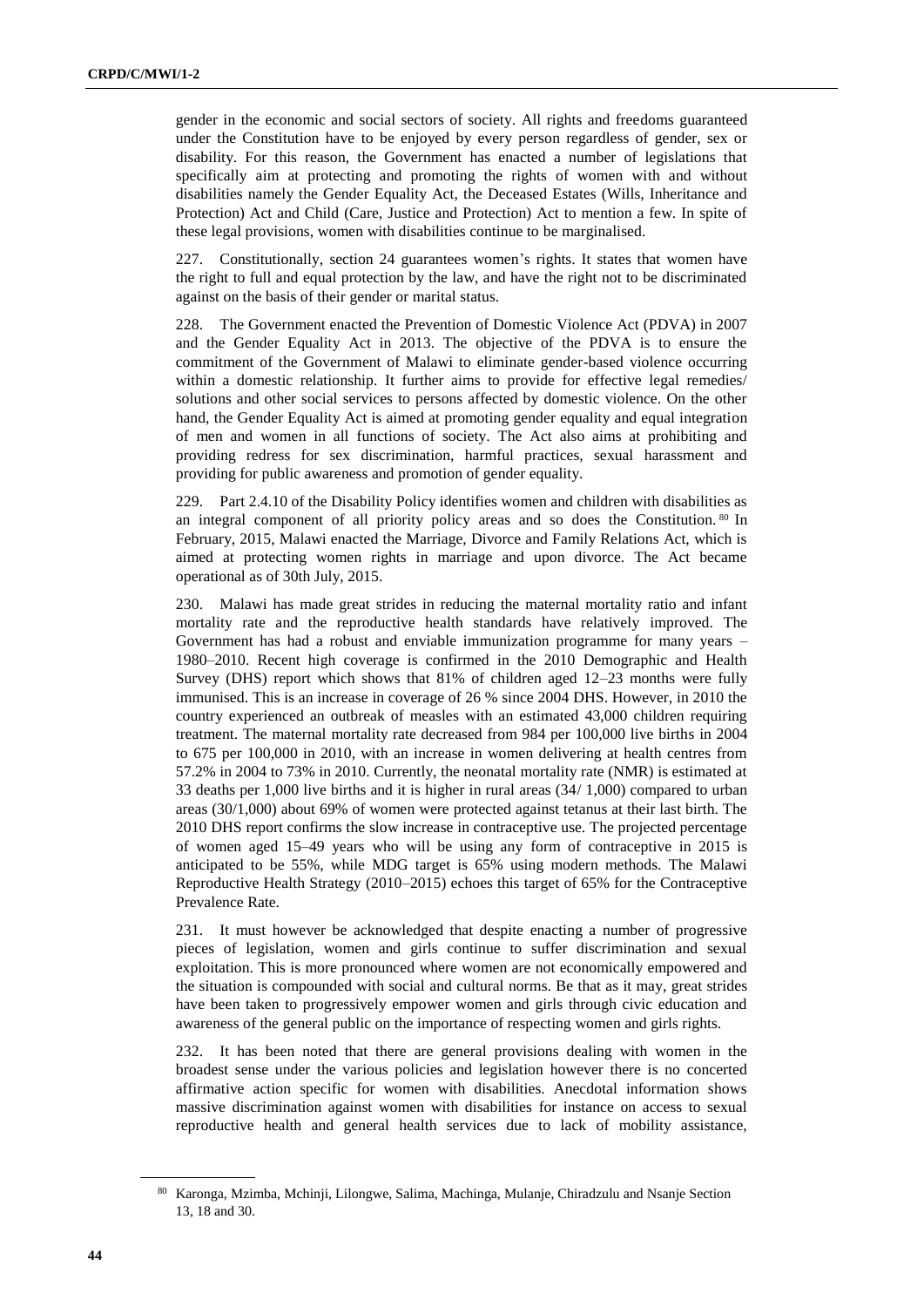communication for those with hearing and visual impairment.<sup>81</sup> Furthermore the Disability Act is unable to provide reasonable protection for women with disabilities.

233. Further anecdotal information has highlighted massive spousal discrimination when a woman bears a child with disability which results in husbands abandoning their families. Such practices make the achievement of women's rights challenging.<sup>82</sup>

#### **Article 7: Children with disabilities**

234. Children just like adults in Malawi are guaranteed the enjoyment of fundamental rights in the Constitution. Discrimination of children is prohibited under section 20 of the Constitution. Additionally, section 23 of the Constitution provides that all children, regardless of the circumstances of their birth, are entitled to equal treatment before the law, and the best interests and welfare of children shall be the primary consideration in all decisions affecting them. Special recognition is made of children with disabilities in section 23(4). It is provided that all children shall be entitled to reasonable maintenance from their parents, whether such parents are married, unmarried or divorced, and from their guardians. Furthermore, all children particularly orphans, children with disabilities and other children in situations of disadvantage are supposed to live in safety and security and, where appropriate with State assistance.<sup>83</sup>

235. The Constitution further prohibits all forms of exploitation against Children regardless of their status. The Government of Malawi in 2012 enacted the Child (Care, Protection and Justice) Act.<sup>84</sup> This is a comprehensive piece of legislation that consolidates the law relating to children by making provision for childcare and protection and for child justice and for matters of social development of the child. Notably, section 72 states that councils should register children with disabilities. However, implementation of this provision still remains a challenge and therefore a shortfall which needs to be addressed. Furthermore, the Child Care, Protection and Justice Act lacks specific provisions for children with disabilities and therefore a need for review.

236. In terms of Early Childhood Education (ECE), Malawi does not have much information in both policies and legislation. However, the Child Protection Strategy (2014– 16) gives prominence to children with disabilities and additionally the Social Support Policy (2012) gives prominence to the care of children with disabilities through support of the cash transfers, education assistance and extension of the Vocational Skills Training in colleges with the support from TEVET. Notably, in 2014, Government developed a 5 year programmes plan for children with disabilities. The development of this plan was informed by a survey on the situation of children with disabilities conducted in 2012. However, the plan still remains unimplemented.

# **V. States Party obligations**

#### **Article 31: Statistics and data collection**

237. The Government of Malawi is aware of the importance of collecting and managing statistics, data and research, and the role of research in informing strategies, policies and programs that will ensure the advancement and protection of persons with disabilities. NSO is the government institution mandated through the National Statistics Act, 2013 to

<sup>81</sup> Karonga, Mzimba, Mchinji, Lilongwe, Salima, Machinga, Mulanje, Chiradzulu and Nsanje Situation Analysis on Children with Disabilities (2013) by DoDEA and Center for Social Research.

<sup>82</sup> Karonga, Mzimba, Mchinji, Lilongwe, Salima, Machinga, Mulanje, Chiradzulu and Nsanje SINTEF report, 2004 – Living conditions among People with Activity Limitations in Malawi (A National Representative Study).

<sup>83</sup> Karonga, Mzimba, Mchinji, Lilongwe, Salima, Machinga, Mulanje, Chiradzulu and Nsanje See paragraph 226.

<sup>84</sup> Karonga, Mzimba, Mchinji, Lilongwe, Salima, Machinga, Mulanje, Chiradzulu and Nsanje Act No. 22 of 2010.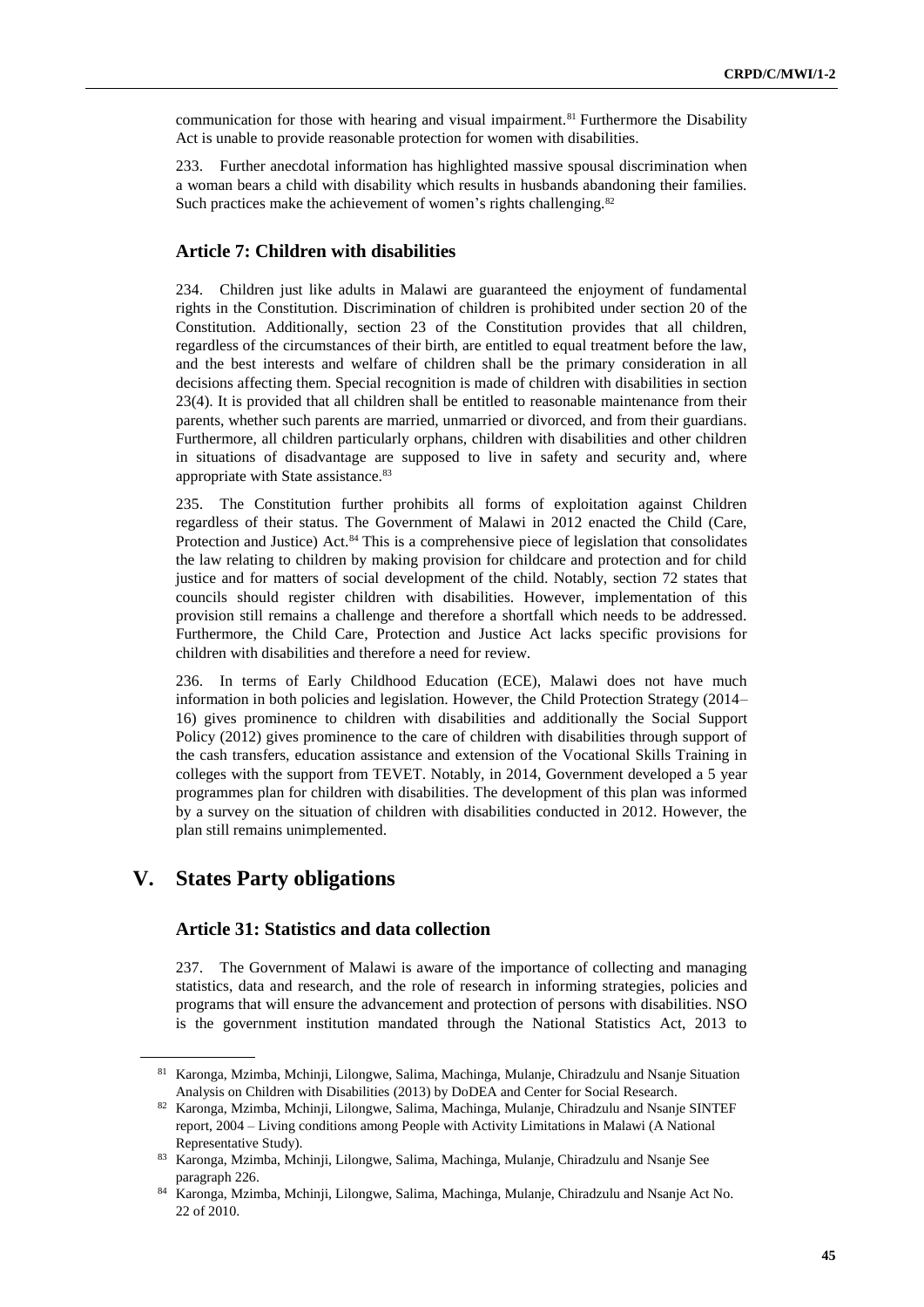coordinate statistical activities in all government ministries, Departments, Statutory corporations, civil societies and others. The institution is the central depository of all official statistics in the country and that the Commissioner of Statistics is empowered to declare statistics from other producers other than the NSO official upon certifying with a stamp of quality. All the Population and Housing Censuses undertaken in Malawi were not disability inclusive. It was only in the 2008 Population and Housing Census that Malawi had for the first time included a component of disability.

238. The Malawi National Population and Housing Census showed that the total number of persons with disabilities was 498,122, representing about 4 percent (4%) of the total population. There were notable differences between urban and rural areas. The numbers indicated that there were 452,743 in the rural areas and 45,379 in the urban areas. Detailed statistics from the 2008 Population and Housing Census Report are shown in the Tables 8 to 11 attached hereto.

239. The 2008 census was to gauge the size or extent of the population of persons with disabilities. It was also to develop a survey frame so that researchers and agency responsible for disability can further collect information on living conditions of persons with disabilities, or barriers that affect their lives, programmes and services available for them. However, the information collected had limitations because of the nature of the tool used to collect such data. Additionally, gaps still exist which need to be addressed in terms of data collection for instance data on access to public infrastructure and transport. This report acknowledges that lack of up-to-date data on different types of disabilities in Malawi makes it difficult to design and implement inclusive development programs.

#### **Article 32: International cooperation**

240. The Government of Malawi recognizes the support its partners give towards persons with disabilities and their organizations. The Government directed that all requests for financial assistance to development partners should pass through the Ministry of Foreign Affairs and Ministry of Finance and Economic Planning and Development in order to guarantee that the donor funds are properly used by recipient institutions. The Government of Malawi has received support from; UNICEF and Norwegian Embassy through UNDP in preparation of the CRPD report, programs for children with disabilities including research and awareness raising; NAD, CBM, UNDP and Royal Norwegian Embassy in areas of disability mainstreaming as well as capacity building of the department; Water Aid in the area of awareness raising and; World Vision in awareness raising and welfare support.

241. MACOHA has received a lot of financial support from various partners to implement the CBR programme in Malawi as well as fulfil its mandate as provided by the Handicapped Persons Act, 1971. Recently, the Tilitonse Fund supported MACOHA in its lobbying effort to ensure that its budget was fully endorsed by the Government. Table 11 shows Development Partner Support to MACOHA.

#### **Article 33: National implementation and monitoring**

242. MoGCDSW is Government's focal point for matters relating to the implementation of the Convention on the Rights of Persons with Disabilities. The Ministry works in collaboration with other Government ministries and departments on all matters concerning persons with disabilities. Under section 4 of the Disability Act, the Ministry is responsible for promoting disability mainstreaming in all sectors and implementing, monitoring and evaluating programmes concerning persons with disabilities. In addition the Disability Policy has a detailed monitoring and evaluation plan on Government activities and initiatives regarding persons with disabilities. The annual budget for the DoDEA has successfully not been altered despite the downgrade from the Ministry as such it shows the Government's commitment to disability as shown in Table 13.

243. The Minister is obliged under section 5 of the Disability Act to establish a National Advisory and Coordinating Committee on Disability Issues (NACCODI) which shall provide a forum for all key stakeholders on disability issues to receive, discuss and review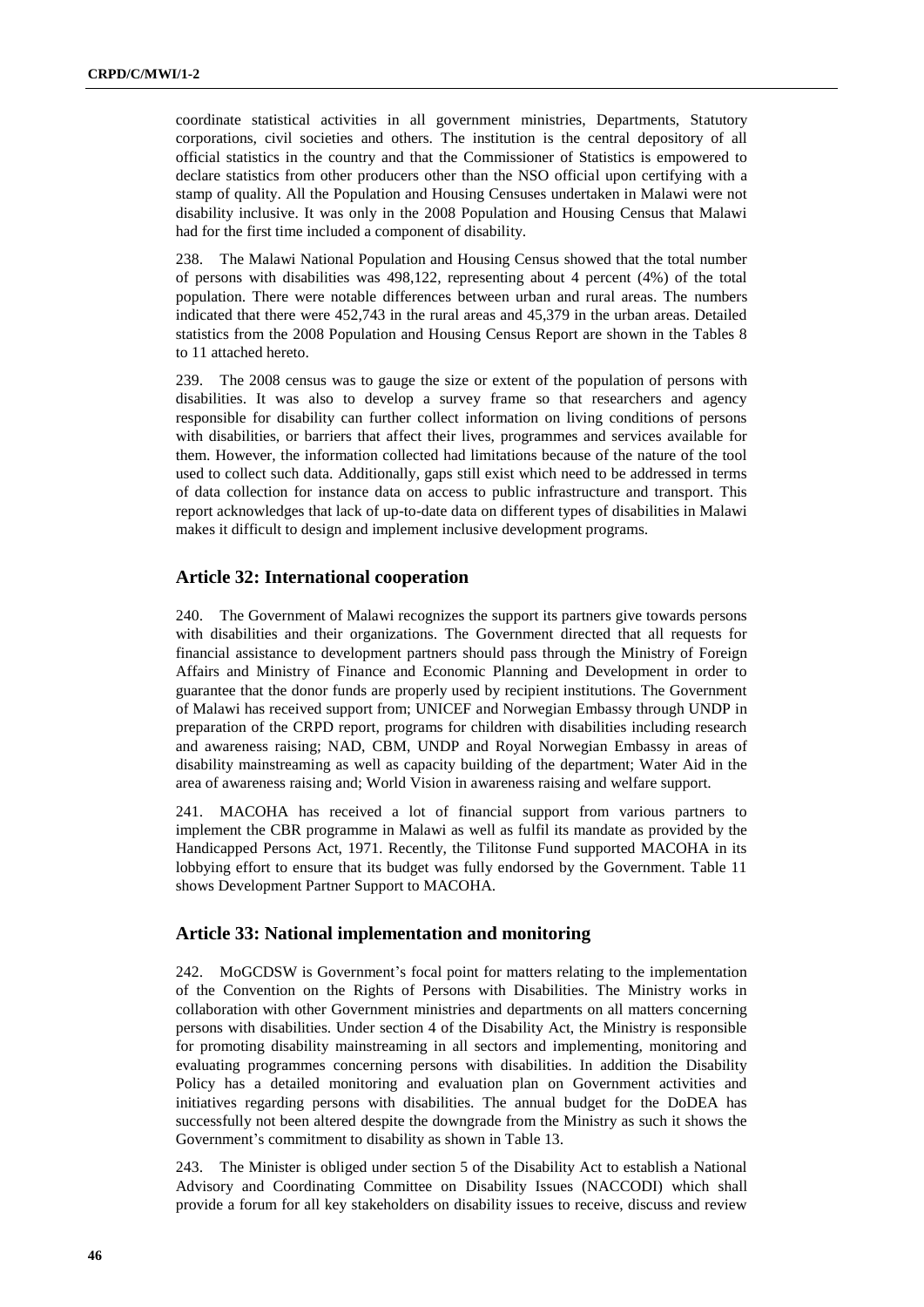reports from Government ministries and departments and other relevant stakeholders on disability mainstreaming; make recommendations to Government on best practices regarding the formulation of policies, legislation and programmes, with respect to disability; and oversee the implementation, monitoring and evaluation of disability-related programmes. In addition, the Minister has the mandate under section 28 of the Disability Act to establish a Disability Trust Fund which shall consist of such monies as may be given to the Fund by way of donations, contributions or grants. The purpose of the Trust Fund shall be to support the implementation of disability programmes and services.

244. The Government has approved the establishment of NACCODI and members have already been chosen. NACCODI will ensure that disability is mainstreamed in the public sector, and in subsequent national development Strategies and that requisite funds are allocated in the respective budgets and utilized accordingly. Being a new structure, NACCODI membership awaits orientation on their Terms of Reference and functions. The Committee comprises Senior Government Officers at the grade of Principal Secretary, representatives of key disability organisations and development partners. The operationalization of NACCODI means a better enforcement of the Disability Act as well as monitoring of disability issues.

245. The National Committee and the Disability Trust Fund are parts of the Disability Act that are being implemented progressively. The Government also recognizes that it has not designated an independent monitoring agency but the reporting process has brought this issue into focus and it shall put it on its agenda for discussion.

# **Conclusion**

246. This report marks an important step for the Government of Malawi. The report shows notable progress for persons with disabilities and their issues in various areas such as education, health and socio-economic empowerment. Needless to mention though that progress in some areas is still gradual. Constitutional and specific legislation on disability provide protection from discrimination for persons with disabilities, and further guarantee their full participation in all areas of social and family life.

247. Government acknowledges the need for more efforts to be done in order to attain the acceptable standards. It is important to note that the Government of Malawi is committed to making more progress to meet the specific needs of persons with disabilities in Malawi. Many challenges still remain, especially dealing with infrastructure and environmental issues, transportation issues, training institution issues and securing persons with disabilities' rights to fully participate in society but also for their security and safety. Government intends to utilise CBR and disability mainstreaming programmes to address the challenges being faced by persons with disabilities.

248. The commendable work of disability rights organizations and other NGOs to promote the development and advancement of persons with disabilities will continue to be supported by Government so that all people of Malawi can advance forward together.

#### **List of institutions that took part in national stakeholders consultative workshops**

#### **Government Institutions**

- Department of Disability & Elderly Affairs
- Ministry of Justice & Constitutional Affairs
- Ministry of Health
- Malawi Human Rights Commission
- Judiciary
- Centre for Social Research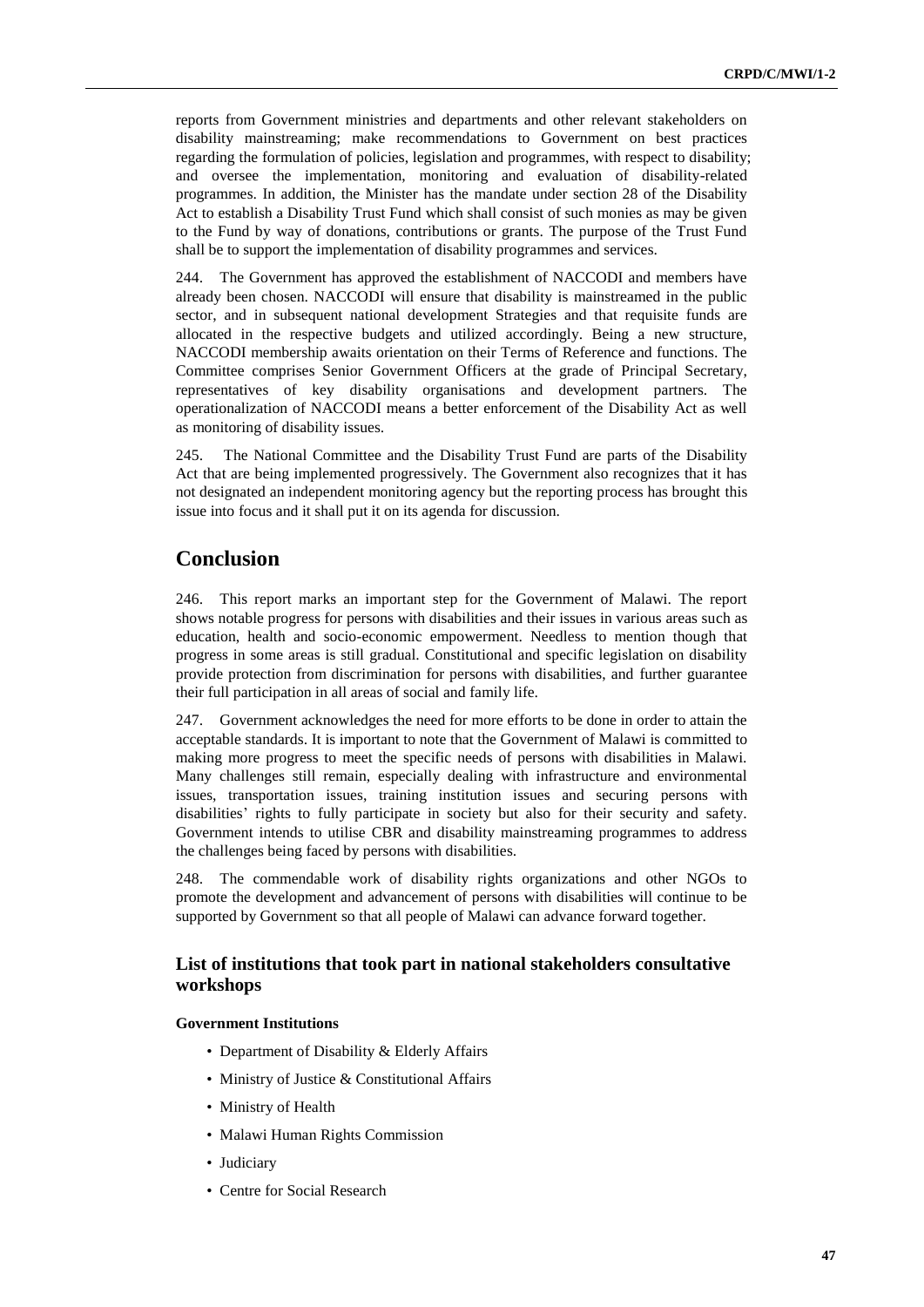- Ministry of Finance
- Chancellor College, University of Malawi
- Ministry of Housing
- Ministry of Information
- Department of Disaster Management Affairs
- Ministry of Agriculture, Irrigation & Water Development
- Dept. of Economic Planning & Development
- Special Olympics Malawi
- Ministry of Gender
- Ministry of Finance
- Ministry of Information

#### **Non-Governmental Institutions**

- Association of the Physically Disabled in Malawi (APDM)
- MACOHA
- Water Aid
- Malawi Union of the Blind
- Parents of Disabled Children Association of Malawi (PODCAM)
- Malawi Disability Sports Association
- CBM
- Federation of Disability Organizations in Malawi
- St John of God Hospital
- Sue Ryder Foundation
- Feed the Children
- NGO-Gender Coordination Network
- Malawi National Association for the Deaf (MANAD)
- Malawi Against Physical Disabilities
- Chisomo Children's Club
- Malawi Union of the Blind

#### **International Organizations**

- UNICEF
- Royal Norwegian Embassy
- United Nations-Women
- UNDP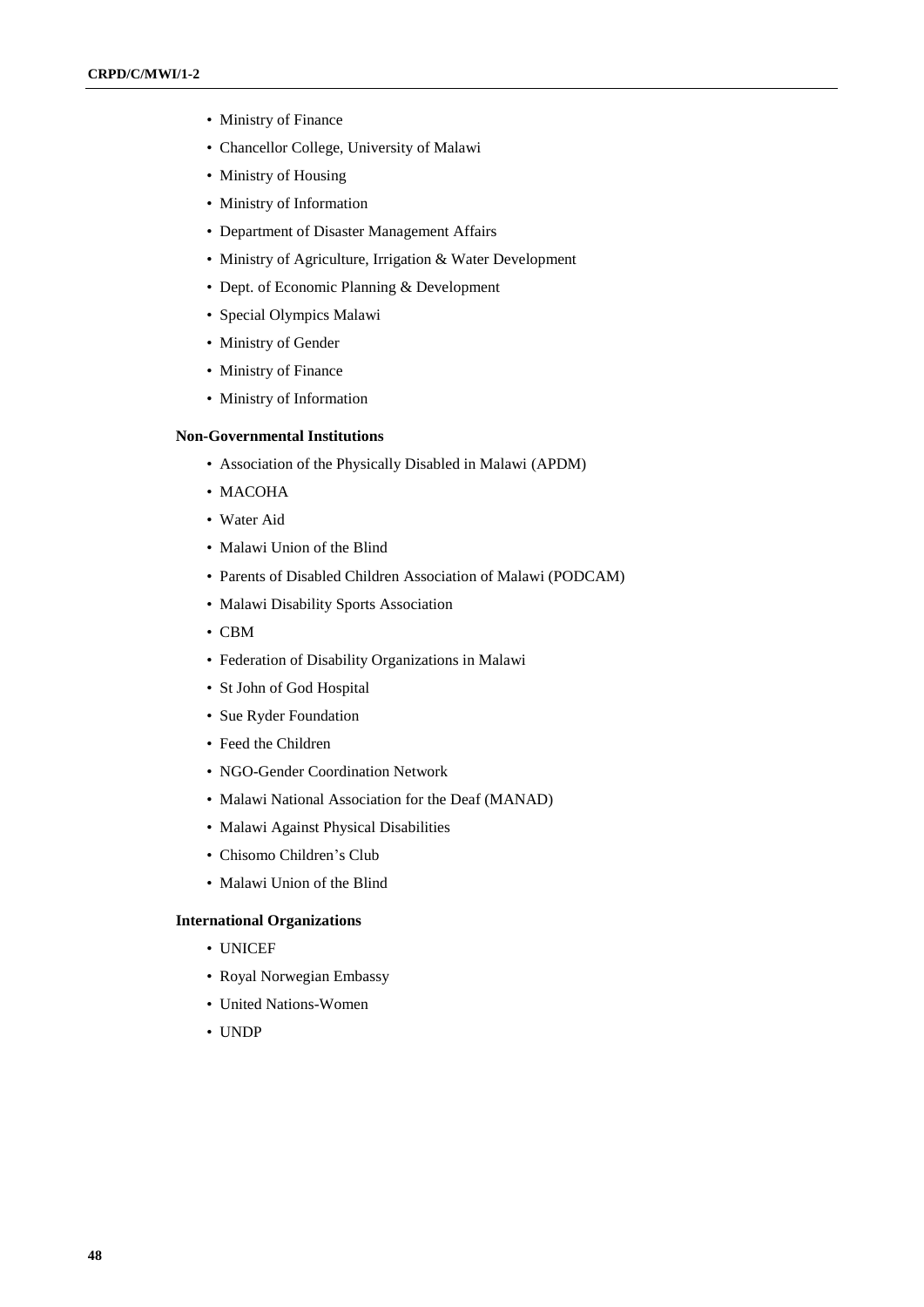# **Tables**

Table 1

**Schools that have been made disability friendly in Phalombe Education Zone, 2013**

| School         | Modification                                                             |
|----------------|--------------------------------------------------------------------------|
| Changa         | 4 ramps for 2 school blocks                                              |
| Mphembezu      | 1 toilet with 2 ramps                                                    |
| Mangazi        | 1 accessible toilet with a stand                                         |
| Mambala        | 2 accessible toilets with ramps                                          |
| Longwe         | 1 toilet with a ramp                                                     |
| Luwani         | 2 ramps for school blocks                                                |
| <b>Nazombe</b> | 1 ramp for school block and painted all<br>chalkboards                   |
| Nambiti        | 2 ramps, 1 toilet with stand, painted<br>chalkboards and classroom floor |
| Michesi        | 4 ramps for school blocks                                                |
| Siyamanda      | 1 new block with ramp                                                    |
| Chitawotawo    | Painted 12 chalkboards                                                   |

*Source:* MACOHA/MUB Annual Report, 2013.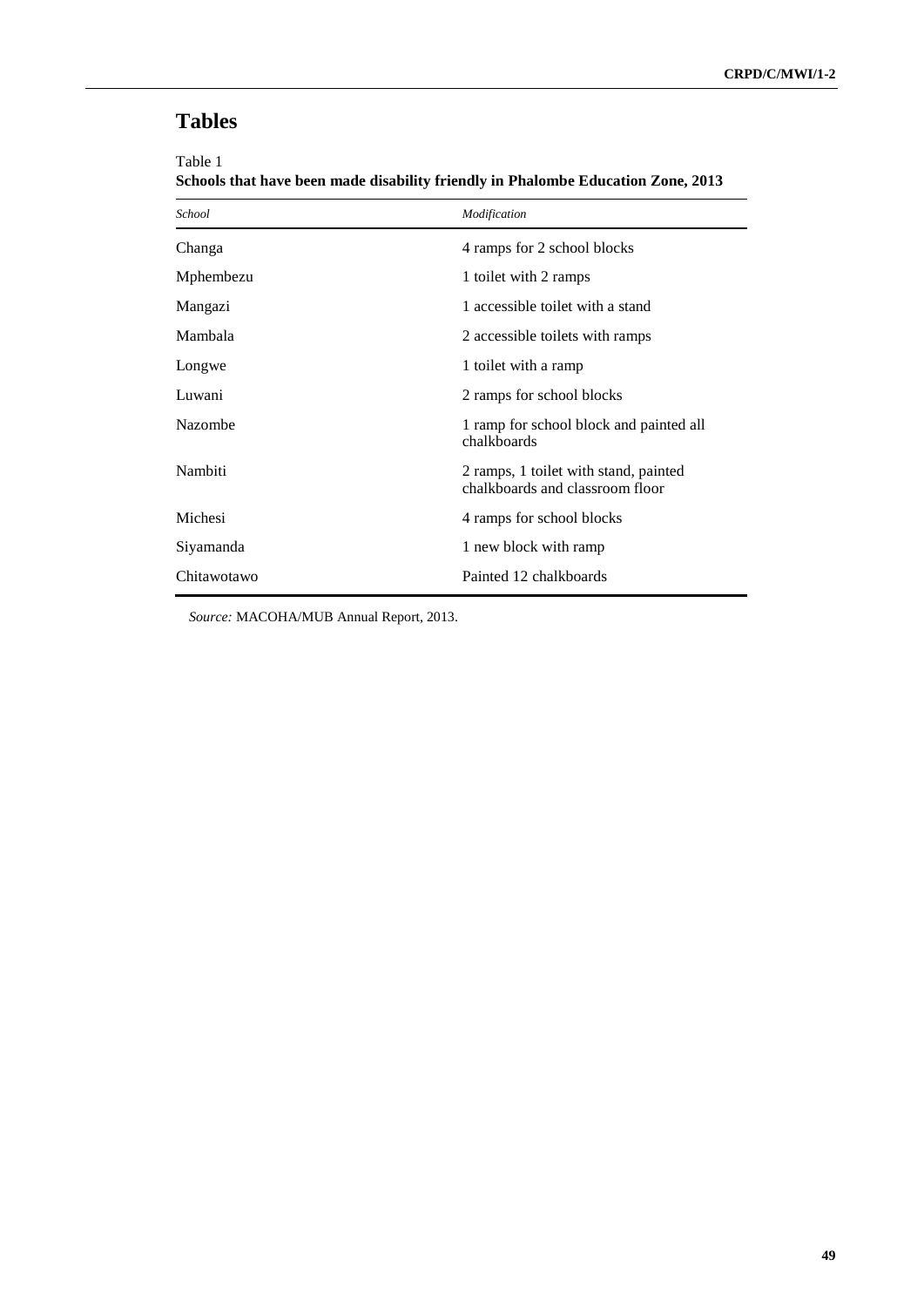| Table 2                                              |
|------------------------------------------------------|
| <b>Disaster Relief Distribution to Flood Victims</b> |

| District           | Physical<br>Disability |                  | <b>Blind</b> |                  | Albinos        |     | Hearing<br><b>Impairment</b> |     | Epilepsy |                | Learning<br><b>Difficulties</b> |                  | Other            |                | Total            |          | Total   |
|--------------------|------------------------|------------------|--------------|------------------|----------------|-----|------------------------------|-----|----------|----------------|---------------------------------|------------------|------------------|----------------|------------------|----------|---------|
| Sex                | $\boldsymbol{M}$       | $\boldsymbol{F}$ | M            | $\boldsymbol{F}$ | M              | F   | M                            | F   | M        | F              | $\boldsymbol{M}$                | $\boldsymbol{F}$ | $\boldsymbol{M}$ | F              | $\boldsymbol{M}$ | $\cal F$ |         |
| Nsanje             | 240                    | 267              | 255          | 260              | 32             | 47  | 46                           | 58  | 12       | 17             | 4                               | 5                | $\mathbf{2}$     | 4              | 591              | 658      | 1 2 4 9 |
| Chikwawa           | 200                    | 235              | 215          | 216              | 17             | 17  | 38                           | 54  | 26       | 30             | 6                               | 8                | 5                | 3              | 507              | 563      | 1 0 7 0 |
| Thyolo             | 70                     | 77               | 99           | 121              | 15             | 20  | 49                           | 55  | 27       | 30             | $\overline{4}$                  | 10               | 4                | 6              | 268              | 319      | 587     |
| Mulanje            | 52                     | 56               | 72           | 80               | 3              | 6   | 20                           | 30  | 9        | 10             | 5                               | $\overline{7}$   | $\overline{2}$   | 5              | 163              | 194      | 357     |
| Phalombe           | 121                    | 112              | 159          | 134              | 57             | 62  | 87                           | 97  | 38       | 35             | 26                              | 36               | 19               | 15             | 507              | 6        | 513     |
| <b>Blantyre</b>    | 198                    | 230              | 152          | 165              | 68             | 76  | 77                           | 88  | 92       | 95             | 57                              | 68               | 12               | 16             | 656              | 738      | 1 3 9 4 |
| Chiradzulu         | 36                     | 73               | 73           | 85               | 20             | 24  | 32                           | 26  | 13       | 17             | 5                               | 5                | 2                | $\overline{2}$ | 181              | 232      | 413     |
| Balaka             | 32                     | 39               | 37           | 38               | 13             | 27  | 10                           | 15  | 10       | 16             | 6                               | $\overline{2}$   | 3                | 3              | 111              | 140      | 251     |
| Machinga           | 98                     | 118              | 55           | 63               | 26             | 35  | 15                           | 27  | 15       | 23             | $\overline{2}$                  | 1                | 2                | 5              | 213              | 272      | 485     |
| Mangochi           | 20                     | 25               | 17           | 20               | 2              | 3   | 15                           | 20  | 5        | 6              | 5                               | 3                | 7                | $\overline{2}$ | 71               | 79       | 150     |
| Zomba              | 49                     | 58               | 31           | 35               | 15             | 20  | $\overline{7}$               | 15  | 20       | 33             | 1                               | 3                |                  | $\overline{c}$ | 124              | 166      | 290     |
| Salima             | 46                     | 39               | 15           | 22               | 2              | 3   | 3                            | 5   | 5        | $\overline{7}$ | 10                              | 4                | 2                | 6              | 83               | 86       | 169     |
| Ntcheu             | 77                     | 75               | 35           | 65               | 12             | 14  | 20                           | 39  | 9        | 10             | $\mathbf{1}$                    | 3                | 5                | $\overline{7}$ | 159              | 213      | 372     |
| Rumphi             | 24                     | 35               | 53           | 58               | $\overline{c}$ | 5   | 14                           | 5   | 9        | 12             | 7                               | 5                | 5                | $\overline{2}$ | 114              | 122      | 236     |
| Karonga            | 18                     | 20               | 25           | 28               | 4              | 5   | 11                           | 13  | 8        | $\overline{7}$ |                                 | $\overline{2}$   | $\overline{2}$   |                | 69               | 76       | 145     |
| <b>Total</b>       | 1 2 8 1                | 1459             | 1 2 9 3      | 1 390            | 288            | 364 | 444                          | 547 | 298      | 348            | 140                             | 162              | 73               | 79             | 3817             | 3864     | 7681    |
| <b>Grand Total</b> | 2740                   |                  | 2683         |                  | 652            |     | 991                          |     | 646      |                | 302                             |                  | 152              |                | 7681             |          |         |

*Source:* Department of Disability and Elderly Affairs, 2015.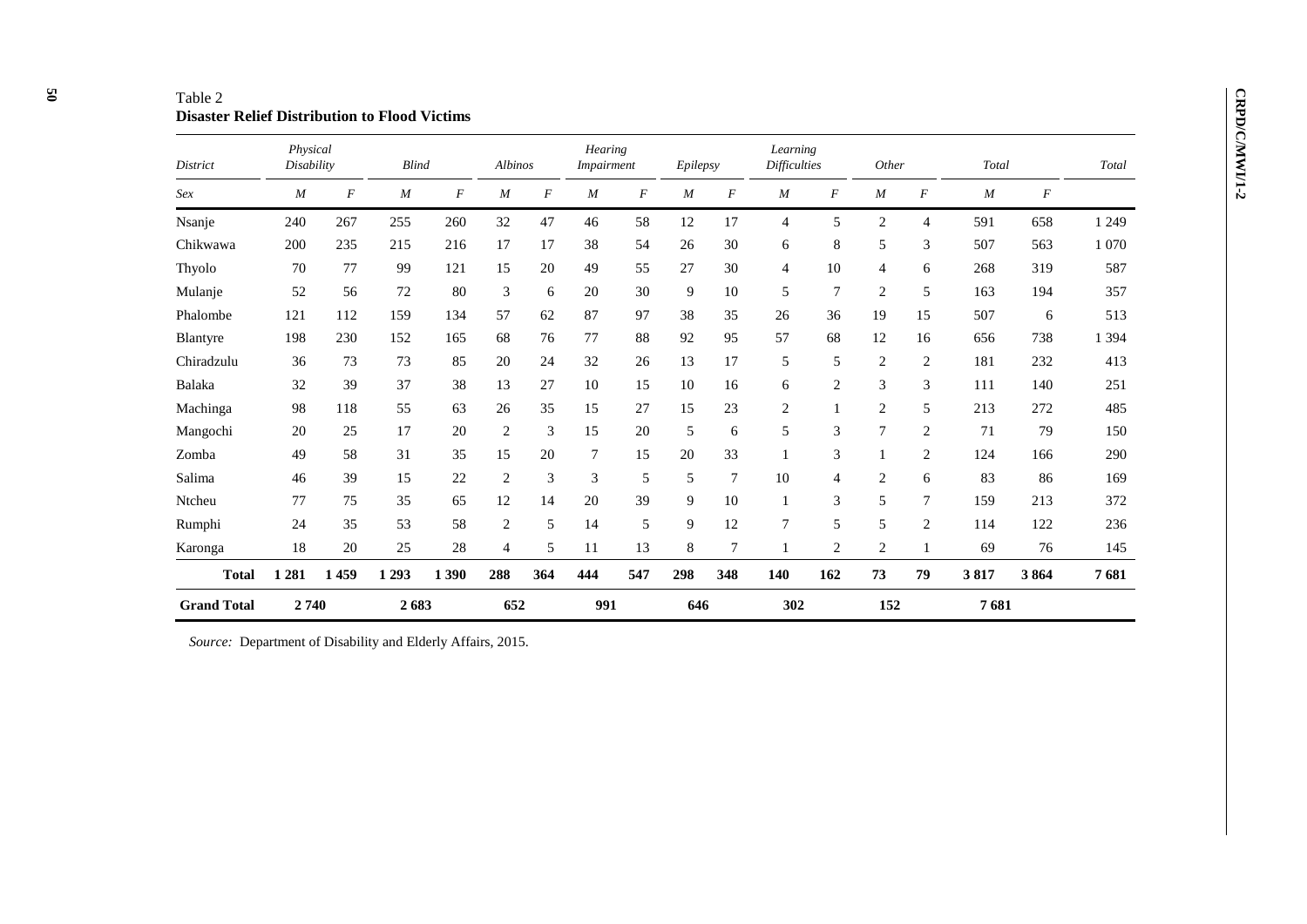| Accused Person(s)                            | Case No.                               | Type of Offence                                                                                                                                                                             | District of Origin Court |                                          | Judge/Magistrate Findings |                                                                                       | Comments                                                                                                                                                                                                                                                            |
|----------------------------------------------|----------------------------------------|---------------------------------------------------------------------------------------------------------------------------------------------------------------------------------------------|--------------------------|------------------------------------------|---------------------------|---------------------------------------------------------------------------------------|---------------------------------------------------------------------------------------------------------------------------------------------------------------------------------------------------------------------------------------------------------------------|
| Republic vs. Wyson<br>Sinoya and 5 others    | Criminal Case<br>Number 5 of<br>2015   | Burglary contrary<br>to Section 309 and<br>abduction of a<br>child under sixteen<br>years of age<br>contrary to Section<br>136 of the Penal<br>Code                                         | Machinga                 | Second Grade<br>Magistrate               | H/W Malula                | 2 years<br>imprisonment<br>with hard labour review                                    | Case is currently in<br>the High Court for                                                                                                                                                                                                                          |
| Republic vs. Bello<br>Dennis and five others | Criminal Case<br>Number 66 of<br>2015  |                                                                                                                                                                                             | Machinga                 | Senior Resident H/W Nyimba<br>Magistrate |                           | criminal<br>trespass 12<br>months and 18<br>months for<br>found with<br>human tissues | Case rulings under<br>Annex 5. Two<br>suspects were<br>acquitted at ruling<br>stage. 3 suspects<br>pleaded guilty to<br>the substituted<br>charges on case to<br>answer stage and<br>were convicted and<br>sentenced. One<br>pleaded guilty to<br>all the charges.] |
| Republic vs. MacNight<br>Mwalabu             | Criminal Case<br>Number 141 of<br>2015 | attempted child<br>stealing (Samson<br>Benjamin) contrary<br>to Section 167 $(a)$<br>of the Penal Code<br>and acts intended<br>to cause grievous<br>harm contrary to<br>Section 235) of the | Balaka                   | Senior Resident H/W Kayira<br>Magistrate |                           | Accused<br>acquitted at<br>ruling stage                                               |                                                                                                                                                                                                                                                                     |

Penal Code<sup>7</sup>

# Table 3 **List of cases involving albinos in Eastern Region Judicial District**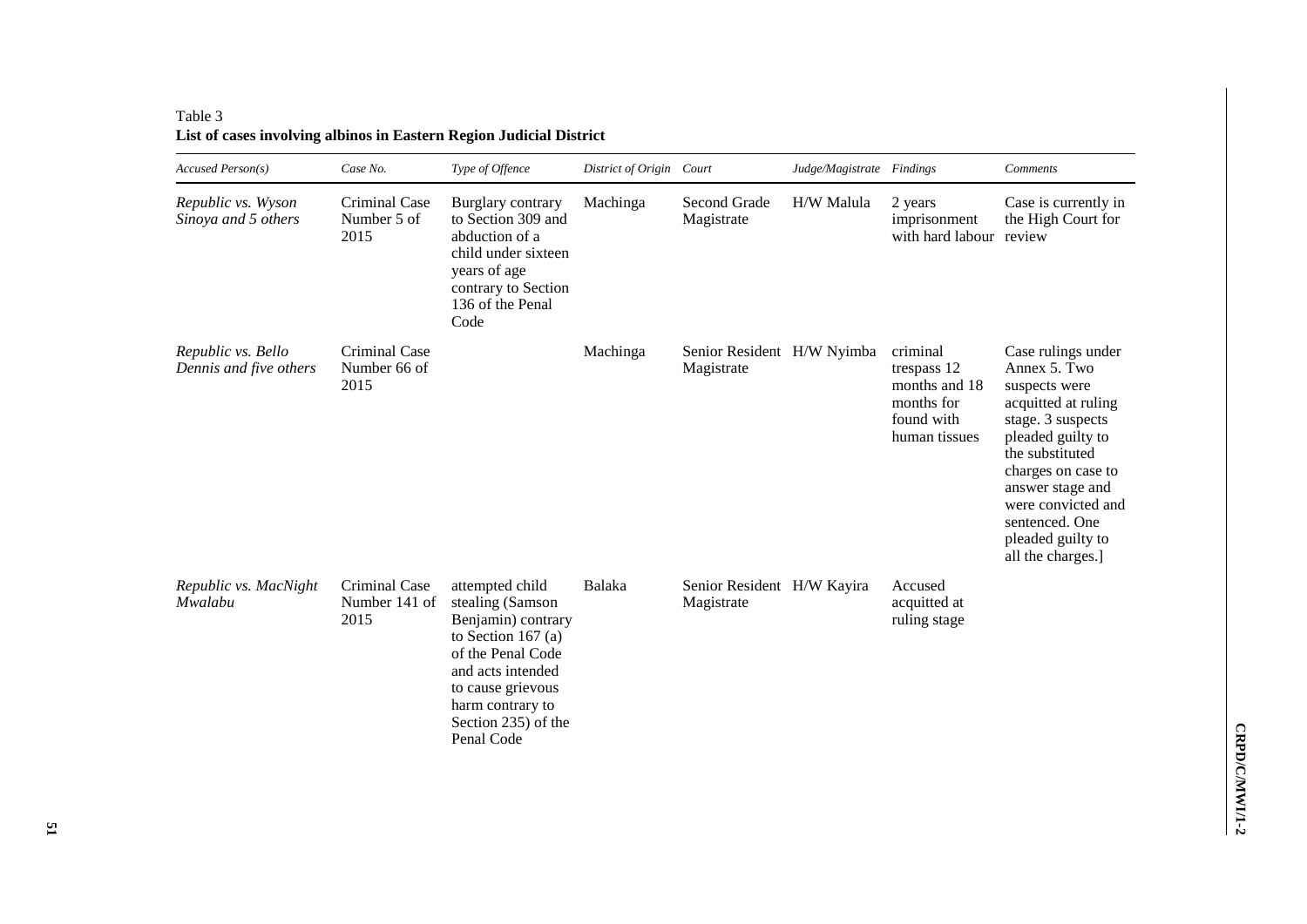| Accused Person(s)                                                                   | Case No.                                | Type of Offence                                                                                                                                                                                                          | District of Origin Court |                                           | Judge/Magistrate Findings | Comments                                                                                                   |
|-------------------------------------------------------------------------------------|-----------------------------------------|--------------------------------------------------------------------------------------------------------------------------------------------------------------------------------------------------------------------------|--------------------------|-------------------------------------------|---------------------------|------------------------------------------------------------------------------------------------------------|
| Republic vs. Pillow<br>Imran and Alli Mustafa,<br>Ajalu Muleke and<br>Witness Shuga | Criminal Case<br>Number 28 of<br>2015   | burglary which is<br>contrary to Section<br>309 of the Penal<br>Code, abduction<br>contrary to Section<br>263 of the Penal<br>Code and child<br>stealing which is<br>contrary to Section<br>167 (a) of the Penal<br>Code | Machinga                 | Senior Resident H/W Kayira<br>Magistrate  |                           | The victim is a 2<br>years old male<br>child namely Ibra<br>Pillow and the case<br>is at judgment<br>stage |
| Republic vs. Peter Jeke<br>and Rabson Mwanyali                                      | Criminal Cause<br>Number 172 of<br>2015 | selling human<br>tissues (albino hair)                                                                                                                                                                                   | Zomba                    | Senior Resident H/W Kayira<br>Magistrate. |                           |                                                                                                            |
| Republic vs. George<br>Ningoliya                                                    | Criminal Cause<br>Number 115 of<br>2015 | charged with<br>kidnapping<br>Simonjile Chapita<br>from lawful<br>custody contrary to<br>Section 258 of the<br>Penal Code                                                                                                | Phalombe                 | Senior Resident H/W Mussa<br>Magistrate   |                           | Still in court                                                                                             |
| Republic vs. Melinda<br><i>Mbendera</i>                                             | Criminal Cause<br>Number 144 of<br>2015 | attempted child<br>abduction Treeza<br>Chikomesa<br>contrary to Section<br>78 of the Child<br>Care, Protection<br>and Justice Act                                                                                        | Zomba                    | Senior Resident H/W Kayira<br>Magistrate  |                           | Still in court                                                                                             |

*Source:* Judiciary Report, April, 2015 .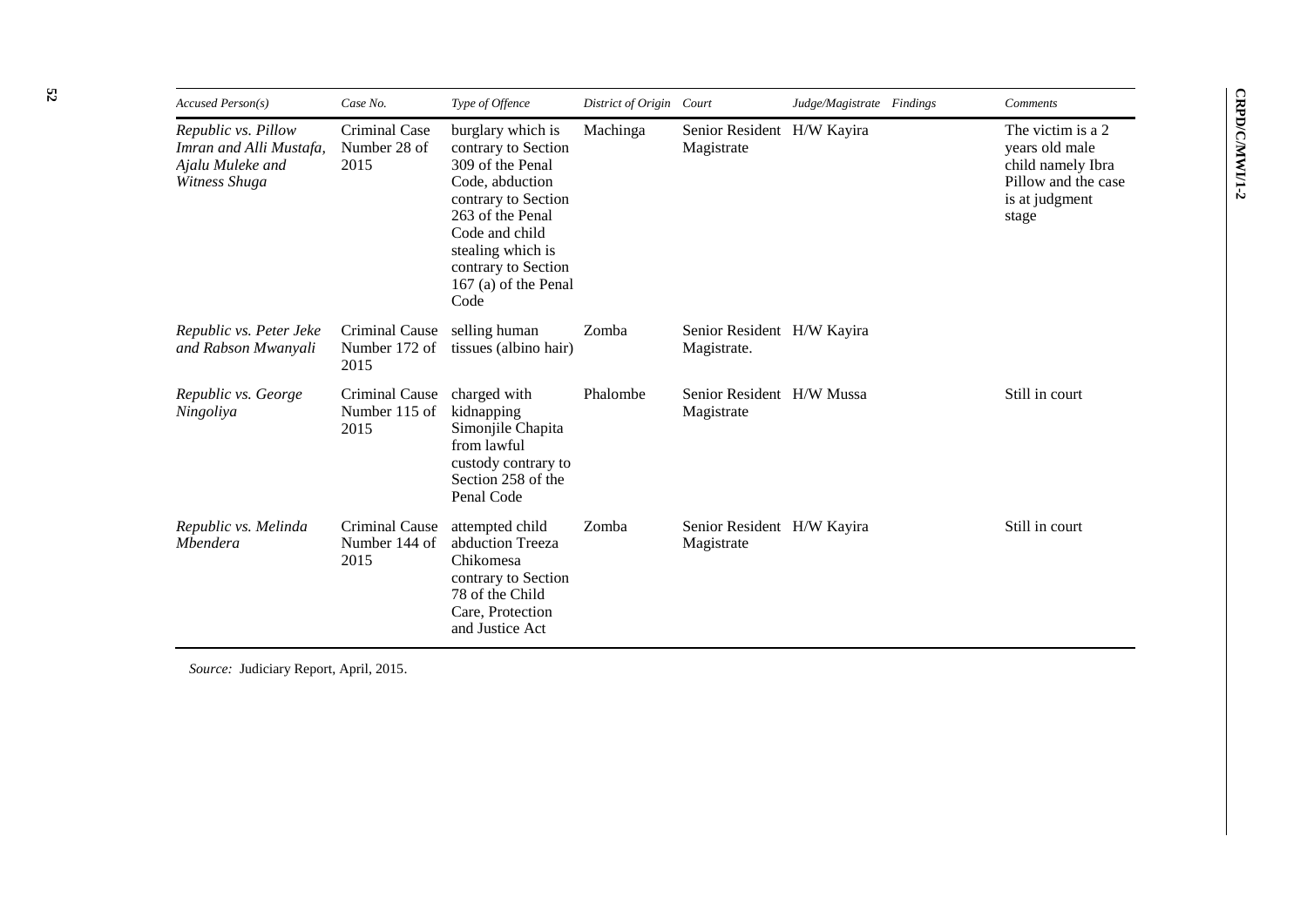| Clients who received assistive Devices from MACOHA |        |      |       |  |  |  |
|----------------------------------------------------|--------|------|-------|--|--|--|
| Year                                               | Female | Male | Total |  |  |  |
| 2009/2010                                          | 180    | 258  | 438   |  |  |  |
| 2010/2011                                          | 161    | 203  | 364   |  |  |  |
| 2011/2012                                          | 93     | 128  | 221   |  |  |  |
| 2012/2013                                          | 195    | 235  | 430   |  |  |  |

## Table 4 **Clients who received assistive Devices from MACOHA**

*Source:* MACOHA Annual Reports 2009–2013.

#### Table 5

### **Total Number of Special Needs Education Enrolment in Primary and Secondary School as of 2014**

| Type of Disability           |                 | Male    | Female  | Total   |
|------------------------------|-----------------|---------|---------|---------|
| Visual Impairment            |                 |         |         |         |
|                              | Low Vision      | 9 5 1 3 | 9 2 6 0 | 18 7 73 |
|                              | Blind           | 254     | 212     | 466     |
|                              | <b>Total</b>    |         |         | 19 239  |
| <b>Hearing Impairment</b>    |                 |         |         |         |
|                              | Hard of hearing | 9 5 4 9 | 9458    | 19 007  |
|                              | Deaf            | 1 577   | 1 3 5 5 | 2932    |
|                              | <b>Total</b>    |         |         | 21 939  |
| <b>Mobility Problem</b>      |                 | 4686    | 3 5 4 4 | 8 2 3 0 |
| <b>Learning Difficulties</b> |                 | 21 471  | 19 210  | 40 681  |
| <b>Grand Total</b>           |                 |         |         | 90 087  |

*Source:* Ministry of Education Science and Technology Statistics, 2013.

#### Table 6

## **Special Need Education Budget**

| Financial Year | Government Estimate          | <b>SNE</b> Budget          |
|----------------|------------------------------|----------------------------|
| 2009/2010      |                              | K 86 538 000.46            |
| 2010/2011      | K185 342 951.00              | K68 169 000.54             |
| 2011/2012      | K185 342 951.00              | K <sub>65</sub> 384 000.61 |
| 2012/2013      | K196 732 597.00              | K57 692 00.31              |
| 2013/2014      | K <sub>2</sub> 12 341 089.00 | K67 307 00.69              |

*Source:* Budget Statements 2009–2014.

# Table 7

# **Referral Clients referred to MAP**

|                          | <b>Blantyre</b> | Zomba | Lilongwe | Rumphi | Total   |
|--------------------------|-----------------|-------|----------|--------|---------|
| Community                | 298             | 238   | 420      | 70     | 1 0 2 6 |
| District                 | 243             | 181   | 314      | 115    | 853     |
| District Level           | 151             | 178   | 06       | 911    | 1 2 4 6 |
| <b>Mission Hospitals</b> | 59              | 93    | 84       | 167    | 403     |
| Central Hospitals        | 40              | 56    | 420      | 11     | 527     |
| <b>MAP</b> Activity      | 31              | 01    | 03       | 03     | 38      |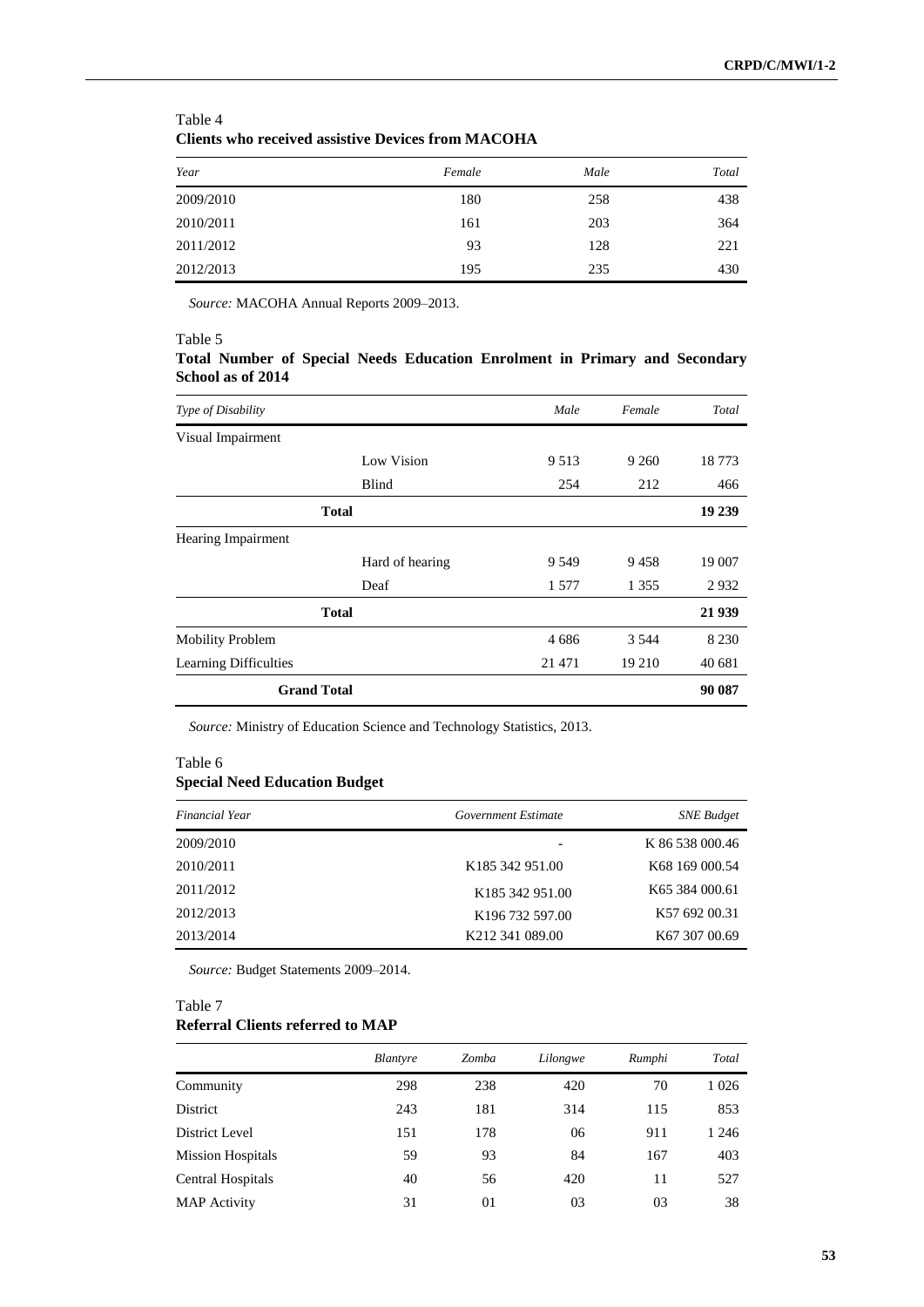|                        | <i>Blantyre</i> | Zomba | Lilongwe | Rumphi | Total |
|------------------------|-----------------|-------|----------|--------|-------|
| Central Level          | 18              | 93    | 49       | 150    | 310   |
| Kachere Rehabilitation | 15              | 01    | $_{01}$  |        | 1718  |
| <b>Health Centre</b>   | 281             | 117   | 109      | 959    | 1 466 |

*Source:* MAP Annual Report, 2013.

#### Table 8:

## **Disability prevalence rate, proportion of persons with disabilities and proportion of total population by residence, 2008**

| Area                  | <b>Total Population</b> | Population<br>Proportion | Persons with<br>disabilities | Proportion of<br>Persons with<br>disabilities | Prevalence<br>Rate |
|-----------------------|-------------------------|--------------------------|------------------------------|-----------------------------------------------|--------------------|
| <b>Total</b>          | 13 029 048              | 100                      | 498 122                      | 3.8                                           | 3.8                |
| Urban                 | 1946 637                | 14.9                     | 45 379                       | 9.1                                           | 2.3                |
| Rural                 | 11 082 861              | 85.1                     | 452 743                      | 90.9                                          | 4.1                |
| Northern Region       | 1 679 491               | 12.9                     | 90 683                       | 18.1                                          | 5.4                |
| Chitipa               | 176835                  | 1.4                      | 9047                         | 1.8                                           | 5.1                |
| Karonga               | 264 112                 | 2                        | 14 187                       | 2.8                                           | 5.3                |
| Nkhatabay             | 215 429                 | 1.7                      | 12722                        | 2.5                                           | 5.9                |
| Rumphi                | 166 460                 | 1.3                      | 8655                         | 1.7                                           | 5.2                |
| Mzimba                | 718 402                 | 5.5                      | 39 29 3                      | 7.9                                           | 5.4                |
| Likoma                | 10714                   | 0.1                      | 1 0 2 6                      | 0.2                                           | 9.5                |
| Mzuzu                 | 127 539                 | 1                        | 5 7 5 3                      | 1.2                                           | 4.5                |
| <b>Central Region</b> | 5 497 252               | 42.2                     | 214 466                      | 43.0                                          | 3.9                |
| Kasungu               | 623 592                 | 4.8                      | 21 433                       | 4.3                                           | 3.4                |
| Nkhotakota            | 299 240                 | 2.3                      | 11 213                       | 2.3                                           | 3.7                |
| Ntchisi               | 222 374                 | 1.7                      | 12 099                       | 2.4                                           | 5.4                |
| Dowa                  | 559 849                 | 4.3                      | 34 325                       | 6.9                                           | 6.1                |
| Salima                | 337928                  | 2.6                      | 17841                        | 3.6                                           | 5.3                |
| Lilongwe              | 1 232 972               | 9.5                      | 46 372                       | 9.3                                           | 3.8                |
| Lilongwe City         | 669 532                 | 5.1                      | 16 012                       | 3.2                                           | 2.4                |
| Mchinji               | 454 584                 | 3.5                      | 20 830                       | 4.2                                           | 4.6                |
| Dedza                 | 625 828                 | 4.8                      | 19 963                       | 4.0                                           | 3.2                |
| Ntcheu                | 471 353                 | 3.6                      | 14 378                       | 2.9                                           | 3.0                |
| Southern Region       | 5 852 755               | 44.9                     | 192 973                      | 38.8                                          | 3.3                |
| Mangochi              | 796 036                 | 6.1                      | 25 018                       | 5.0                                           | 3.1                |
| Machinga              | 494 835                 | 3.8                      | 16 970                       | 3.4                                           | 3.4                |
| Zomba                 | 578 766                 | 4.4                      | 13 9 85                      | 2.8                                           | 2.4                |
| Zomba City            | 81 501                  | 0.6                      | 1848                         | 0.4                                           | 2.3                |
| Chiradzulu            | 287 604                 | 2.2                      | 17 236                       | 3.5                                           | 6.0                |
| Blantyre              | 3 399 406               | 2.6                      | 11 357                       | 2.3                                           | 3.4                |
| <b>Blantyre City</b>  | 648 852                 | 5                        | 12 3 67                      | 2.5                                           | 1.9                |
| Mwanza                | 92 237                  | 0.7                      | 3973                         | 0.8                                           | 4.3                |
| Thyolo                | 590 472                 | 4.5                      | 24 963                       | 5.0                                           | 4.2                |
| Mulanje               | 523 949                 | $\overline{4}$           | 12 342                       | 2.5                                           | 2.4                |
| Phalombe              | 315 185                 | $2.4\phantom{0}$         | 11938                        | 2.4                                           | 3.8                |
| Chikwawa              | 437 892                 | 3.4                      | 16 760                       | 3.4                                           | 3.8                |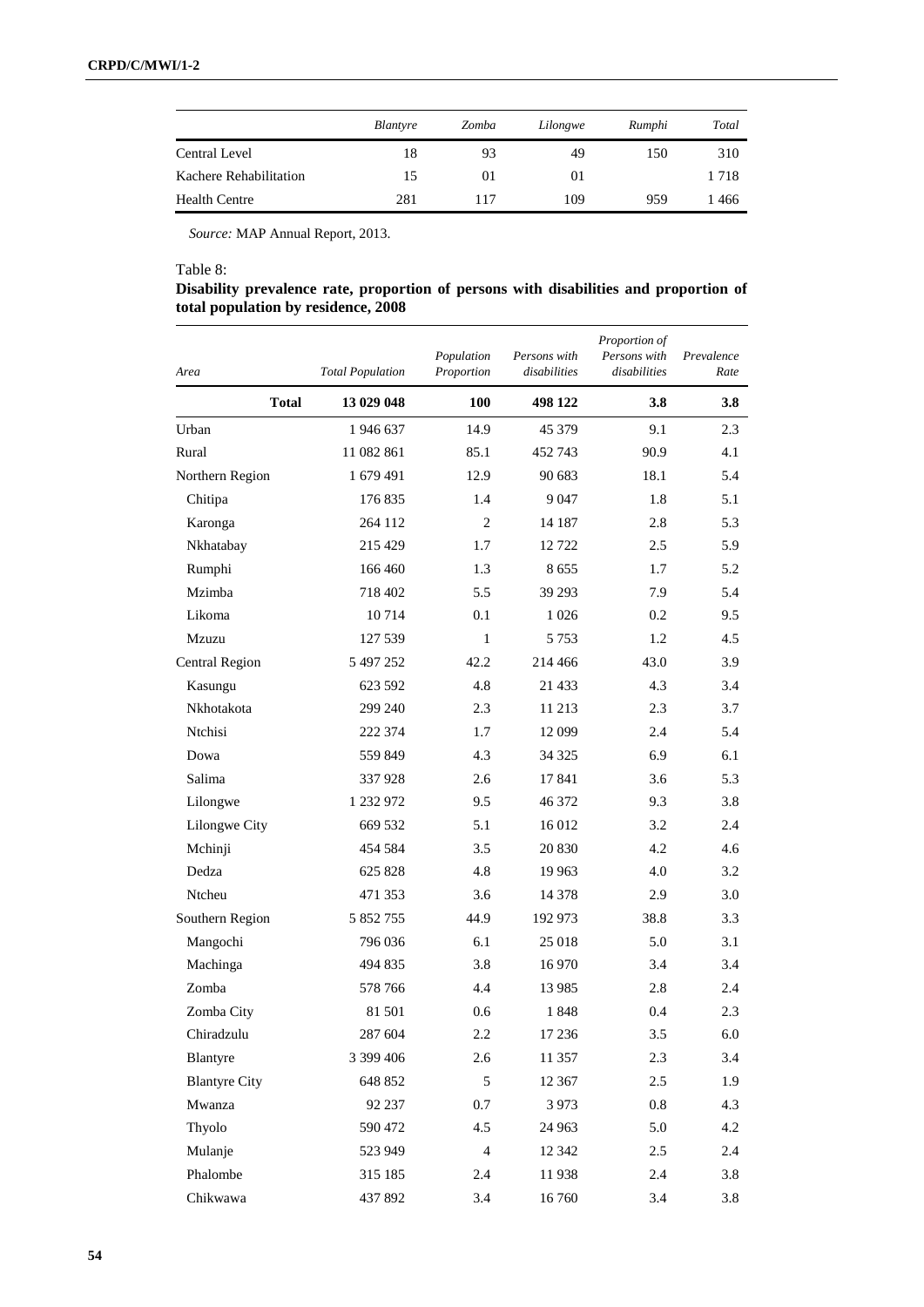| Area   | <b>Total Population</b> | Population<br>Proportion | Persons with<br>disabilities | <i>Proportion of</i><br>Persons with<br>disabilities | Prevalence<br>Rate |
|--------|-------------------------|--------------------------|------------------------------|------------------------------------------------------|--------------------|
| Nsanje | 241 107                 | 1.9                      | 7888                         | 1.6                                                  | 3.3                |
| Balaka | 316 574                 | 2.4                      | 11 395                       | 2.3                                                  | 3.6                |
| Neno   | 108 339                 | 0.8                      | 4931                         | 1.0                                                  | 4.6                |

#### Table 9

**Disability prevalence rate, percentage of persons with disabilities and total persons with disabilities by sex and place of residence, 2008** 

|                       | Persons with disabilities |         | Prevalence Rate |                | Percentage |        |
|-----------------------|---------------------------|---------|-----------------|----------------|------------|--------|
| Area                  | Male                      | Female  | Male            | Female         | Male       | Female |
| <b>Total</b>          | 243 269                   | 254 853 | 3.8             | 3.8            | 48.9       | 51.1   |
| Urban                 | 23 5 44                   | 21 835  | 2.5             | 2.4            | 51.9       | 48.1   |
| Rural                 | 219725                    | 233 018 | 4.1             | 4.1            | 48.5       | 51.5   |
| Northern Region       | 44 241                    | 46 442  | 5.4             | 5.4            | 48.8       | 51.2   |
| Chitipa               | 4 3 8 4                   | 4 663   | 5.1             | 5.1            | 48.5       | 51.5   |
| Karonga               | 6858                      | 7 3 2 9 | 5.4             | 5.4            | 48.3       | 51.7   |
| Nkhatabay             | 6 1 5 8                   | 6 5 6 4 | 5.8             | 6              | 48.4       | 51.6   |
| Rumphi                | 4 2 2 5                   | 4 4 3 0 | 5.1             | 5.3            | 48.8       | 51.2   |
| Mzimba                | 19 239                    | 20 054  | 5.5             | 5.4            | 49         | 51     |
| Likoma                | 446                       | 580     | 8.7             | 10.3           | 43.5       | 56.5   |
| Mzuzu                 | 2931                      | 2822    | 4.6             | 4.5            | 50.9       | 49.1   |
| <b>Central Region</b> | 100 546                   | 107 920 | 3.9             | 3.9            | 49.7       | 50.3   |
| Kasungu               | 10971                     | 10462   | 3.5             | 3.4            | 51.2       | 48.8   |
| Nkhotakota            | 5839                      | 5 3 7 4 | 3.9             | 3.6            | 52.1       | 49.2   |
| Ntchisi               | 6 1 4 9                   | 5 9 4 9 | 5.6             | 5.3            | 50.8       | 49.2   |
| Dowa                  | 16 616                    | 17 709  | 6               | 6.3            | 48.4       | 5.6    |
| Salima                | 8779                      | 9 0 63  | 5.3             | 5.3            | 49.2       | 50.8   |
| Lilongwe              | 22795                     | 23 777  | 3.8             | 3.8            | 49.2       | 50.8   |
| Lilongwe City         | 8416                      | 7596    | 2.5             | 2.3            | 52.6       | 47.4   |
| Mchinji               | 10 572                    | 10 257  | 4.7             | 4.5            | 50.8       | 49.2   |
| Dedza                 | 9 3 7 0                   | 10 593  | 3.1             | 3.3            | 46.9       | 53.1   |
| Ntcheu                | 7038                      | 7 3 4 0 | 3.1             | 3              | 49         | 51     |
| Southern Region       | 92 4 82                   | 100 491 | 3.3             | 3.4            | 48         | 52     |
| Mangochi              | 11959                     | 13 0 59 | 3.2             | 3.2            | 47.8       | 52.2   |
| Machinga              | 8 1 8 5                   | 8785    | 3.5             | 3.4            | 48.3       | 51.7   |
| Zomba                 | 6825                      | 7 1 6 0 | 2.5             | 2.4            | 48.8       | 51.2   |
| Zomba City            | 938                       | 910     | 2.3             | 2.3            | 50.8       | 49.2   |
| Chiradzulu            | 7407                      | 9830    | 5.5             | 6.5            | 43         | 57     |
| Blantyre              | 5 6 27                    | 5 7 3 0 | 3.4             | 3.3            | 49.6       | 50.4   |
| <b>Blantyre City</b>  | 6 6 14                    | 5 7 5 2 | $\sqrt{2}$      | 1.8            | 53.5       | 46.5   |
| Mwanza                | 1832                      | 2 141   | 4.1             | 4.5            | 46.3       | 53.7   |
| Thyolo                | 11545                     | 13419   | 4.1             | 4.4            | 46.3       | 53.7   |
| Mulanje               | 5931                      | 6411    | 2.4             | 2.3            | 48.1       | 51.9   |
| Phalombe              | 5414                      | 6 5 24  | 3.6             | $\overline{4}$ | 45.4       | 54.6   |
| Chikwawa              | 8 4 7 0                   | 8 2 9 0 | 3.9             | 3.8            | 50.6       | 49.4   |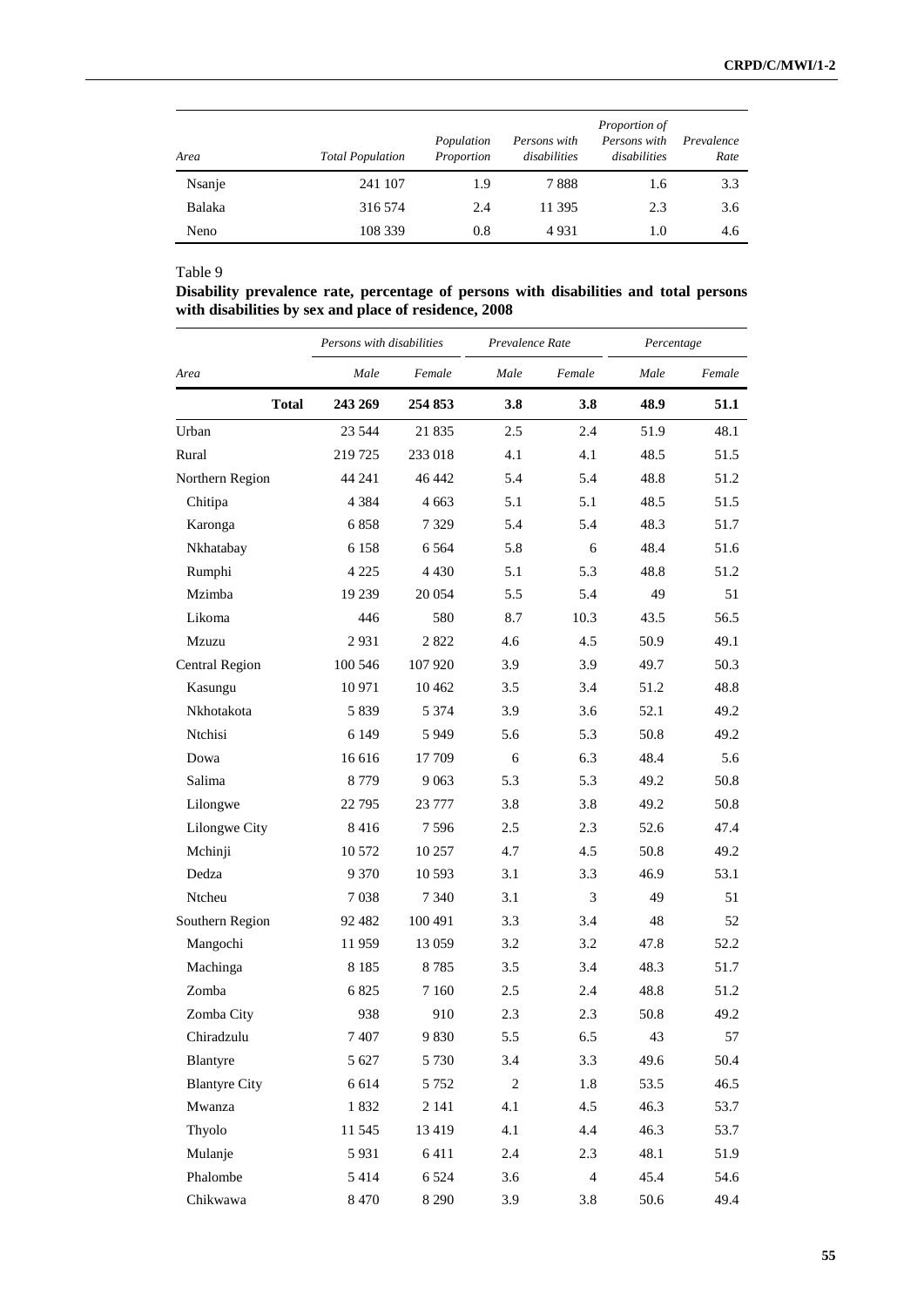|        | Persons with disabilities |         | Prevalence Rate |        | Percentage |        |
|--------|---------------------------|---------|-----------------|--------|------------|--------|
| Area   | Male                      | Female  | Male            | Female | Male       | Female |
| Nsanje | 3844                      | 4 0 4 4 | 3.3             | 3.3    | 48.8       | 51.2   |
| Balaka | 5 5 4 4                   | 5 8 5 2 | 3.7             | 3.6    | 48.7       | 51.3   |
| Neno   | 2 3 4 7                   | 2 5 8 4 | 4.5             | 4.7    | 47.6       | 52.4   |

*Source:* 2008 National Census Report – Disability and Thematic Report.

| Table 10                                                                      |  |
|-------------------------------------------------------------------------------|--|
| Prevalence rate, proportion of persons with disabilities by age and sex, 2008 |  |

|             |       | Prevalence Rate |        |       | Proportion with Disability |        |
|-------------|-------|-----------------|--------|-------|----------------------------|--------|
| Age/Sex     | Total | Male            | Female | Total | Male                       | Female |
| Malawi      | 3.8   | 3.8             | 3.8    | 100   | 48.9                       | 51.1   |
| $0 - 4$     | 1.6   | 1.7             | 1.5    | 7.5   | 8.1                        | 7.0    |
| $5 - 9$     | 2.6   | 2.9             | 2.4    | 10.4  | 11.4                       | 9.4    |
| $10 - 14$   | 2.9   | 3.1             | 2.7    | 9.6   | 10.3                       | 8.9    |
| $15 - 19$   | 2.9   | 3.1             | 2.7    | 7.2   | 7.8                        | 6.7    |
| $20 - 24$   | 2.7   | 2.9             | 2.5    | 6.7   | 6.7                        | 6.7    |
| $25 - 29$   | 2.9   | 3.0             | 2.8    | 6.4   | 6.5                        | 6.2    |
| $30 - 34$   | 3.5   | 3.5             | 3.6    | 5.9   | 6.1                        | 5.7    |
| $35 - 39$   | 4.3   | 4.2             | 4.4    | 5.4   | 5.6                        | 5.1    |
| $40 - 44$   | 5.6   | 5.3             | 6.0    | 5.0   | 4.8                        | 5.2    |
| 45-49       | 7.0   | 6.7             | 7.3    | 4.8   | 4.6                        | 5.0    |
| $50 - 54$   | 8.3   | 8.0             | 8.6    | 4.5   | 4.2                        | 4.8    |
| $55 - 59$   | 9.6   | 9.2             | 10.0   | 5.0   | 4.8                        | 5.2    |
| $60 - 64$   | 11.4  | 11.0            | 11.8   | 4.2   | 4.0                        | 4.4    |
| $65 - 69$   | 13.4  | 12.8            | 13.9   | 4.1   | 3.8                        | 4.4    |
| $70 - 74$   | 16.2  | 15.7            | 16.6   | 3.4   | 3.0                        | 3.8    |
| $75 - 79$   | 18.5  | 18.2            | 18.6   | 3.9   | 3.5                        | 4.4    |
| $80 - 84$   | 21.3  | 21.6            | 21.1   | 2.4   | 2.0                        | 2.8    |
| $85 - 89$   | 23.2  | 23.5            | 22.9   | 1.9   | 1.6                        | 2.1    |
| $90 - 94$   | 24.7  | 26.0            | 23.9   | 0.9   | 0.7                        | 1.1    |
| 95 and over | 26.0  | 26.1            | 26.0   | 1.0   | 0.7                        | 1.2    |

*Source:* 2008 National Census Report – Disability and Thematic Report.

## Table 11 **Prevalence rate by age groups, 2008**

|           | Prevalence Rate |      |        |  |
|-----------|-----------------|------|--------|--|
| Age group | Total           | Male | Female |  |
| $5+$      | 4.3             | 4.3  | 4.4    |  |
| $5 - 14$  | 2.8             | 2.9  | 2.6    |  |
| $15 - 64$ | 4.2             | 4.2  | 4.2    |  |
| $65+$     | 17.6            | 17.1 | 18.0   |  |

*Source:* 2008 National Census Report – Disability and Thematic Report.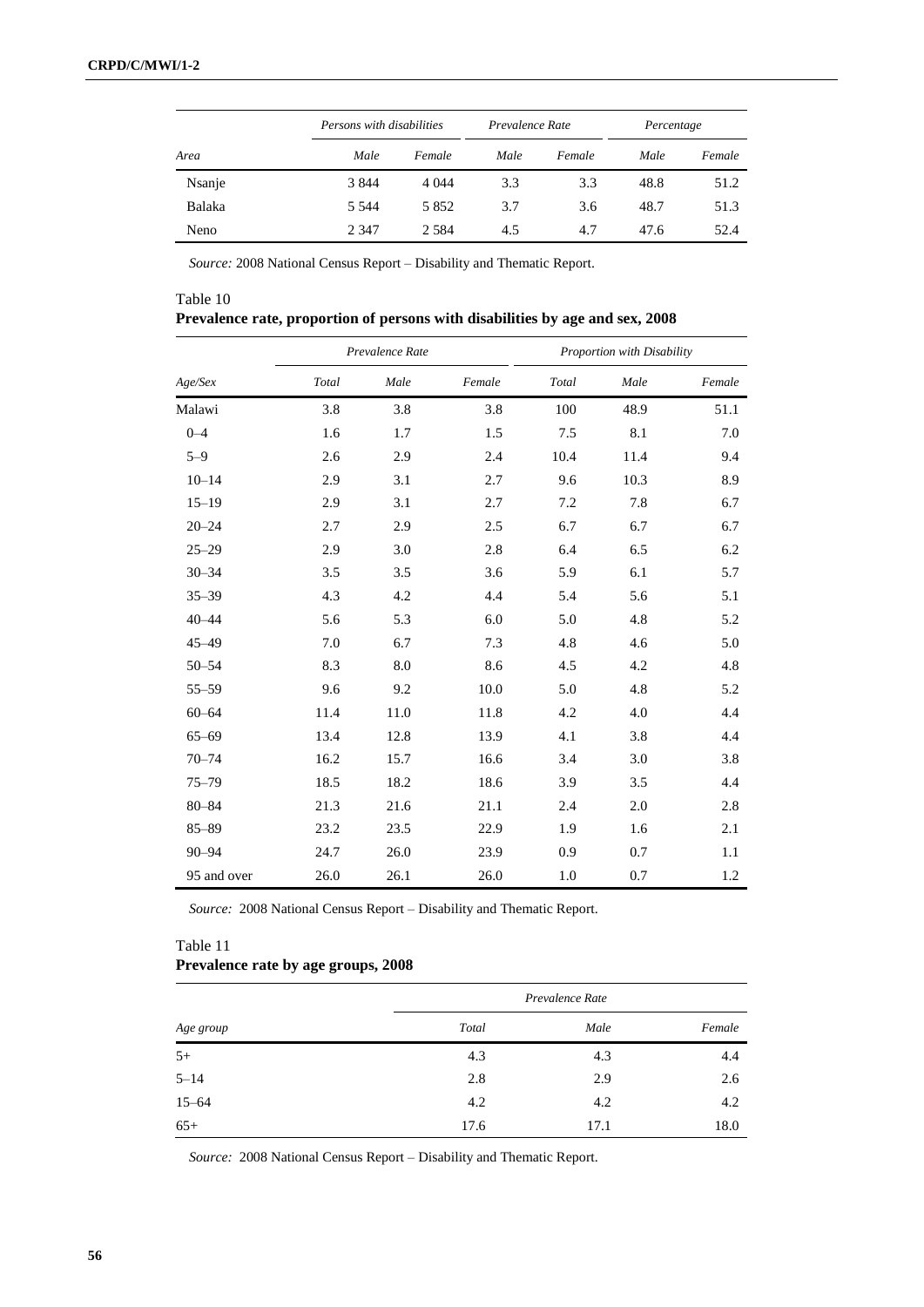| beveropment I alther pupport to mirrogram |                             |                             |  |  |
|-------------------------------------------|-----------------------------|-----------------------------|--|--|
| Year                                      | CBM                         | <b>NAD</b>                  |  |  |
| 2010                                      | N/A                         | K65 600 000.00              |  |  |
| 2011                                      | K46 858 195.00              | K <sub>66</sub> 115 000.00  |  |  |
| 2012                                      | K61 679 592.00              | K <sub>67</sub> 790 000.00  |  |  |
| 2013                                      | K <sub>115</sub> 850 711.00 | K <sub>115</sub> 848 300.00 |  |  |
| 2014                                      | K <sub>115</sub> 374 600.00 | K85 000 000.00              |  |  |

| Table 12                                     |
|----------------------------------------------|
| <b>Development Partner Support to MACOHA</b> |

*Source:* MACOHA Annual Reports 2010–2013.

## Table 13 **Budgetary allocation to Ministry of Gender from 2006–2015 financial years**

|            |                          |                    | <b>MK 000,000</b> |
|------------|--------------------------|--------------------|-------------------|
|            |                          | $2014/15$ Approved | 2014/15 Revised   |
| PE         |                          | 74.00              |                   |
| ORT        |                          | 229.81             |                   |
|            | <b>Recurrent - Total</b> | 303.81             |                   |
|            | Development - Total      | 150.00             |                   |
|            | 2014/15 MoDEA - Total    | 453.81             |                   |
|            |                          | 2013/14 Approved   | 2013/14 Revised   |
| PE         |                          | 73.25              |                   |
| <b>ORT</b> |                          | 199.83             |                   |
|            | <b>Recurrent - Total</b> | 273.08             |                   |
|            | Development - Total      | 60.00              |                   |
|            | 2013/14 MoDEA - Total    | 333.08             |                   |
|            |                          | 2012/13 Approved   | 2012/13 Revised   |
| PE         |                          | 53.40              |                   |
| ORT        |                          | 158.94             |                   |
|            | <b>Recurrent - Total</b> | 212.34             |                   |
|            | Development - Total      | 80.75              |                   |
|            | 2012/13 MoDEA - Total    | 293.09             |                   |
|            |                          | 2011/12 Approved   | 2011/12 Revised   |
| PE         |                          | 50.25              | 57.65             |
| <b>ORT</b> |                          | 146.49             | 125.54            |
|            | <b>Recurrent – Total</b> | 196.73             | 183.18            |
|            | Development - Total      | 105.00             | 105.00            |
|            | 2011/12 MoDEA - Total    | 301.73             | 288.18            |
|            |                          | 2010/11 Approved   | 2010/11 Revised   |
| PE         |                          | 40.00              | 40.04             |
| ORT        |                          | 145.34             | 145.34            |
|            | <b>Recurrent – Total</b> | 185.34             | 185.39            |
|            | Development - Total      | 150.01             | 150.01            |